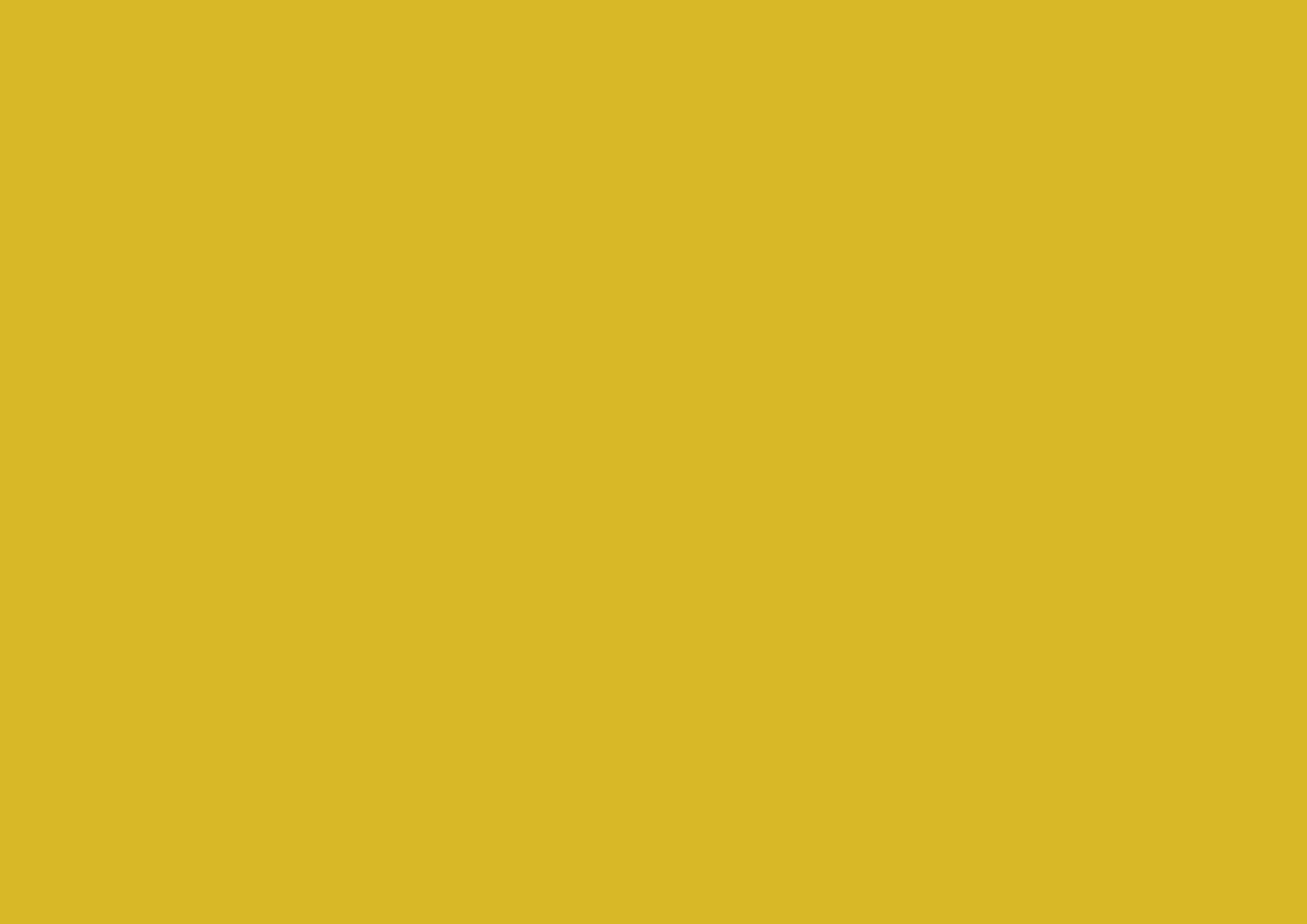# FACT BOOK 2019 - 2020

Institutional Research and Analytic Department Strategy and Development Office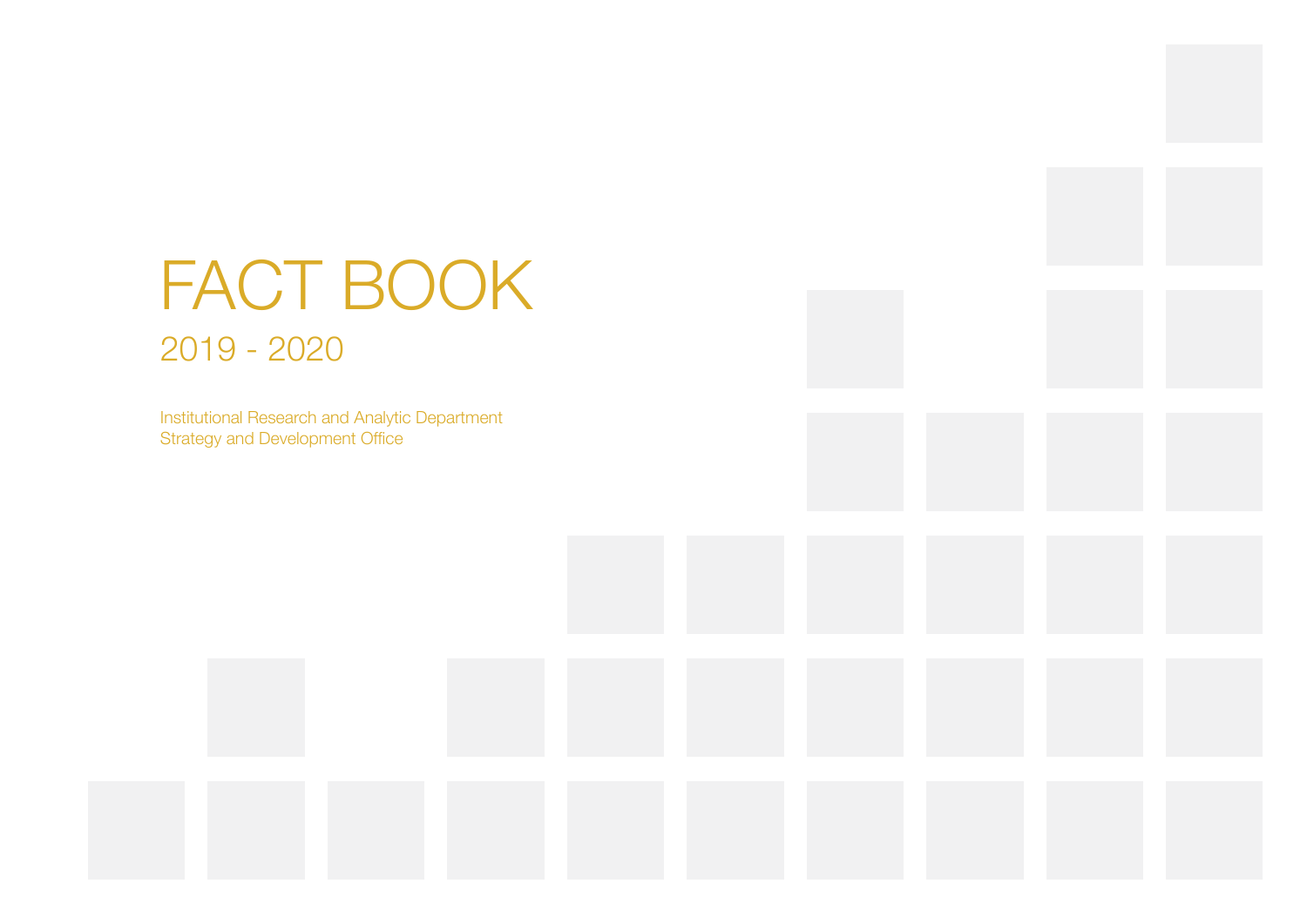# **Contents**

|                                                   | 6  |
|---------------------------------------------------|----|
|                                                   | 9  |
|                                                   | 10 |
|                                                   | 10 |
|                                                   | 10 |
|                                                   | 10 |
|                                                   | 10 |
|                                                   | 11 |
|                                                   | 11 |
|                                                   | 11 |
|                                                   | 12 |
|                                                   | 13 |
|                                                   | 13 |
|                                                   | 13 |
|                                                   | 13 |
|                                                   | 13 |
|                                                   | 15 |
|                                                   | 16 |
|                                                   | 18 |
| 3.3 ACCREDITATION AWARDED TO QU ACADEMIC PROGRAMS | 19 |
|                                                   | 20 |
|                                                   | 20 |
|                                                   | 20 |
|                                                   | 21 |
|                                                   |    |

|                                                            | 27 |
|------------------------------------------------------------|----|
| 4.1 REGISTERED STUDENTS BY ACADEMIC LEVEL, COLLEGE, MAJOR, | 28 |
|                                                            | 31 |
|                                                            | 31 |
|                                                            | 32 |
| 4.5 ADMISSION STATISTICS BY ACADEMIC LEVEL, CITIZENSHIP,   |    |
|                                                            | 33 |
| 4.6 NEWLY-AWARDED SCHOLARSHIPS BY SCHOLARSHIP              |    |
|                                                            | 34 |
| 4.7 TOP 10 BACHELOR PROGRAMS WITH HIGHEST NUMBER           |    |
|                                                            | 35 |
|                                                            | 35 |
|                                                            | 35 |
|                                                            | 36 |
|                                                            | 38 |
|                                                            | 41 |
|                                                            | 42 |
| 5.2 FACULTY BY YEARS OF WORK AT QU, CITIZENSHIP AND GENDER | 42 |
|                                                            | 43 |
|                                                            | 44 |
| 5.5 GRADUATE STUDIES, SPONSORSHIP AND SCHOLARSHIP          | 44 |
|                                                            | 47 |
| 6.1 GRADUATES BY ACADEMIC LEVEL, COLLEGE, MAJOR,           |    |
|                                                            | 48 |
|                                                            | 49 |
|                                                            | 49 |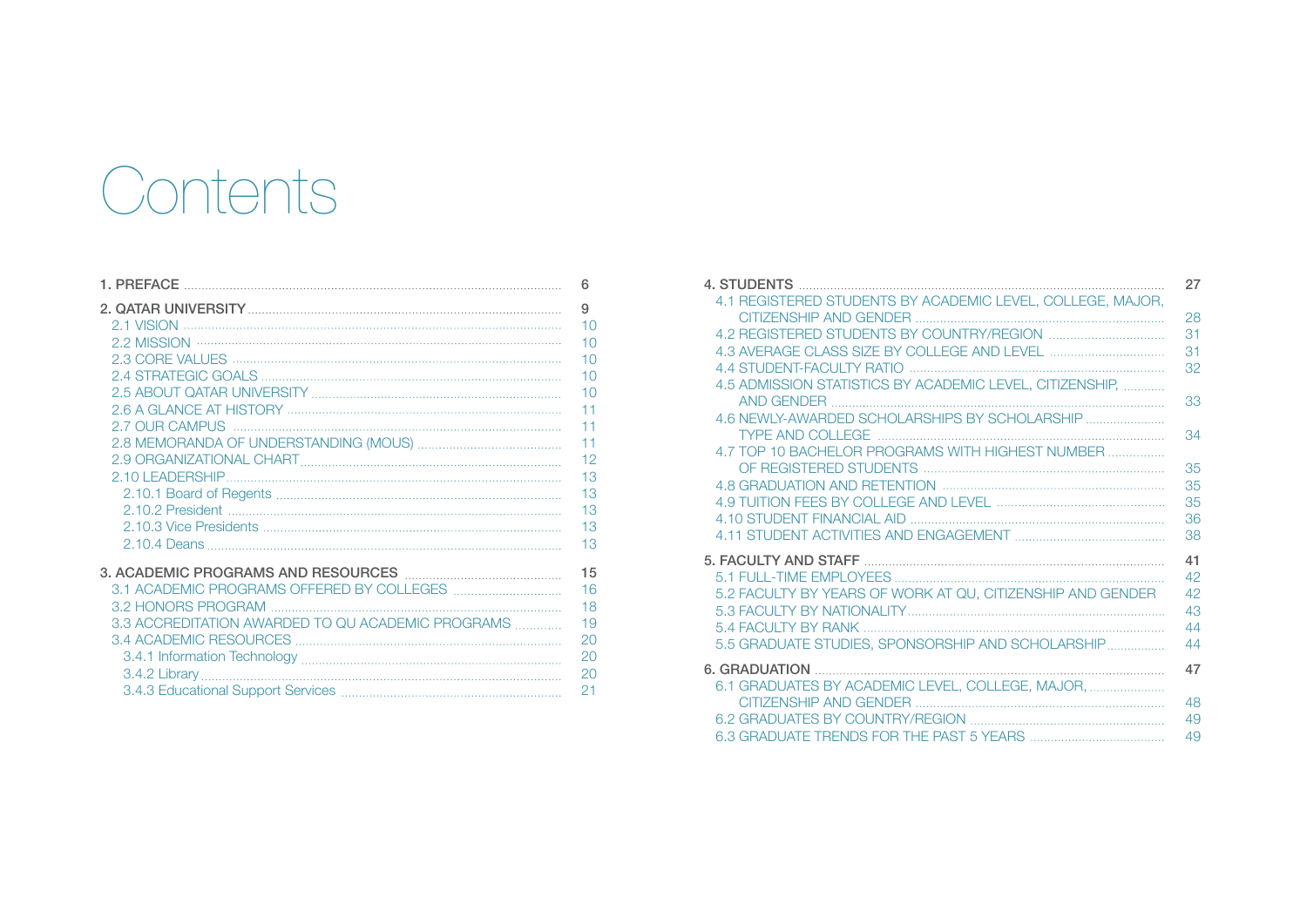|                                                                   | 51 |
|-------------------------------------------------------------------|----|
|                                                                   | 55 |
|                                                                   | 56 |
|                                                                   | 56 |
|                                                                   | 56 |
|                                                                   | 57 |
| 8.3 RESEARCH CENTERS UNDER RESEARCH AND GRADUATE                  |    |
|                                                                   | 58 |
|                                                                   | 58 |
|                                                                   | 58 |
|                                                                   | 59 |
|                                                                   | 59 |
|                                                                   | 59 |
| 8.3.6 Social and Economic Survey Research Institute (SESRI)       | 60 |
| 8.3.7 Ibn Khaldon for Humanities and Social Studies Center (CHSS) | 60 |
|                                                                   | 61 |
|                                                                   | 61 |
|                                                                   | 61 |
|                                                                   | 62 |
| 8.4.3 Qatar Transportation and Traffic Safety Center (QTTSC)      | 62 |
|                                                                   | 62 |
|                                                                   | 62 |
|                                                                   | 63 |
|                                                                   | 63 |

|                                                           | 65 |
|-----------------------------------------------------------|----|
|                                                           | 66 |
|                                                           | 66 |
|                                                           | 66 |
|                                                           |    |
|                                                           | 66 |
| 9.2 COMMUNITY SERVICE AND CONTINUING EDUCATION CENTER     | 67 |
| 9.3 CONTINUING PROFESSIONAL DEVELOPMENT OF HEALTHCARE     |    |
|                                                           | 68 |
| 9.4 NATIONAL CENTER FOR EDUCATIONAL DEVELOPMENT (NCED)    | 68 |
|                                                           | 69 |
| 9.6 FACULTY PARTICIPATION IN COMMUNITY SERVICE ACTIVITIES | 70 |
|                                                           | 71 |
|                                                           | 73 |
|                                                           | 74 |
|                                                           | 74 |
|                                                           | 74 |
|                                                           | 75 |
|                                                           | 75 |
|                                                           | 75 |
|                                                           | 75 |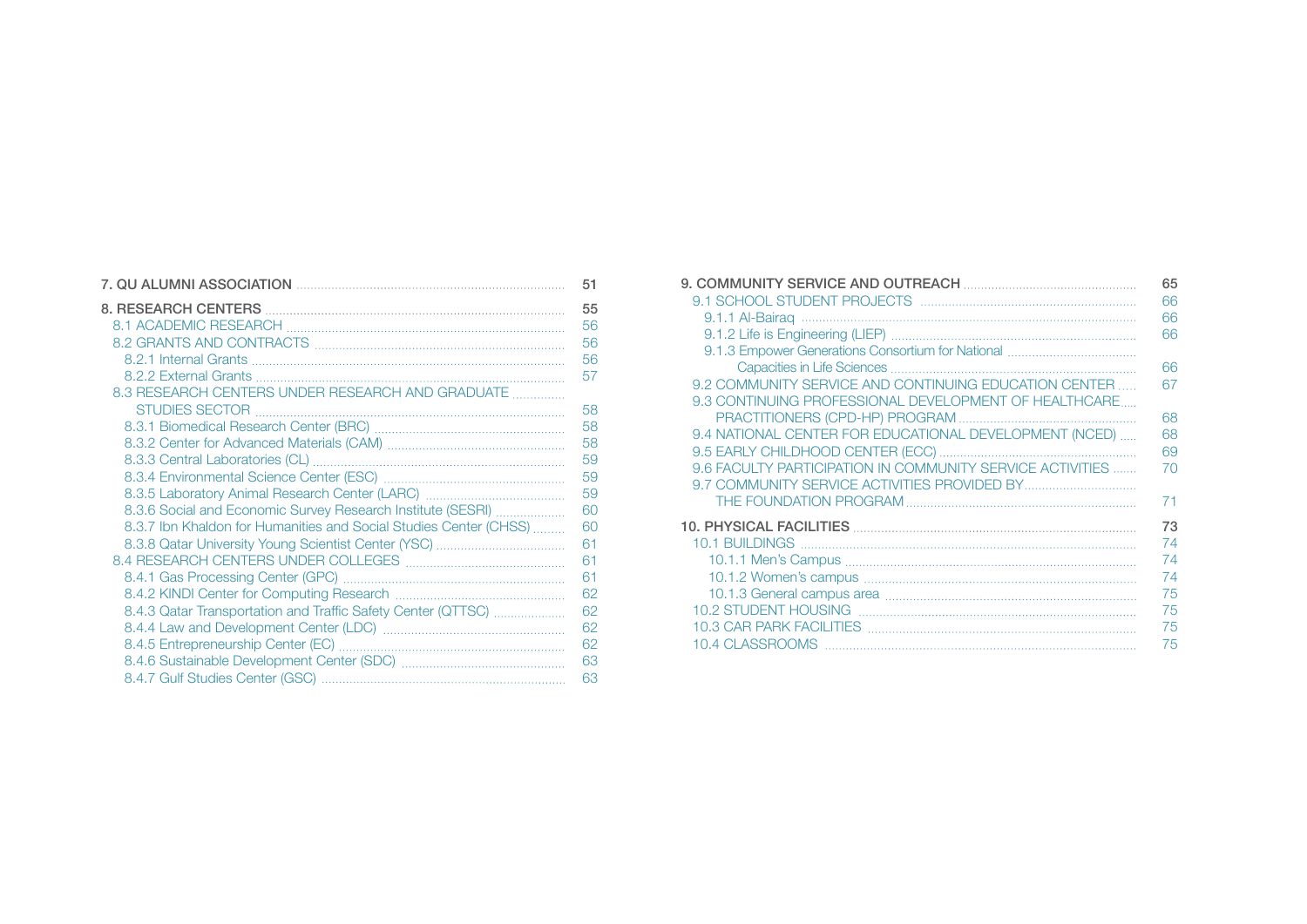#### **1. PREFACE**

The Institutional Research and Analytic Department is pleased to present to you the Qatar University (QU) Fact Book 2019-2020. The QU Fact Book is an annual publication that comprises institutional information about QU's colleges, centers and departments. The primary purpose of the book is to guide and promote QU's development and progress. A large part of the information presented in this edition is supported by a range of tables and graphs.

We trust that you will find the information in the ensuing pages of this book valuable to your respective interests. The Department recognizes thanks to staff members from the departments of Strategy and Development, Academic Affairs, Administration and Financial Affairs, Student Affairs, Communications and Public Relations, Research and Graduate Studies, and the colleges for their valuable assistance and support in the preparation of the Fact Book.

Comments should be addressed to: Tel: 4403-3670 Email: QUIRA@qu.edu.qa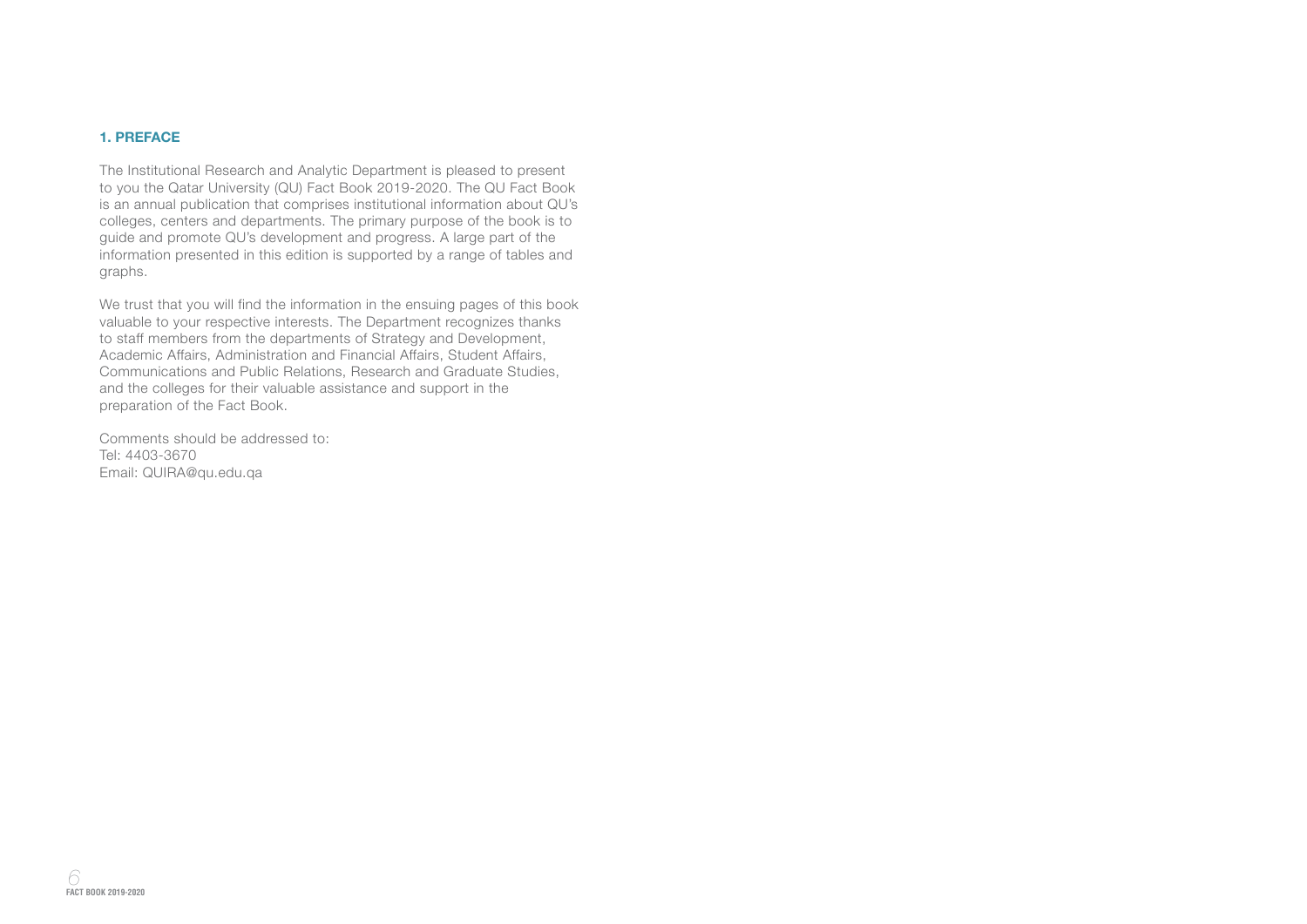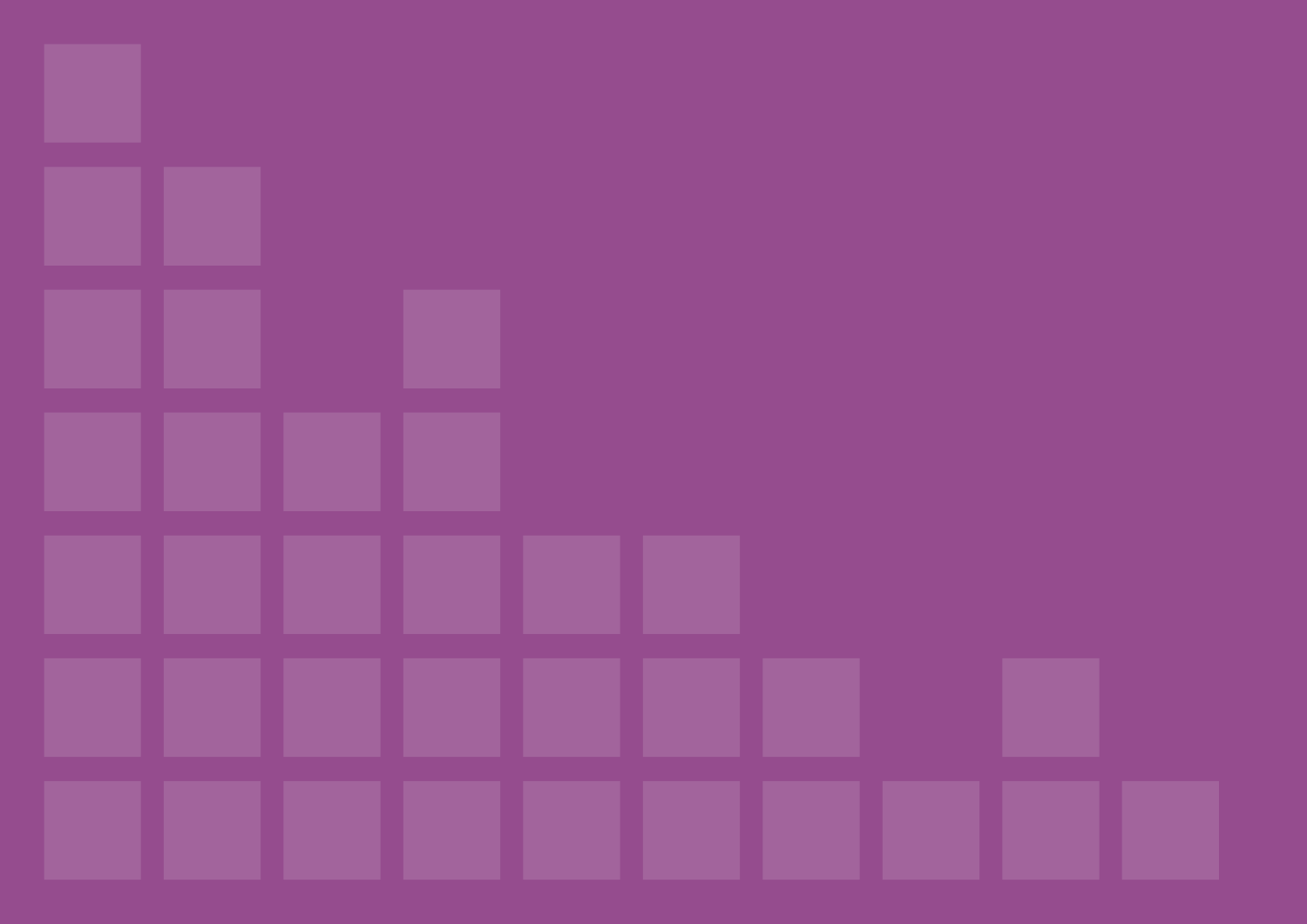# **2.QATAR UNIVERSITY**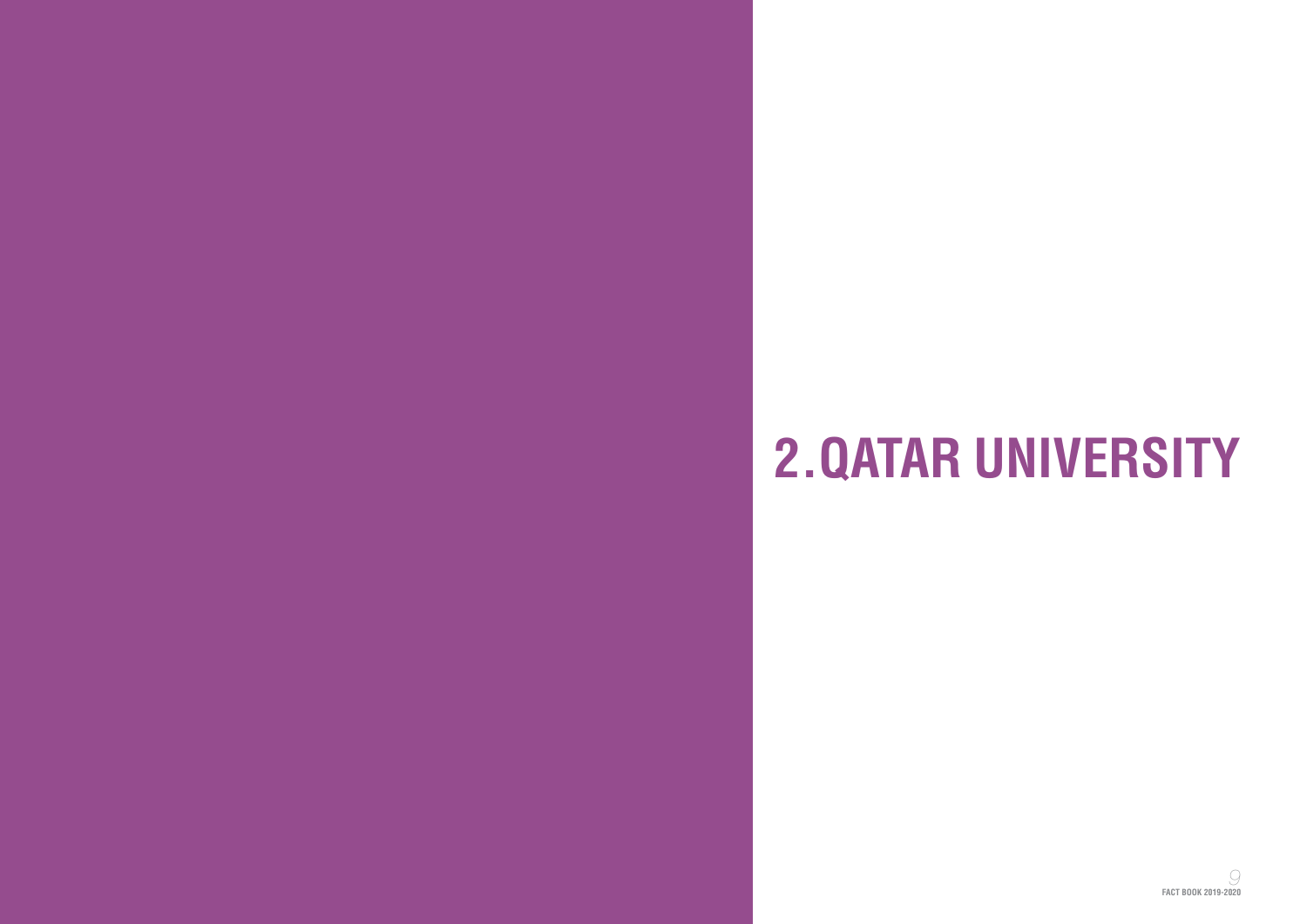#### **2.1 Vision**

To be regionally recognized for distinctive excellence in education and research. an institution of choice for students and scholars and a catalyst for the sustainable socio-economic development of Qatar.

#### **2.2 Mission**

Qatar University is the national institution of higher education in Qatar. It provides high quality undergraduate and graduate programs that prepare competent graduates, destined to shape the future of Qatar. The university community has diverse and committed faculty who teach and conduct research, which addresses relevant local and regional challenges, advances knowledge, and contributes actively to addressing the needs and aspirations of society.

#### **2.3 Core Values**

**Excellence:** Qatar University is committed to excellence in everything it does and to the highest standards of quality and professionalism.

**Integrity:** Qatar University is committed to integrity and to the highest ethical standards of honesty, fairness, transparency, responsibility and accountability.

**Academic Freedom:** Qatar University is committed to an environment that supports responsible freedom of inquiry, expression and the search for truth.

**Diversity:** Qatar University embraces diversity that respects religious and cultural tenants, and considers a diverse faculty and student body a source of strength that enriches its educational and work environment.

**Innovation:** Qatar University fosters innovation by encouraging its students, faculty, and staff to explore novel ideas in an environment of free and open inquiry, to pursue the discovery and application of knowledge, and to develop innovative solutions.

**Social Responsibility:** Qatar University promotes positive and proactive engagement with the community, grounded in a sense of its aspirations and needs.

#### **2.4 Strategic Goals**

#### **Goal 1: Transformation of Higher Education in Qatar**

To proactively play a leading role in shaping and enabling the transformation of the Higher Education System in Qatar.

#### **Goal 2: Education Excellence**

To be regionally recognized for the provision of holistic education that is transformative, learner-centric, experiential, research-informed, competency-based, digitally enriched and entrepreneurial.

#### **Goal 3: Graduates' Excellence**

To prepare graduates who are well rounded with attributes and values that maximize their impact.

#### **Goal 4: Research Excellence**

To excel in research, that is focused, relevant, measurable, solution oriented, impactful, collaborative, and advances knowledge and innovation.

#### **Goal 5: Institutional Excellence**

To be recognized as a benchmark for organizational and operational excellence, and sustainability.

#### **Goal 6: Engagement Excellence**

To foster effective engagement with local and international stakeholders to enrich education, strengthen research, impact socioeconomic development, and enhance visibility and image.

#### **Enabling Goal: Generic Enabling Strategies**

To develop and implement necessary enabling strategies, processes and activities for the holistic transformation of Qatar University and enable QU to extend its assets and capabilities for higher levels of national and global impact.

#### **2.5 About Qatar University**

Since its inception in 1977, Qatar University (QU) continues to serve as Qatar's primary institution of higher education. With more than 22,000 students in its ranks, it is today a beacon of academic and research excellence in the GCC region.

QU consists of 10 colleges: College of Arts and Sciences (CAS): College of Business and Economics (CBE); College of Dental Medicine (CDM); College of Education (CED); College of Engineering (CENG); College of Health Sciences (CHS); College of Law (LAWC); College of Medicine (CMED); College of Pharmacy (CPH); and College of Sharia and Islamic Studies (CSIS).

QU offers the widest range of academic programs (45 Undergraduate level programs, 28 Masters, eight Ph.D. programs, four Diplomas and a Doctor of Pharmacy) in Qatar tailoring them to meet the needs of Qatari society.

QU continues its efforts to develop a culture of scientific research with 15 distinct research centers working on more than 400 collaborative research projects with leading institutions across the world.

Community engagement is an area stationed at the heart of QU's mission and vision. The University prides itself on the quality of its students and alumni, and is committed to ensuring that campus life is an enriching environment for encouraging academic excellence, volunteerism, civic responsibility and leadership.

QU is advancing its goal to become a leader of economic and social development in Qatar through collaborations and partnerships with industry, government, academia, business and civil society in Qatar and beyond.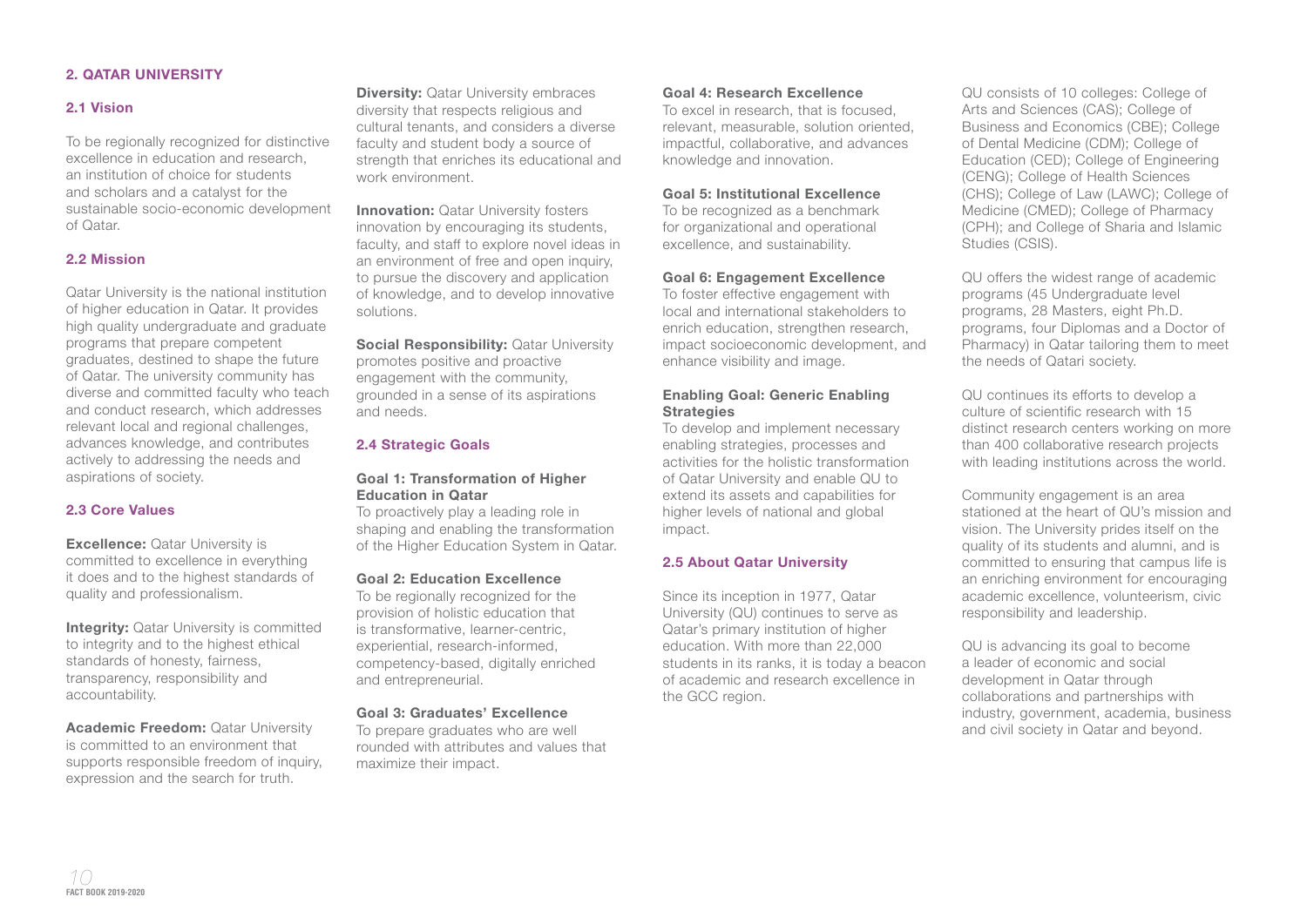#### **2.6 A Glance at History**

In 1973, acknowledging education as a key contribution to Qatar's growth and development, the Emir of Qatar issued a decree proclaiming the establishment of Qatar's first national College of Education. In its first year, 57 male and 93 female students were admitted to the College.

The rapid development of the country prompted the expansion of the College to accommodate new areas of specialization. In 1977, Qatar University was founded with four colleges: Education; Humanities and Social Sciences; Sharia, Law and Islamic Studies; and Science. In 1980, the College of Engineering was established, followed by the College of Business and Economics in 1985. The College of Pharmacy was launched in 2008, having been reformed from the Pharmacy Program. In 2014, Qatar's first national College of Medicine was launched, followed by the establishment of the College of Health Sciences in 2016. In January 2019, QU announced the establishment of Qatar's first College of Dental Medicine, which started from September 2019 offering a six-year program leading to the degree of Doctor of Dental Medicine (DMD).

#### **2.7 Our Campus**

Qatar University (QU) campus is situated on the northern edge of Doha, approximately 16 kilometers from the city center. It overlooks the coast, Doha Golf Course, West Bay Lagoon housing complex. QU also has an experimental farm located 65 kilometers north of Doha.

The main campus is built on a total area of about 5.5 square kilometers, with distinguished and modern architecture that reflects the ideals of traditional Islamic design.

The campus is divided into two sections - male and female, each with its own lecture halls, laboratories, learning-support units, and sports and cafeteria facilities to support and facilitate the education process. QU is also the host for one of the rail stations being constructed in Qatar in preparation for 2022 FIFA World Cup.

#### **2.8 Memoranda of Understanding (MoUs)**

QU is advancing its goal to become a leader of economic and social development in Qatar through signed agreements, and partnerships with industry, government, academia, and civil society in Qatar and beyond.

#### MoUs /Agreements signed in 2019-2020:

| <b>Type of External Party</b>          | <b>No. of MoUs</b> |
|----------------------------------------|--------------------|
| Associations, Councils, and Ministries | 18                 |
| Corporations                           | 32                 |
| Universities/Colleges                  | 23                 |
| Total                                  | 73                 |

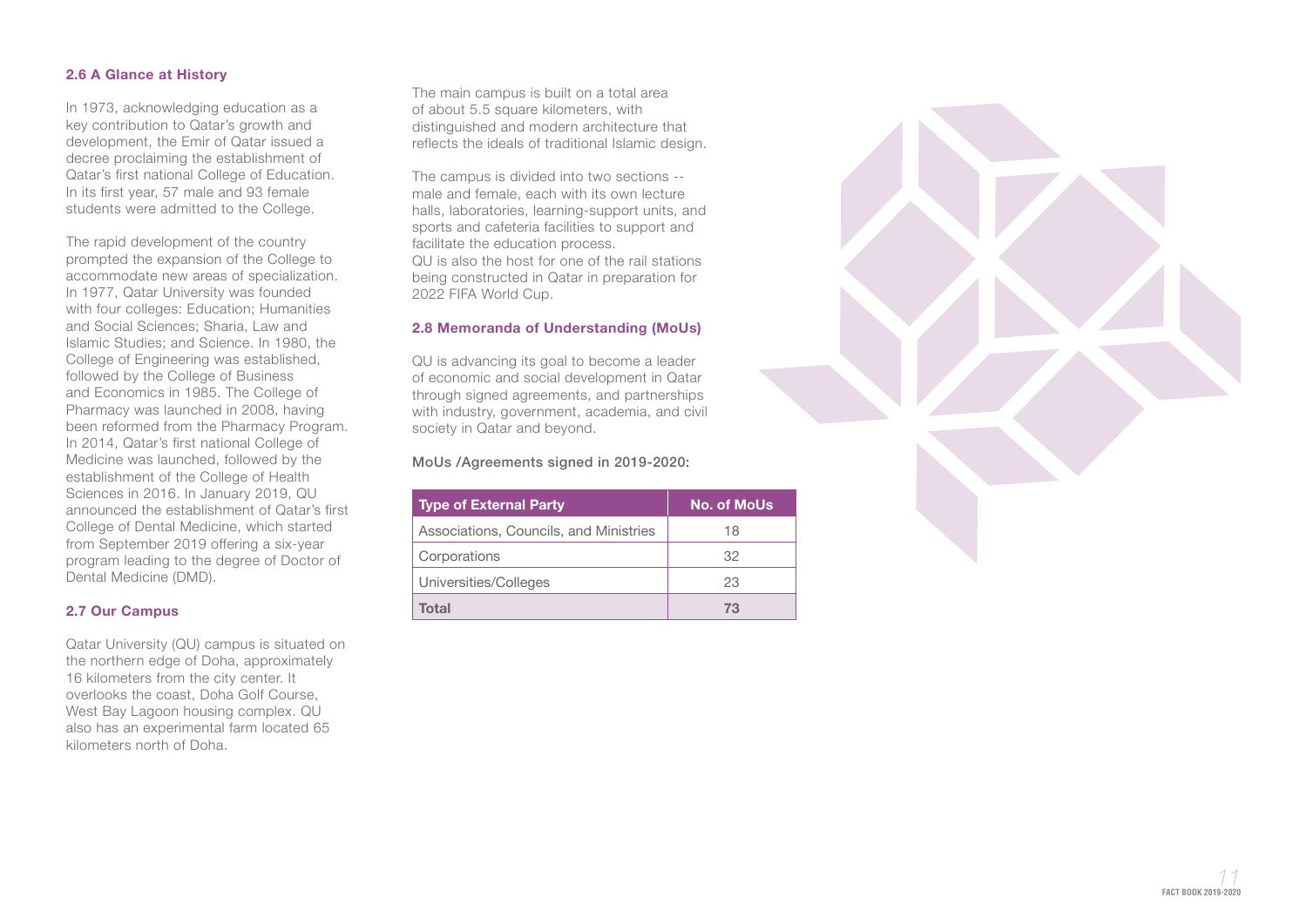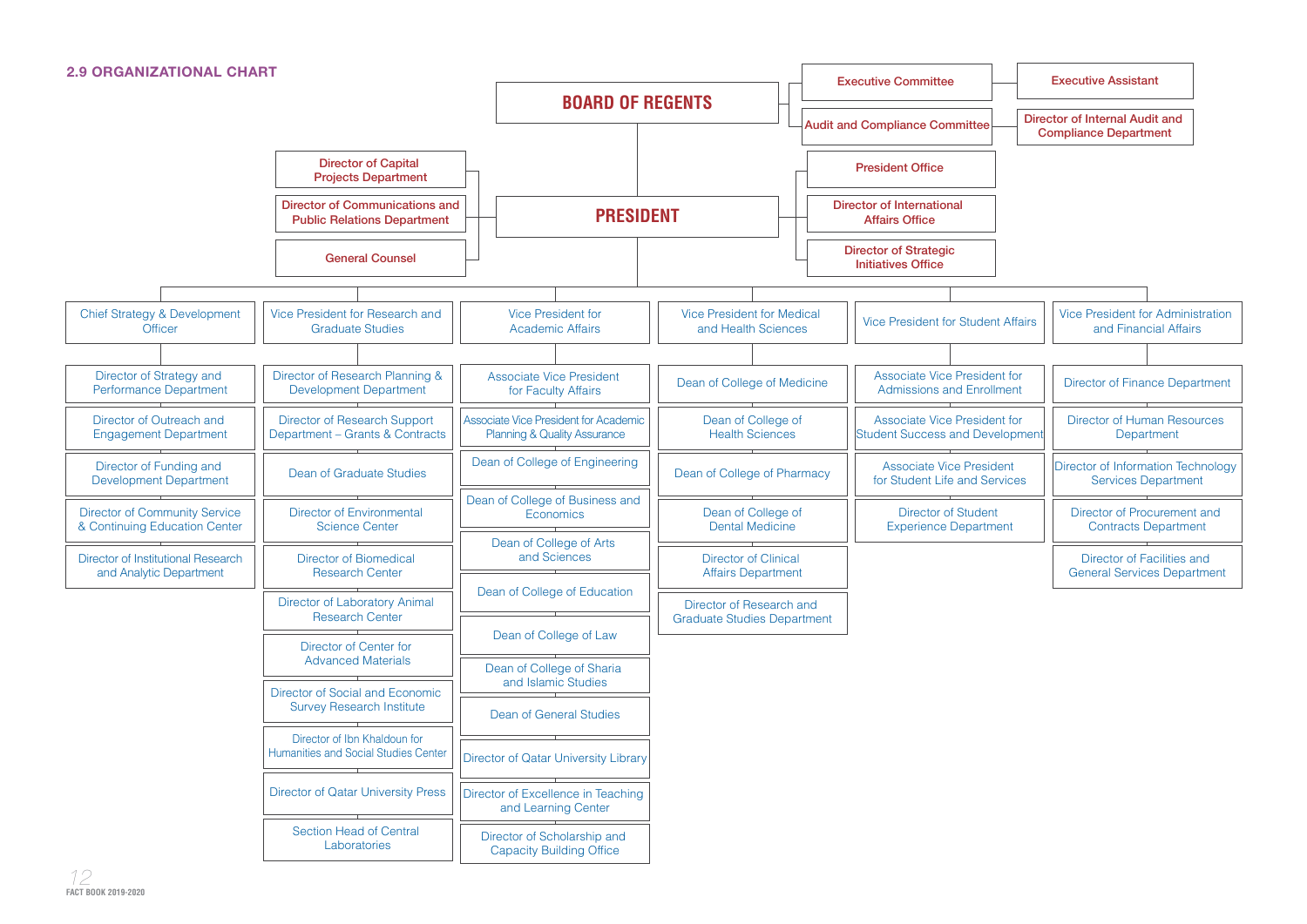#### **2.10 Leadership**

#### **2.10.1 Board of Regents**

#### **Chairman:**

HH Sheikh Abdullah bin Hamad Al-Thani Deputy Emir

**Vice Chairman:** HE Sheikh Dr. Abdullah bin Ali Al-Thani

#### **Members:**

HE Mr. Ali Ahmed Al-Kuwari Minister of Commerce and Industry

HE Dr. Mohammed bin Abdul Wahid Al-Hammadi Minister of Education and Higher Education

HE Dr. Saleh bin Mohammad Al-Nabet President of Development Planning and Statistics

HE Dr. Issa Saad Al-Nuaimi Minister of Justice

HE Sheikh Faisal bin Qassim Al-Thani Chairman, Qatari Businessmen Association

HE Dr. Ibrahim Ibrahim

HE Dr. Hanan Mohammed Al-Kuwari Minister of Public Health

HE Dr. Hessa Sultan Al-Jaber

Mr. Faisal Mohammed Al-Suwaidi

Dr. Hassan Rashid Al-Derham President, Qatar University

**Secretary General:** Dr. Ibrahim Abdulla Al-Ansari

#### **2.10.2 President**

Dr. Hassan Rashid Al-Derham

#### **2.10.3 Vice Presidents**

Dr. Khalid Nasser Al-Khater Vice President for Administration and Financial Affairs

Dr. Omar Mohamed Al-Ansari Vice President for Academic Affairs

Dr. Eiman Mohamed Mustafawi Vice President for Student Affairs

Prof. Mariam Al-Ali S. A. Al-Maadeed Vice President for Research and Graduate Studies

Prof. Eagon Steen Toft Vice President for Medical and Health Sciences

Dr. Khalid Mohamed F. Q. Al-Khanji Chief Strategy and Development Officer

#### **2.10.4 Deans**

Dr. Ahmed Abdulrahman Al-Emadi College of Education

Prof. Ibrahim Mohamed Alkaabi College of Arts and Sciences (Acting) General Studies

Dr. Ibrahim Abdulla Al-Ansari College of Sharia and Islamic Studies

Dr. Mohamed Abdulaziz S. M. Al-Khulaifi College of Law

Dr. Khalid Kamal Naji College of Engineering

Dr. Adam Mohamed Ali Fadlalla College of Business and Economics (Acting)

Dr. Mohamed Issam Diab College of Pharmacy

Prof. Egon Steen Toft College of Medicine

Dr. Hanan Abdul Rahim College of Health Sciences

Dr. Faleh Ahmad Tamimi Marino College of Dental Medicine (Acting)

Dr. Ahmed Al-Own Graduate Studies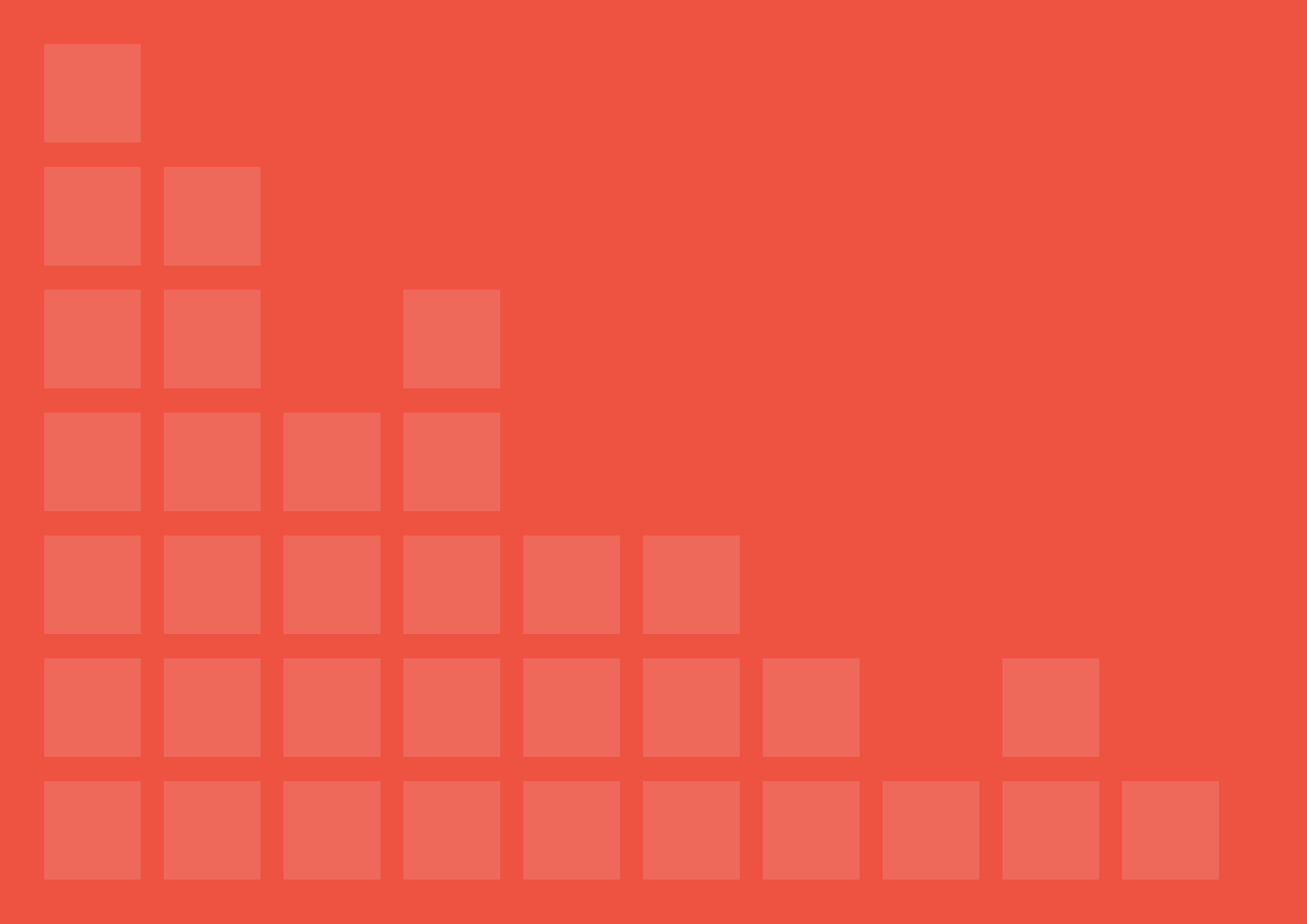# **3. ACADEMIC PROGRAMS AND RESOURCES**

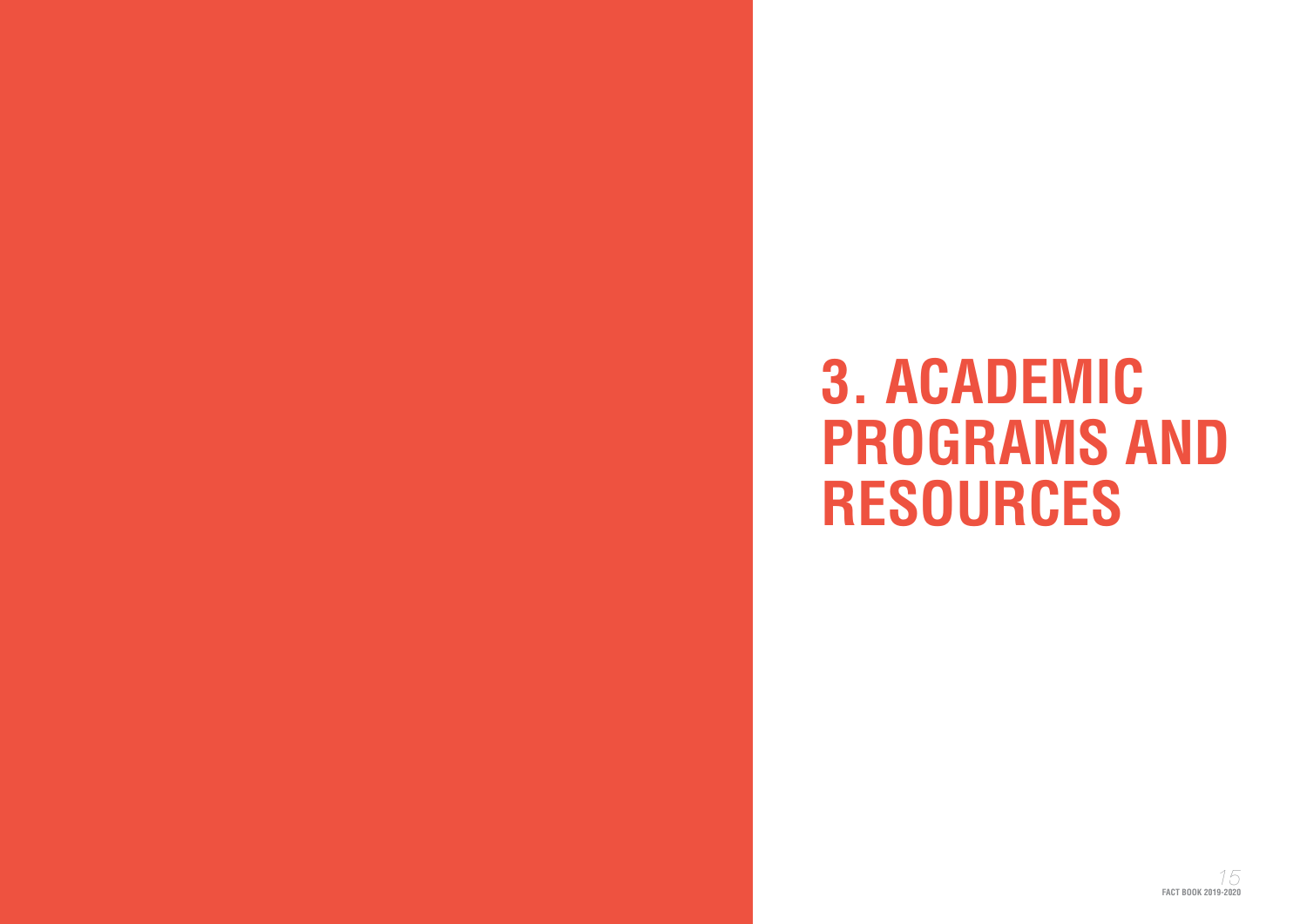# **3. ACADEMIC PROGRAMS AND RESOURCES**

# **3.1 Academic Programs Offered by Colleges**

| <b>Degree</b>                | <b>Major</b>                                                             | <b>Credit</b><br>hours |  |  |
|------------------------------|--------------------------------------------------------------------------|------------------------|--|--|
| College of Arts and Sciences |                                                                          |                        |  |  |
| PhD                          | <b>Biological and Environmental Sciences</b>                             | 75                     |  |  |
| PhD                          | <b>Gulf Studies</b>                                                      | 60                     |  |  |
| Master of Arts               | Arabic Language and Literature                                           | 33                     |  |  |
| Master of Arts               | <b>Gulf Studies</b>                                                      | 36                     |  |  |
| Master of Science            | Materials Science and Technology                                         | 35                     |  |  |
| Master of Science            | <b>Environmental Sciences</b>                                            | 34                     |  |  |
| Master of Science            | <b>Applied Statistics</b>                                                | 30                     |  |  |
| Master of Science            | Defense Studies                                                          | 36                     |  |  |
| <b>Bachelor of Arts</b>      | Arabic Language                                                          | 120                    |  |  |
| <b>Bachelor of Arts</b>      | English Literature and Linguistics                                       | 120                    |  |  |
| <b>Bachelor of Arts</b>      | Policy Planning and Development                                          | 120                    |  |  |
| <b>Bachelor of Arts</b>      | Psychology                                                               | 120                    |  |  |
| <b>Bachelor of Arts</b>      | History                                                                  | 120                    |  |  |
| <b>Bachelor of Arts</b>      | <b>International Affairs</b>                                             | 120                    |  |  |
| <b>Bachelor of Arts</b>      | <b>Mass Communication</b>                                                | 126                    |  |  |
| <b>Bachelor of Arts</b>      | Social Work                                                              | 120                    |  |  |
| <b>Bachelor of Arts</b>      | Sociology                                                                | 120                    |  |  |
| <b>Bachelor of Science</b>   | <b>Biological Sciences</b>                                               | 120                    |  |  |
| <b>Bachelor of Science</b>   | Chemistry                                                                | 120                    |  |  |
| <b>Bachelor of Science</b>   | <b>Sport Sciences</b>                                                    | 120                    |  |  |
| <b>Bachelor of Science</b>   | <b>Statistics</b>                                                        | 120                    |  |  |
|                              | <b>Environmental Sciences</b><br>(Concentration area in Marine Sciences) | 125                    |  |  |
| Bachelor of Science          | <b>Environmental Sciences</b><br>(Concentration area in Biotechnology)   | 126                    |  |  |

| <b>Bachelor of Science</b><br><b>Mathematics</b> |                                                                                                                      | 120 |
|--------------------------------------------------|----------------------------------------------------------------------------------------------------------------------|-----|
| College of Business and Economics                |                                                                                                                      |     |
| <b>PhD</b>                                       | <b>Business Administration</b><br>(Accounting, Finance, Management,<br>Marketing, Management Information<br>Systems) | 60  |
| <b>Master of Science</b>                         | Marketing                                                                                                            | 30  |
| Master of Science*                               | Finance                                                                                                              | 36  |
| Master of Accounting                             | Accounting                                                                                                           | 30  |
| <b>Master of Business</b><br>Administration      | <b>Business Administration</b>                                                                                       | 36  |
| Executive Master*                                | Leadership                                                                                                           | 30  |
| <b>Bachelor of Business</b><br>Administration    | Accounting                                                                                                           | 125 |
| <b>Bachelor of Business</b><br>Administration    | Economics                                                                                                            | 125 |
| <b>Bachelor of Business</b><br>Administration    | Finance                                                                                                              | 125 |
| <b>Bachelor of Business</b><br>Administration    | Management                                                                                                           | 125 |
| <b>Bachelor of Business</b><br>Administration    | Marketing                                                                                                            | 125 |
| <b>Bachelor of Business</b><br>Administration    | Management Information Systems                                                                                       | 125 |
| <b>College of Education</b>                      |                                                                                                                      |     |
| <b>Master of Education</b>                       | <b>Educational Leadership</b>                                                                                        | 33  |
| Master of Education                              | <b>Special Education</b>                                                                                             | 33  |
| Master of Arts                                   | Curriculum, Instruction and Assessment                                                                               | 30  |
| Diploma                                          | Special Education                                                                                                    | 30  |
| Diploma                                          | Early Childhood (Freeze since 2018-2019)                                                                             | 30  |
| Diploma                                          | <b>Primary Education</b>                                                                                             | 30  |
| Diploma                                          | Secondary Education                                                                                                  | 30  |
| <b>Bachelor of Education</b>                     | <b>Primary Education</b>                                                                                             | 120 |
| <b>Bachelor of Education</b>                     | Secondary Education                                                                                                  | 120 |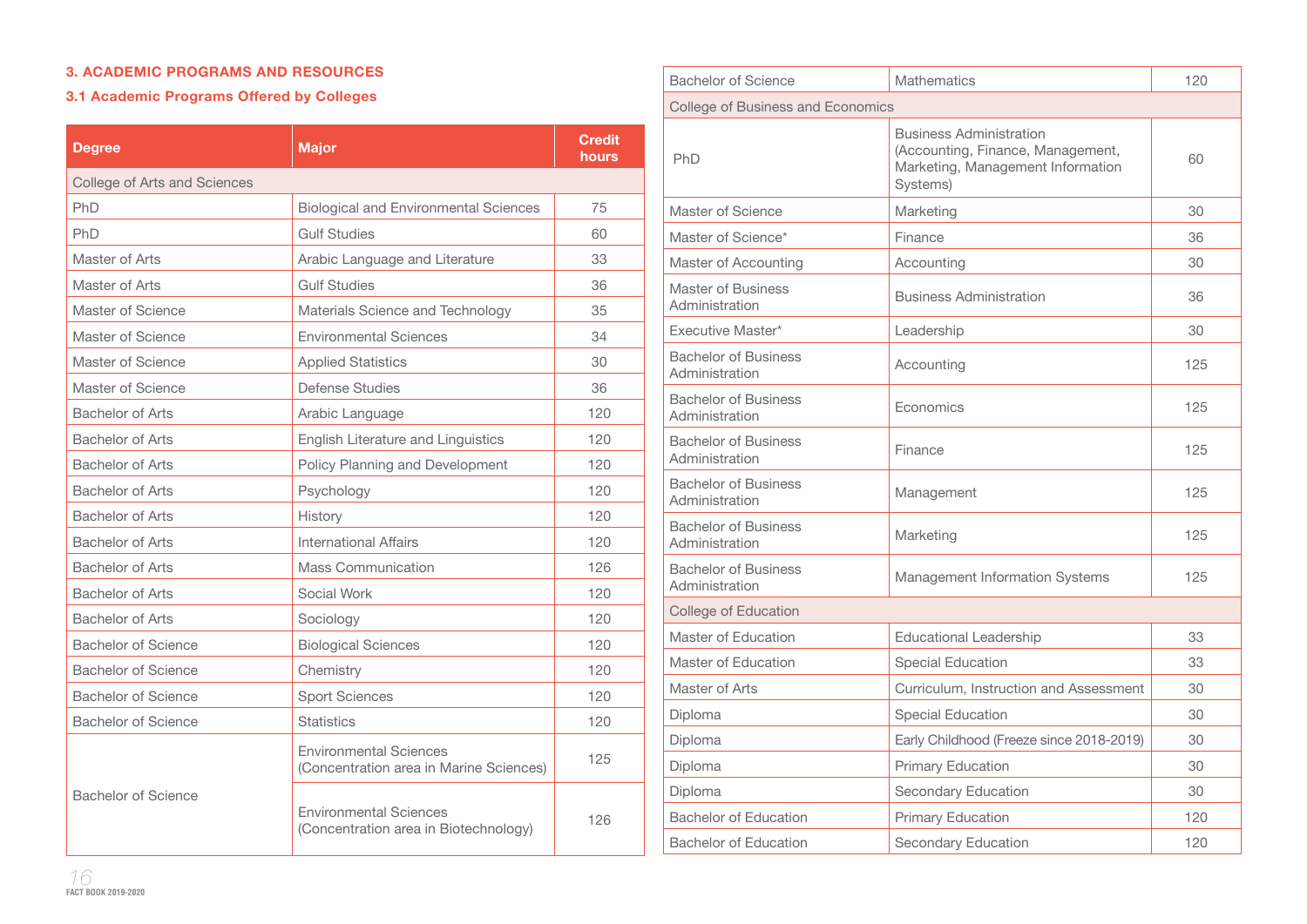| <b>Bachelor of Education</b>      | <b>Special Education</b>                                                                   | 120 |  |  |
|-----------------------------------|--------------------------------------------------------------------------------------------|-----|--|--|
| <b>Bachelor of Science</b>        | <b>Physical Education</b>                                                                  | 120 |  |  |
| College of Engineering            |                                                                                            |     |  |  |
| PhD                               | Engineering (12 Majors)                                                                    | 60  |  |  |
| Master of Science                 | Computing                                                                                  | 31  |  |  |
| Master of Science                 | <b>Engineering Management</b>                                                              | 36  |  |  |
| Master of Science                 | <b>Environmental Engineering</b>                                                           | 35  |  |  |
| Master of Science                 | Urban Planning and Design                                                                  | 45  |  |  |
| Master of Science                 | Civil Engineering                                                                          | 36  |  |  |
| Master of Science                 | <b>Electrical Engineering</b>                                                              | 36  |  |  |
| Master of Science                 | Mechanical Engineering                                                                     | 36  |  |  |
| <b>Bachelor of Science</b>        | Architecture                                                                               | 160 |  |  |
| <b>Bachelor of Science</b>        | <b>Chemical Engineering</b>                                                                | 131 |  |  |
| <b>Bachelor of Science</b>        | Civil Engineering                                                                          | 131 |  |  |
| <b>Bachelor of Science</b>        | <b>Computer Engineering</b>                                                                | 128 |  |  |
| <b>Bachelor of Science</b>        | <b>Computer Science</b>                                                                    | 120 |  |  |
| <b>Bachelor of Science</b>        | <b>Electrical Engineering</b>                                                              | 131 |  |  |
| <b>Bachelor of Science</b>        | Industrial and Systems Engineering                                                         | 128 |  |  |
| <b>Bachelor of Science</b>        | Mechanical Engineering                                                                     | 131 |  |  |
| <b>College of Health Sciences</b> |                                                                                            |     |  |  |
| PhD                               | <b>Biomedical Sciences</b>                                                                 | 60  |  |  |
|                                   | <b>Biomedical Sciences</b><br>(Concentration area in Biomedical<br>Laboratory Management)  | 36  |  |  |
| Master of Science                 | <b>Biomedical Sciences</b><br>(Concentration area in Advanced<br><b>Clinical Practice)</b> | 36  |  |  |
| Master of Public Health           | Public Health                                                                              | 42  |  |  |
| Master of Science                 | Genetic Counselling                                                                        | 46  |  |  |
| <b>Bachelor of Science</b>        | <b>Human Nutrition</b>                                                                     | 132 |  |  |
| <b>Bachelor of Science</b>        | <b>Biomedical Sciences</b>                                                                 | 135 |  |  |
| <b>Bachelor of Science</b>        | <b>Public Health</b>                                                                       | 120 |  |  |

| <b>Bachelor of Science</b>                       | Physical Therapy                        | 139                          |  |  |
|--------------------------------------------------|-----------------------------------------|------------------------------|--|--|
| College of Law                                   |                                         |                              |  |  |
| $PhD^*$                                          | Law                                     | 60                           |  |  |
| Master of Law                                    | Public Law                              | 33                           |  |  |
| Master of Law                                    | Private Law                             | 33                           |  |  |
| Bachelor of Law                                  | Law                                     | 123                          |  |  |
| <b>College of Pharmacy</b>                       |                                         |                              |  |  |
| PhD                                              | <b>Pharmaceutical Sciences</b>          | 60                           |  |  |
| Master of Science                                | Pharmacy                                | 33                           |  |  |
| Doctor of Pharmacy (PharmD)                      | Pharmacy                                | 36                           |  |  |
| <b>Bachelor of Science</b>                       | Pharmacy                                | 173                          |  |  |
| <b>College of Medicine</b>                       |                                         |                              |  |  |
| <b>PhD</b>                                       | <b>Medical Sciences</b>                 | 60                           |  |  |
| <b>Medical Doctor</b>                            | <b>Medical Doctor</b>                   | 40 CH and<br><b>300 ECTS</b> |  |  |
| <b>College of Dental Medicine</b>                |                                         |                              |  |  |
| Dental Medicine                                  | <b>Dental Medicine</b>                  | 190                          |  |  |
| College of Sharia and Islamic Studies            |                                         |                              |  |  |
| PhD                                              | Figh and Usul Al Figh                   | 60                           |  |  |
| Master of Sharia and Islamic<br><b>Studies</b>   | Fiqh and Usul Al Fiqh                   | 36                           |  |  |
| Master of Sharia and Islamic<br>Studies          | Quranic Sciences and Exegesis           | 33                           |  |  |
| Master of Sharia and Islamic<br><b>Studies</b>   | Religions and Dialogue of Civilizations | 36                           |  |  |
| Bachelor of Sharia and Islamic<br><b>Studies</b> | <b>Islamic Studies</b>                  | 126                          |  |  |
| Bachelor in Creed and Dawa                       | Creed and Dawa                          | 132                          |  |  |
| Bachelor in Figh and Usul                        | Figh and Usul Al Figh                   | 132                          |  |  |
| Bachelor in Quran and Sunnah                     | Quran and Sunnah                        | 132                          |  |  |

\*Starts in Fall 2020.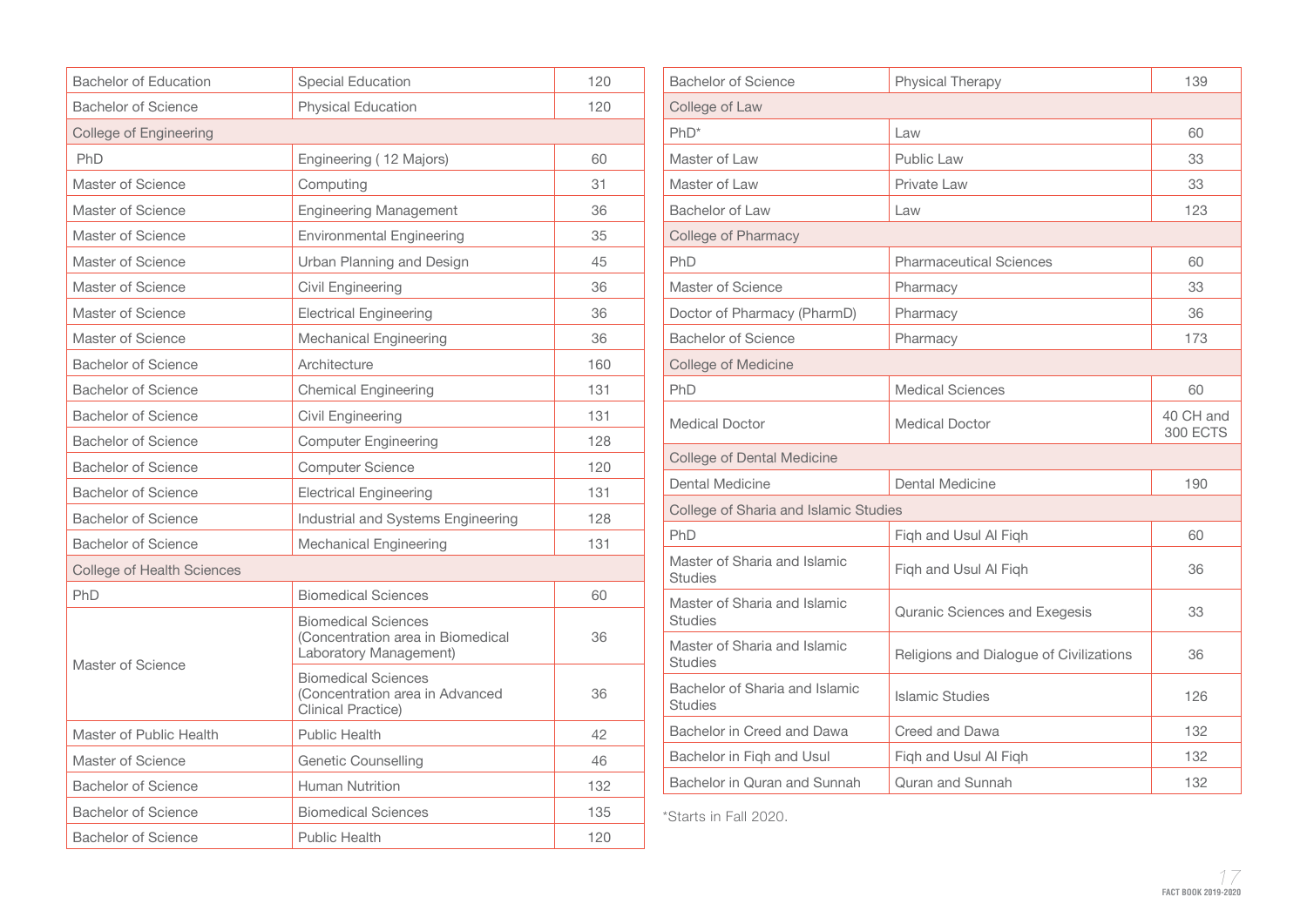### **3.2 Honors Program**

The Honors Program is designed for highly motivated and academically inquisitive students, seeking an enriched college experience. The program was established in Fall 2009 with four students. Currently, it has evolved into a university-wide community with an overall student enrollment of 267 students in Spring 2020.

#### **Distribution of Honors students in spring 2020 by college:**

| <b>College</b>                | <b>No. of Students</b> |
|-------------------------------|------------------------|
| Arts and Sciences             | 50                     |
| <b>Business and Economics</b> | 60                     |
| Education                     | 17                     |
| Engineering                   | 52                     |
| <b>Health Sciences</b>        | 19                     |
| Law                           | 13                     |
| Medicine                      | 44                     |
| Pharmacy                      | 8                      |
| Sharia and Islamic Studies    | 4                      |
| <b>Total</b>                  | 267                    |

**Honors students by nationality and gender:**



Distribution of Honors Students by Nationality Distribution of Honors Students by Gender



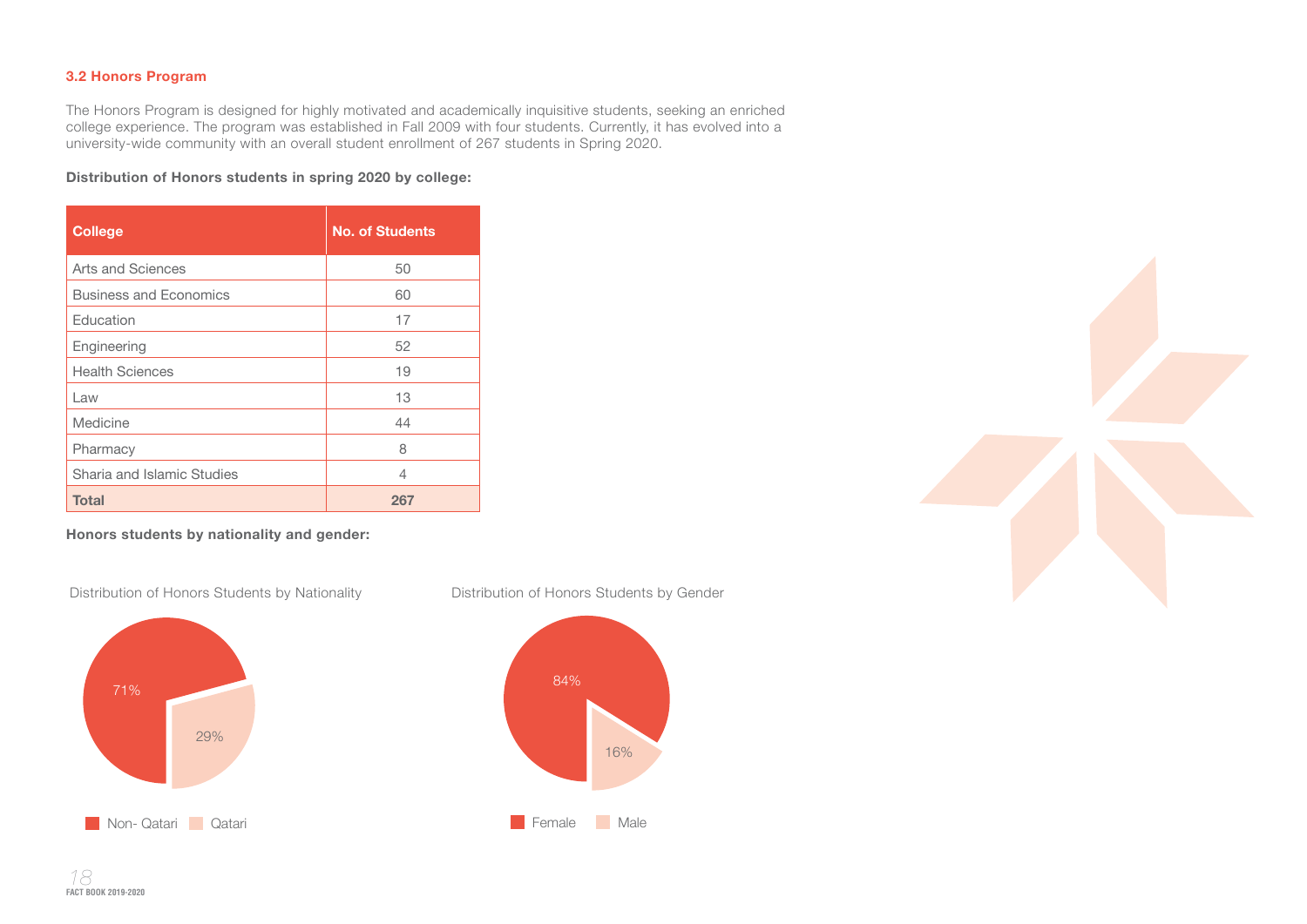# **3.3 Accreditation Awarded to QU Academic Programs**

| <b>QU College/ Program</b>               | <b>Accrediting Body</b>                                                                     |
|------------------------------------------|---------------------------------------------------------------------------------------------|
| <b>College of Arts and Sciences</b>      |                                                                                             |
| <b>B.Sc. Statistics</b>                  | RSS - Royal Statistical Society, UK                                                         |
| <b>B.Sc. Chemistry</b>                   | CSC - Canadian Society for Chemistry, CA                                                    |
| <b>B.Sc. Environmental Sciences</b>      | IES - Institute of Environmental Sciences, UK<br>CHES - Committee of Heads of Environmental |
| M.Sc. Environmental Sciences             | Sciences, UK                                                                                |
| <b>B.A. Mass Communication</b>           | ACEJMC - Accrediting Council on Education in<br>Journalism and Mass Communications, USA     |
| <b>College of Business and Economics</b> | AACSB - Association to Advance Collegiate<br><b>Schools of Business, USA</b>                |
| <b>College of Education</b>              |                                                                                             |
| <b>Bachelor in Primary Education</b>     | ACEI - Association for Childhood Education                                                  |
| Diploma in Primary Education             | International                                                                               |
| Bachelor in Secondary Education          | TESOL - Teaching English to Speakers of Other                                               |
| Diploma in Secondary Education           | Languages (English Concentration Area)                                                      |
| Diploma in Early Childhood               | NAEYC - National Association for the Education<br>of Young Children                         |
| Diploma in Special Education             |                                                                                             |
| Master in Special Education              | CEC - Council for Exceptional Children                                                      |
| Master in Educational Leadership         | ELCC - Educational Leadership Constituent<br>Council                                        |

| <b>College of Engineering</b>                      |                                                                                         |
|----------------------------------------------------|-----------------------------------------------------------------------------------------|
| <b>B.Sc. Architecture</b>                          | NAAB - National Architectural Accrediting<br>Board Inc, USA.                            |
| <b>B.Sc. Chemical Engineering</b>                  |                                                                                         |
| <b>B.Sc. Civil Engineering</b>                     |                                                                                         |
| <b>B.Sc. Electrical Engineering</b>                |                                                                                         |
| <b>B.Sc. Mechanical Engineering</b>                | ABET - Accreditation Board for Engineering and                                          |
| <b>B.Sc. Industrial and Systems</b><br>Engineering | Technology, USA                                                                         |
| <b>B.Sc. Computer Science</b>                      |                                                                                         |
| <b>B.Sc. Computer Engineering</b>                  |                                                                                         |
| <b>College of Health Sciences</b>                  |                                                                                         |
| <b>B.Sc. Human Nutrition</b>                       | ACEND - Accreditation Council for Education in<br>Nutrition and Dietetics, USA          |
| <b>B.Sc. Biomedical Sciences</b>                   | NAACLS - National Accrediting Agency for Clini-<br>cal Laboratory Sciences, USA         |
| <b>College of Pharmacy</b>                         |                                                                                         |
| <b>B.Sc. Pharmacy</b>                              | CCAPP - Canadian Council for Accreditation of                                           |
| PharmD.                                            | Pharmacy Programs, CA                                                                   |
| College of Law                                     | <b>BAC - British Accreditation Council, UK</b>                                          |
| Bachelor of Law                                    | HCERES - Haut Conseil de l'évaluation de la<br>recherche et de l'enseignement supérieur |
| Master in Private Law                              | <b>BAC - British Accreditation Council, UK</b>                                          |
| Master in Public Law                               | BAC - British Accreditation Council, UK                                                 |
| <b>Foundation Program English</b>                  | CEA - Commission on English Language Program<br>Accreditation, USA                      |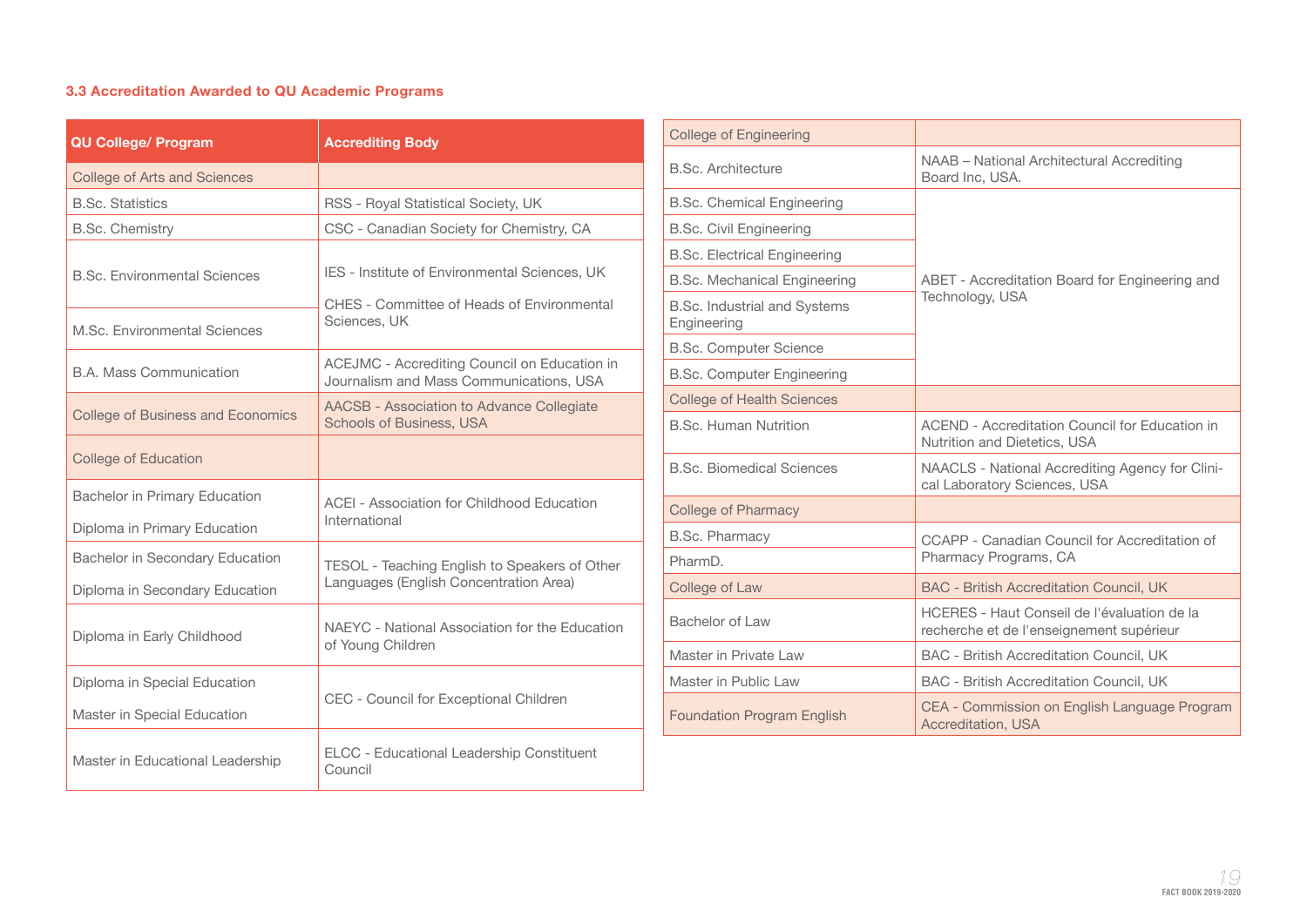#### **3.4 Academic Resources**

#### **3.4.1 Information Technology**

The Information Technology Services Department (ITS) provides and maintains stateof-the-art technology to enable and facilitate teaching, learning and communication in the classroom. Additionally, the department supports the Blackboard Learning System to enable instructor/student interaction, share course materials and interact through discussion rooms, virtual conversations and e-evaluation. The department also provides upgraded student information system (Banner) and Oracle applications.

| <b>Classroom and Curriculum Technology Services</b>          |        |  |  |
|--------------------------------------------------------------|--------|--|--|
| Number of classrooms equipped with smart technology          | 450    |  |  |
| Number of computer labs                                      | 115    |  |  |
| Number of PCs managed in the labs                            | 2,500  |  |  |
| Number of active Blackboard courses                          | 10,246 |  |  |
| Maximum number of concurrent virtual classes                 | 537    |  |  |
| Maximum number of virtual classes in one day                 | 3,875  |  |  |
| Maximum number of students in the concurrent virtual classes | 5,071  |  |  |
| Maximum number of students in virtual classes in one day     | 34,246 |  |  |
| <b>QU Network</b>                                            |        |  |  |
| Number of wired ports                                        | 50,000 |  |  |
| Number of wireless access points                             | 2,800  |  |  |

# **3.4.2 Library**

The library is at the core of research and learning at QU. It supports curriculum needs, and contributes to the quality of the overall learning experience at QU by continuously expanding its collections and e-resources.

#### **Library Collections:**

| <b>Collection Name</b>                                                         | <b>Titles</b> | <b>Volumes</b> |
|--------------------------------------------------------------------------------|---------------|----------------|
| Printed Items - Arabic (books, thesis and others)                              | 74,386        | 151,934        |
| Printed Items - English (books, thesis and others)                             | 70,462        | 128,630        |
| Printed Items - Other (books, thesis and others)                               | 1,031         | 1,690          |
| Qatari Collections (books, thesis: cultural and other<br>material about Qatar) | 2,904         | 7,145          |
| Special Collections (all types)                                                | 1,528         | 4,176          |
| Audiovisual materials (CDs, DVDs, Cassette and<br>Microforms)                  | 1,635         | 2,121          |
| eBook (Perpetual)                                                              | 176,953       |                |
| eBook (Subscription)                                                           | 5,475         |                |
| eThesis (Perpetual)                                                            | 3,031         |                |
| eThesis (Subscription)                                                         | 4,320         |                |
| Printed Periodicals - Arabic (Archives)                                        | 1,205         |                |
| Printed Periodicals - English (Archives)                                       | 2,472         |                |
| Printed Periodicals - Other (Archives)                                         | 18            |                |
| Individual e-Journals                                                          | 21            |                |
| e-Resources (Databases & Journals) with access to<br>95902 e-journals          | 162           |                |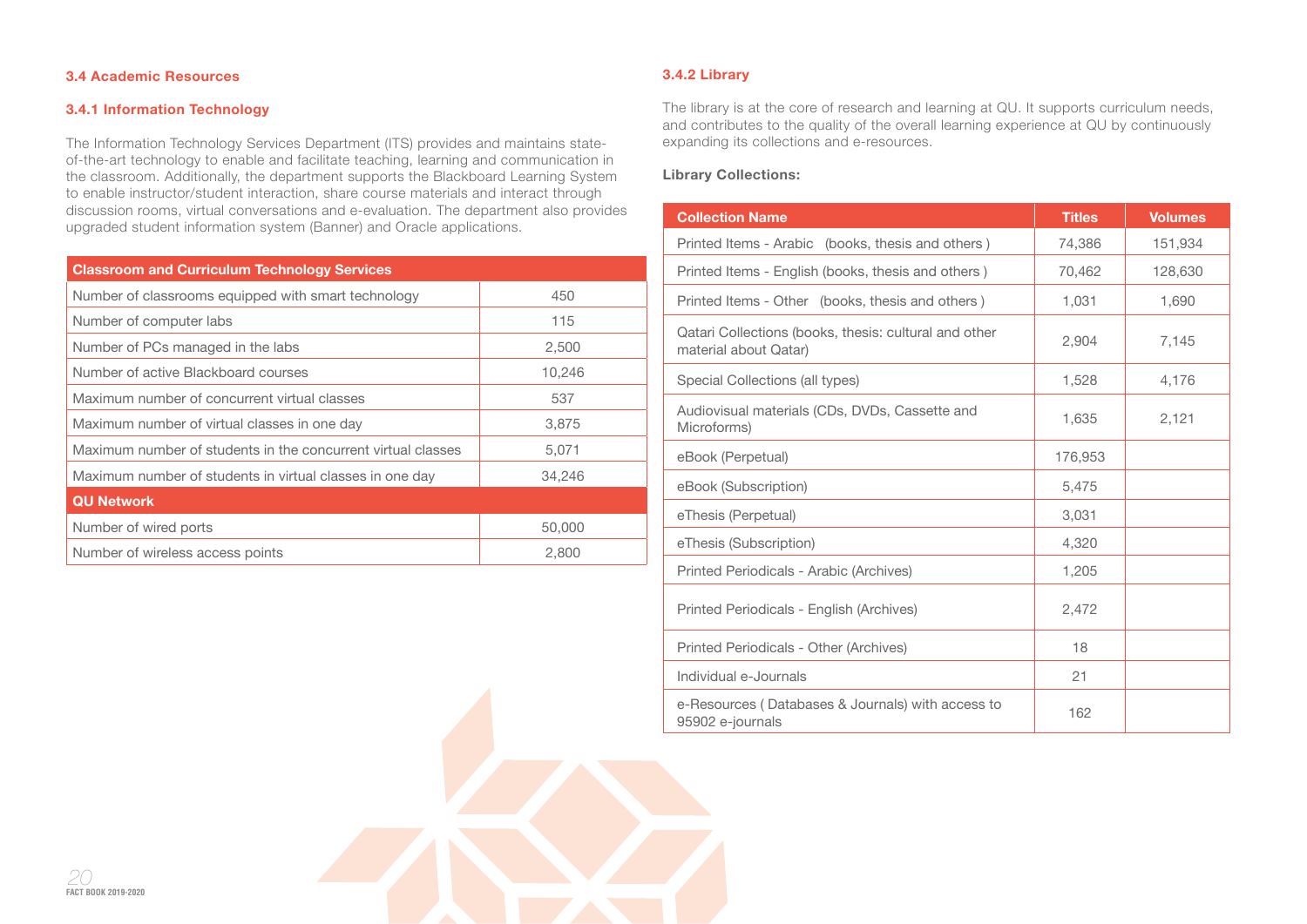#### **3.4.3 Educational Support Services**

#### **3.4.3.1 Center for Excellence in Teaching and Learning (CETL)**

The Center for Excellence in Teaching and Learning (CETL) supports QU academic members with ongoing professional development programs and resources. The center facilitates and supports faculty research endeavors and the implementation of best teaching practices in a collaborative working environment through workshops and seminars on curriculum enhancement and innovations.

With the aim to continuously improve the teaching and learning process and respond to the needs of faculty members, CETL offers numerous workshops, seminars and training programs in four areas: active learning, assessment at the course and program levels, technology and research.

In the face of the crisis of COVID-19 that started on March 9, 2020, the center has undertaken several strategic initiatives to ensure that the educational process continues in a high quality during the semester.

#### The following table summarizes the services that CETL provided during the academic year 2019-2020\*:

| <b>Service</b>                                                                                        | Theme,                                                                                                 | <b>Arabic Sessions</b> | <b>English Sessions</b> | <b>Total Sessions</b> |
|-------------------------------------------------------------------------------------------------------|--------------------------------------------------------------------------------------------------------|------------------------|-------------------------|-----------------------|
|                                                                                                       | Active learning (teaching and learning strategies)                                                     | 5                      | 34                      | 39                    |
|                                                                                                       | Integrated technology                                                                                  | 23                     | 30                      | 53                    |
| Workshops/Seminars/Roundtable                                                                         | Assessment at the course level and program level                                                       | 3                      | 8                       | 11                    |
| <b>Discussions</b>                                                                                    | Research                                                                                               | 3                      | 9                       | 12                    |
|                                                                                                       | General seminars (academic integrity, Digital<br>Measures, general orientation, etc.)                  | 15                     | 14                      | 29                    |
| <b>Sub Total (Regular workshops and seminars)</b>                                                     |                                                                                                        | 49                     | 95                      | 144                   |
|                                                                                                       | CETL 's initiatives/activities to enhance distance learning process resulting from the COVID-19 crisis |                        |                         |                       |
| Workshops                                                                                             | Distance learning platforms (Collaborate Ultra,<br>Echo360, WebEx, and Zoom)                           | 8                      | 9                       | 17                    |
|                                                                                                       | Distance learning platforms (Collaborate Ultra,<br>WebEx, MS Teams, and Echo360)                       | 7                      | 8                       | 15                    |
| Diverse assessment for distance education<br>Webinars<br>(non-exam and exam based assessment options) |                                                                                                        | 10                     | 13                      | 23                    |
| Teaching effectively online                                                                           |                                                                                                        | $\overline{7}$         | $\overline{7}$          | 14                    |
| Sub Total (Remote Learning workshops and webinars)                                                    |                                                                                                        | 32                     | 37                      | 69                    |
| One-on-one consultations/                                                                             | Technology                                                                                             |                        |                         | 301                   |
| Follow-up sessions                                                                                    | Peer observations - active learning                                                                    |                        |                         | $\overline{7}$        |
| <b>Sub Total (individual Consultations)</b>                                                           |                                                                                                        |                        |                         | 308                   |
| Grand Total (workshops, seminars, webinars, and consultations)                                        |                                                                                                        |                        |                         | 521                   |

\*From August 2019 to May 2020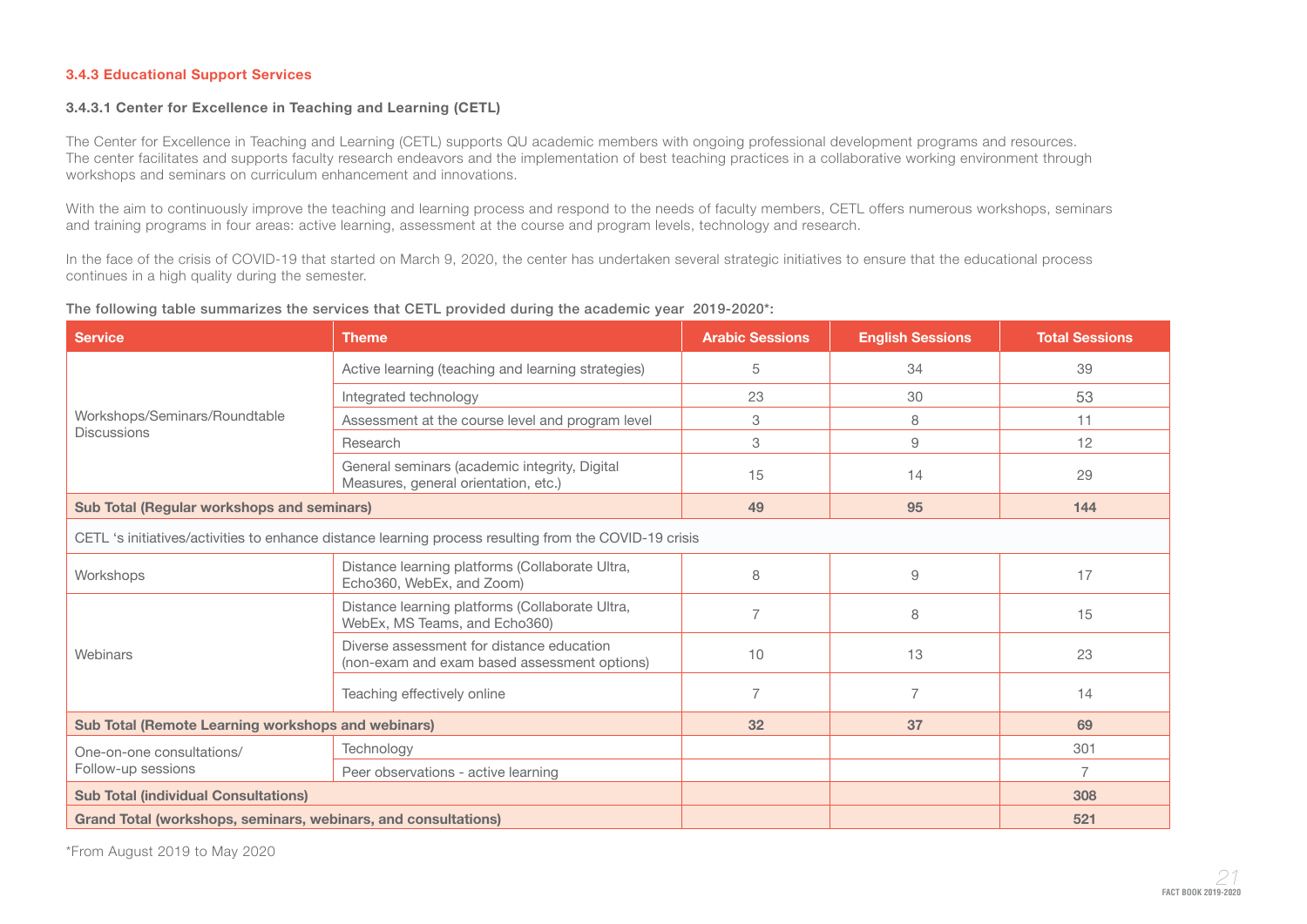**Participation in CETL activities by College/Program (August 2019 – March 2020)\*:**

| <b>College</b>                                             | <b>No. of Participants</b><br>(Recurrent) | <b>No. of Participants</b><br>(Actual) | <b>Total No. of Academics per</b><br>College** | <b>Percentage of Participation (%)</b> |
|------------------------------------------------------------|-------------------------------------------|----------------------------------------|------------------------------------------------|----------------------------------------|
| Colleges of Arts and Sciences                              | 1,926                                     | 338                                    | 426                                            | 79%                                    |
| College of Business and Economics                          | 508                                       | 108                                    | 166                                            | 65%                                    |
| College of Education                                       | 317                                       | 65                                     | 100                                            | 65%                                    |
| College of Engineering                                     | 280                                       | 72                                     | 189                                            | 38%                                    |
| College of Law                                             | 168                                       | 36                                     | 80                                             | 45%                                    |
| College of Health Sciences                                 | 219                                       | 30                                     | 51                                             | 59%                                    |
| College of Medicine                                        | 113                                       | 30                                     | 49                                             | 61%                                    |
| College of Pharmacy                                        | 98                                        | 19                                     | 29                                             | 66%                                    |
| College of Dental Medicine                                 | 18                                        | $\overline{2}$                         | 5                                              | 40%                                    |
| College of Sharia and Islamic Studies                      | 197                                       | 54                                     | 80                                             | 68%                                    |
| Foundation Program                                         | 268                                       | 90                                     | 142                                            | 63%                                    |
| Core Curriculum Program                                    | 93                                        | 21                                     | 21                                             | 100%                                   |
| <b>Total Participants from QU colleges</b><br>and programs | 4,205                                     | 865                                    | 1,338                                          | 65%                                    |
| Participants from QU offices/centers                       | 426                                       | 121                                    | $\overline{\phantom{a}}$                       | $\overline{\phantom{a}}$               |
| <b>Grand Total</b>                                         | 4,631                                     | 986                                    | ٠.                                             | $\overline{\phantom{a}}$               |

\*Does not include participation in online training sessions after March 12, 2020, following the suspension of the registration system under the Corona pandemic.

\*\*Includes all full-time academics (faculty, TA's, and others) as of May 14, 2020.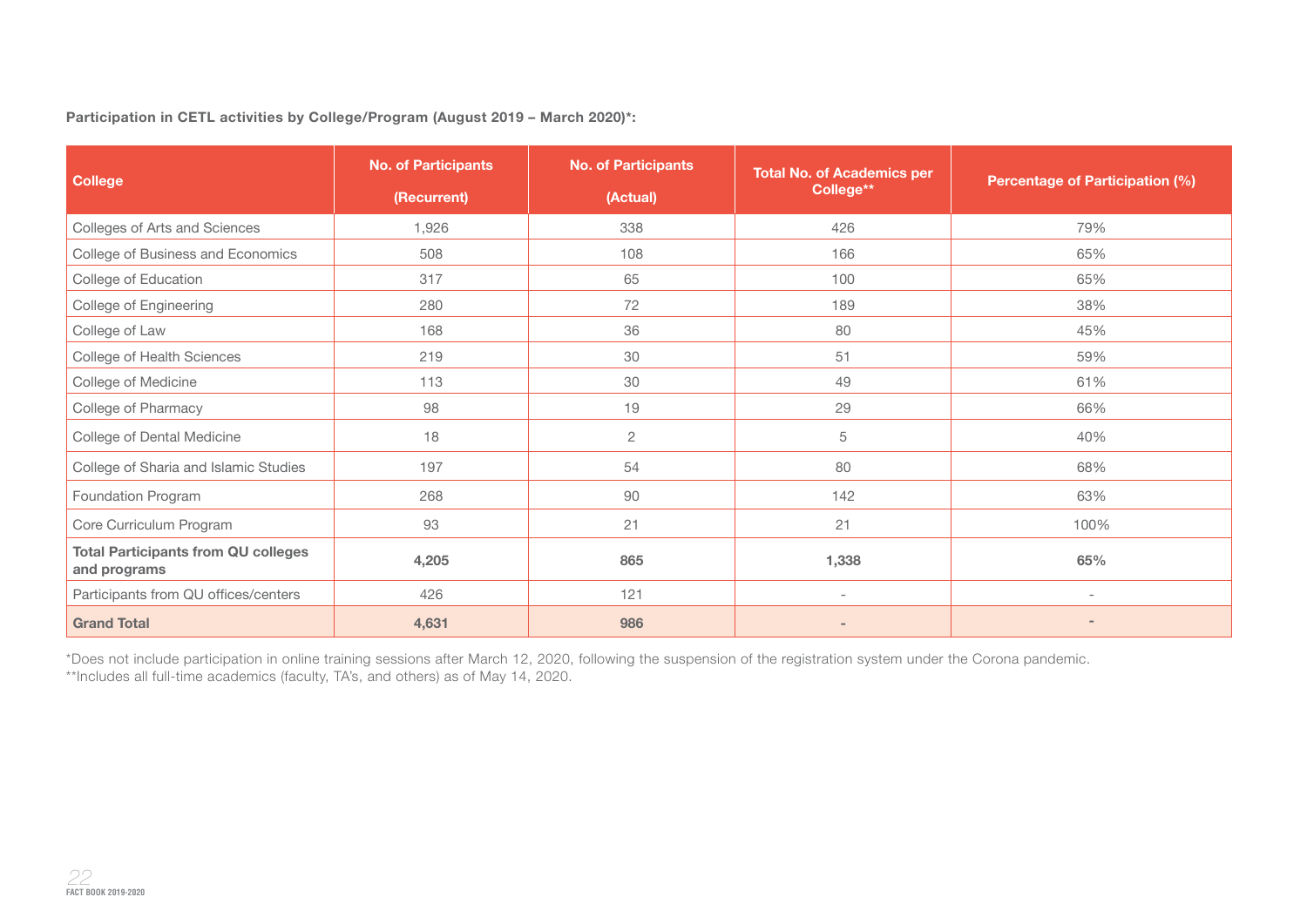# **3.4.3.2 Student Learning Support Center (SLSC)**

The Student Learning Support Center (SLSC) provides comprehensive academic support services to all students at QU. The SLSC has a nurturing environment where students can seek assistance with academic coursework, writing assignments, transitioning to college life, and many other academic aspects. The table below provides detailed data on SLSC services provided in Fall 2019 & Spring 2020.

### **Direct Support Services:**

|                                                          | <b>Total Student Visits</b> |             |              |
|----------------------------------------------------------|-----------------------------|-------------|--------------|
| <b>Services</b>                                          | <b>Female</b>               | <b>Male</b> | <b>Total</b> |
| Arabic and English Support One-on- One<br>Consultations  | 3.675                       | 539         | 4,214        |
| <b>Basic Math Programs</b>                               | 2,492                       | 1,318       | 3,810        |
| Science, Math and Humanities Tutoring Sessions           | 2,759                       | 693         | 3,452        |
| Science, Math and Humanities Revision Sessions           | 2,314                       | 658         | 2,972        |
| <b>SLSC Workshops</b>                                    | 1,399                       | 320         | 1,719        |
| Arabic and English Revision Sessions                     | 1,117                       | 383         | 1,500        |
| Arabic and English Language Programs                     | 809                         | 211         | 1,020        |
| <b>Supplemental Instruction Sessions</b>                 | 693                         |             | 693          |
| Arabic and English MAGT 101 Writing Support<br>Workshops | 404                         | 103         | 507          |
| <b>Academic Coaching Sessions</b>                        | 69                          | 21          | 90           |
| <b>Biology Mock Assignment</b>                           | 79                          |             | 79           |
| Najeh Program                                            | 21                          | 3           | 24           |
| <b>Total Student Visits</b>                              | 15,831                      | 4,249       | 20,080       |

### **Distance Support Services:**

| <b>Services</b>                                        | <b>Female</b> | <b>Male</b> | <b>Total</b> |
|--------------------------------------------------------|---------------|-------------|--------------|
| Math, Science and Humanities Tutoring Sessions         | 2,630         | 467         | 3,097        |
| Arabic and English Support One on One<br>Consultations | 1,512         | 244         | 1,756        |
| <b>SLSC Workshops</b>                                  | 242           | 51          | 293          |
| Arabic & English Revision Sessions                     | 39            | 5           | 44           |
| Najeh Program and Academic Coaching Sessions           | 35            | 3           | 38           |
| <b>Total Student Visits</b>                            | 4.458         | 770         | 5.228        |

#### **Blackboard Support Services:**

| <b>Services</b>                                                    | <b>Female</b> | <b>Male</b> | <b>Total</b> |
|--------------------------------------------------------------------|---------------|-------------|--------------|
| Arabic and English Support Programs                                | 2,222         | 25          | 2,247        |
| Arabic and English MAGT 101 Writing Support<br><b>Bb Workshops</b> | 258           | 16          | 274          |
| <b>SLSC Workshops</b>                                              | 93            | 43          | 136          |
| <b>Total</b>                                                       | 2,573         | 84          | 2,657        |

| <b>Service</b>                     | <b>Number of views</b> |
|------------------------------------|------------------------|
| Resources, Revisions and Tutorials | 16.534                 |

| <b>Service</b>                | <b>Participants</b> | Posts |
|-------------------------------|---------------------|-------|
| Revisions on Discussion Board |                     | 960   |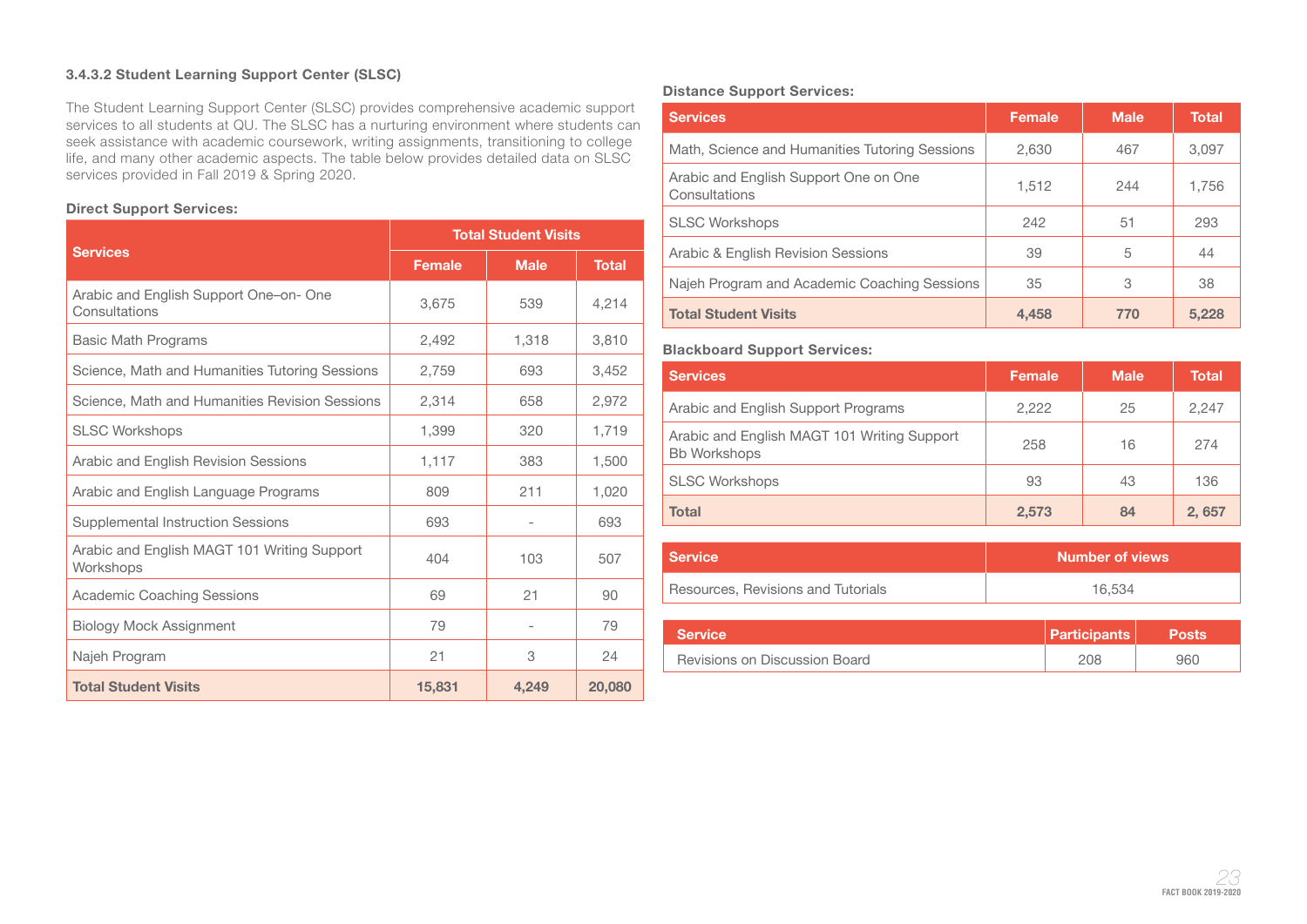#### **3.4.3.3 Student Counseling Center (SCC)**

The SCC provides students with intervention and prevention services, which include individual counselling, psychosocial support, clinical intervention as well as training workshops to explore their potentials, and to enable them to pursue academic success and attain personal growth. It also provides consultations to faculty and staff on students' wellbeing to facilitate a healthy and supportive campus environment.

During the Academic Year 2019-2020:

- 2,714 students benefited from SCC services. The majority of students sought support with interpersonal conflicts, medical conditions related to psychological disturbances, crisis management, and psychological, behavioral and social stress, as well as academic challenges and personal growth.
- 121 wellbeing programs and events were conducted, attended by 2,254 participants to foster; stress, anxiety, and depression management training, and motivational interviewing workshops.
- 962 individual counseling sessions were conducted, and attended by 460 students.
- 44 professional development workshops were attended by SCC Staff.

#### **3.4.3.4 Academic Advising Center**

Established in 2012, the Academic Advising Center provides support and academic advising to Qatar University students with more attention to those who are academically at-risk. The main objective of the center is to empower students' decision-making to help them reach their academic goals. The center provides support to students through individual/group scheduled appointments, unscheduled visits, classrooms visits, educational workshops and several events.

During the AY 2019-2020, the center conducted 144 classroom visits as group advising sessions and 57 educational workshops for targeted cohorts of students, and 80 workshops for UNIV100 course. The overall advising sessions was around 40,000.

#### **3.4.3.5 Career Development Center (CDC)**

The Career Development Center (CDC) assists students and alumni in achieving a clear vision of lifelong career planning and development. The center offers the Student Employment Program, a Career Path Program, career counseling, and organizes career fairs to bring students, alumni and employers together.

**The Student Employment Program** aims to help students gain experience in the real working environment. The following are student employment statistics during the academic year 2019-2020:

|                               |             | <b>Male</b> | Female | <b>Total</b> |
|-------------------------------|-------------|-------------|--------|--------------|
| Number of registered students | Fall 2019   | 276         | 817    | 1,093        |
|                               | Spring 2020 | 236         | 679    | 915          |
| Number of students who gained | Fall 2019   | 132         | 278    | 410          |
| employment                    | Spring 2020 | 94          | 196    | 290          |

Students were also assisted in identifying majors and careers, as well as applying for internships or sponsorships, professional development, and enhancing job search skills. There are currently 2,159 students sponsored by various organizations. During the academic year 2019-2020, CDC received 370 employer contacts, which engendered 280 accepted candidates and led to 317 on-campus interviews.

| <b>Career opportunities</b> | No.   |
|-----------------------------|-------|
| <b>Employers contacts</b>   | 370   |
| Job propositions            | 112   |
| Internship propositions     | 38    |
| Sponsorship propositions    |       |
| Candidates                  | 2,103 |
| Accepted candidates         | 280   |
| On-campus job interviews    | 317   |
| Career events               | 24    |
| Sponsored students          | 2.159 |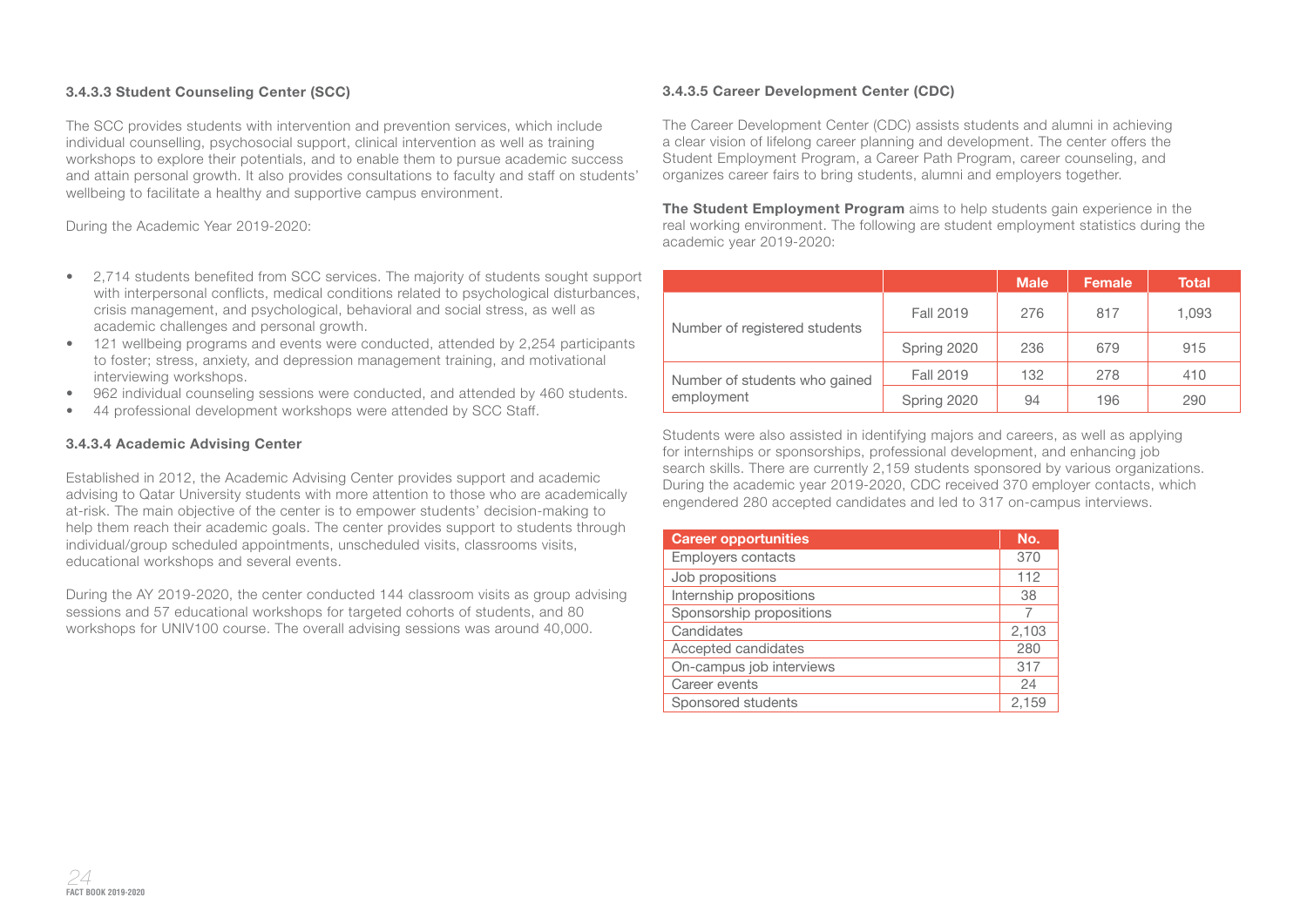**The Career Path Program** provides students with skills that prepare them for a promising future career. During the academic year 2019-2020, the program held career-counseling sessions, workshops, field trips and career events as follows:

| <b>Session/Workshop</b>                                                                      | <b>Attendance</b> |
|----------------------------------------------------------------------------------------------|-------------------|
| Individual counseling sessions                                                               | 599               |
| Group counseling sessions                                                                    | 582               |
| Career workshops                                                                             | 2,108             |
| Field trips                                                                                  | 282               |
| One day event (seminar, career open<br>day, info session, discover your<br>career day, etc.) | 1,169             |
| <b>Total</b>                                                                                 |                   |

#### **3.4.3.6 Inclusion and Special Needs Support Center**

The center provides guidance, access to resources, assistive technology and academic support for students with medical, physical, psychiatric, learning, speech, visual and hearing impairments as well as students with temporary disabilities. It is committed to providing students with equal and integrated access to all academic, social, recreational and cultural programs. It currently serves about 430 students with special needs.

The center also works through a range of initiatives and projects such as the Universal Design for Learning, Physical and Digital Accessibility, and Assistive Technology in addition to awareness projects and community outreach.

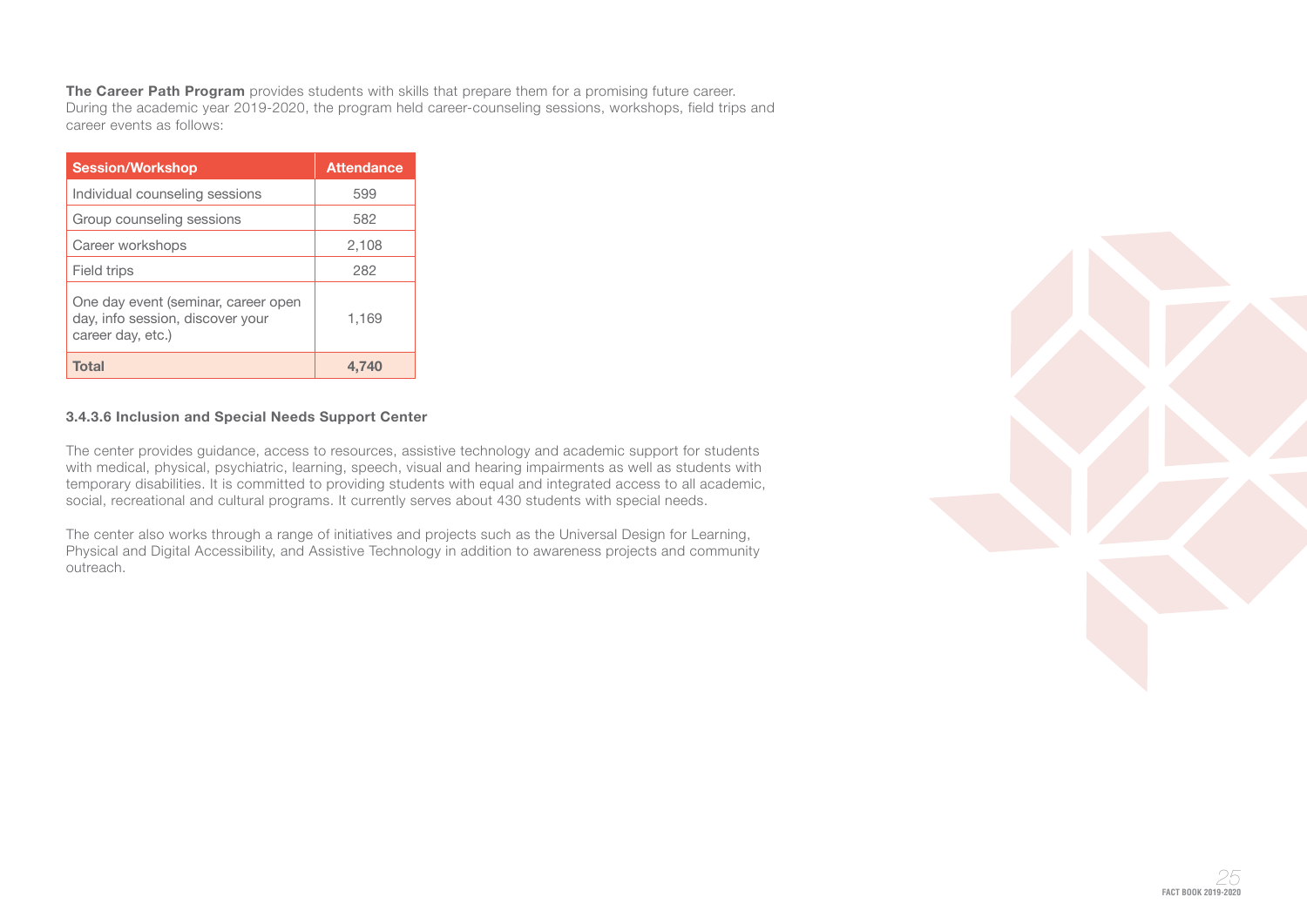| <u> 1999 - John Barnett, f</u> |  |  |  |  |  |
|--------------------------------|--|--|--|--|--|
|                                |  |  |  |  |  |
|                                |  |  |  |  |  |
|                                |  |  |  |  |  |
|                                |  |  |  |  |  |
|                                |  |  |  |  |  |
|                                |  |  |  |  |  |
|                                |  |  |  |  |  |
|                                |  |  |  |  |  |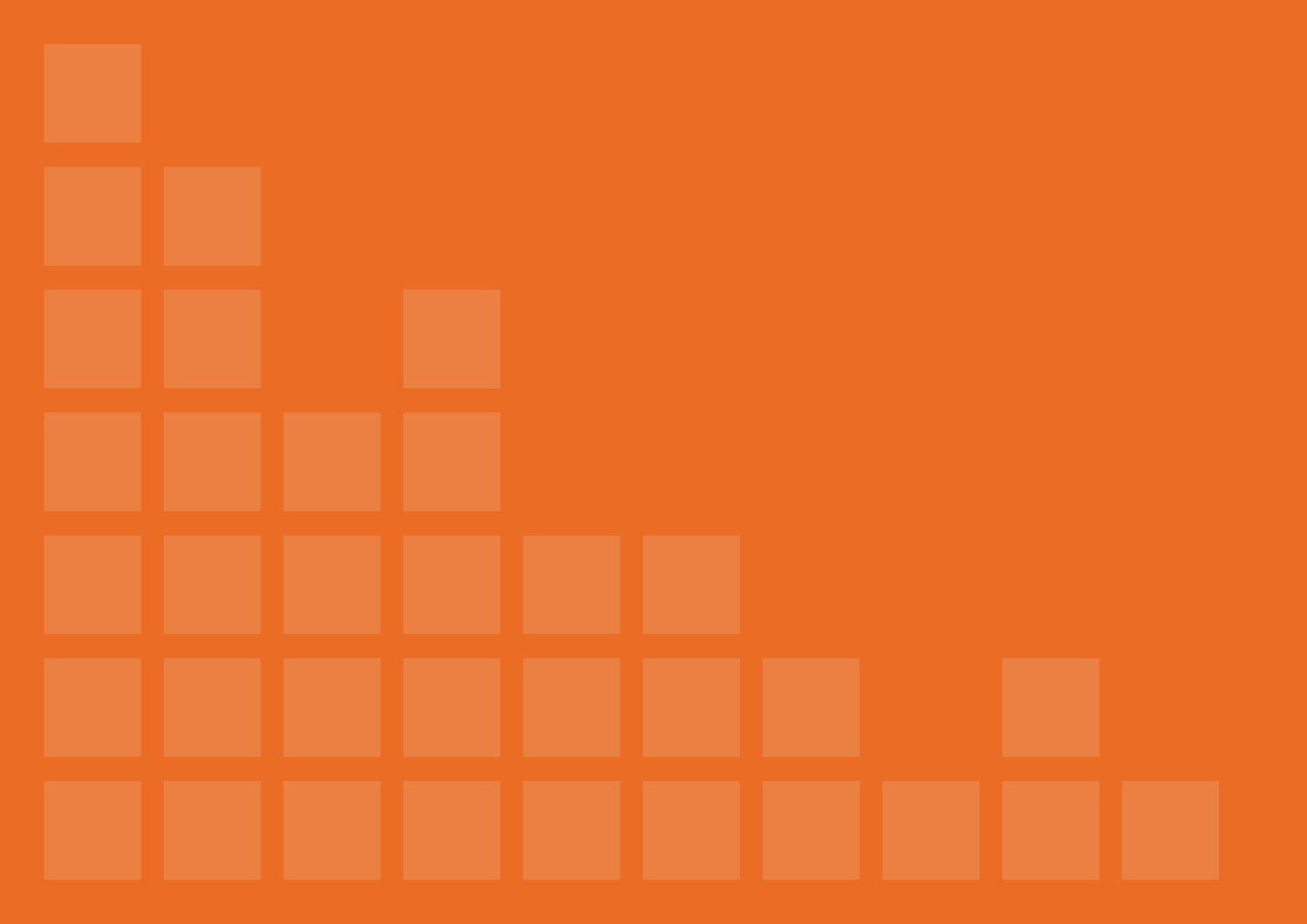# **4.STUDENTS**

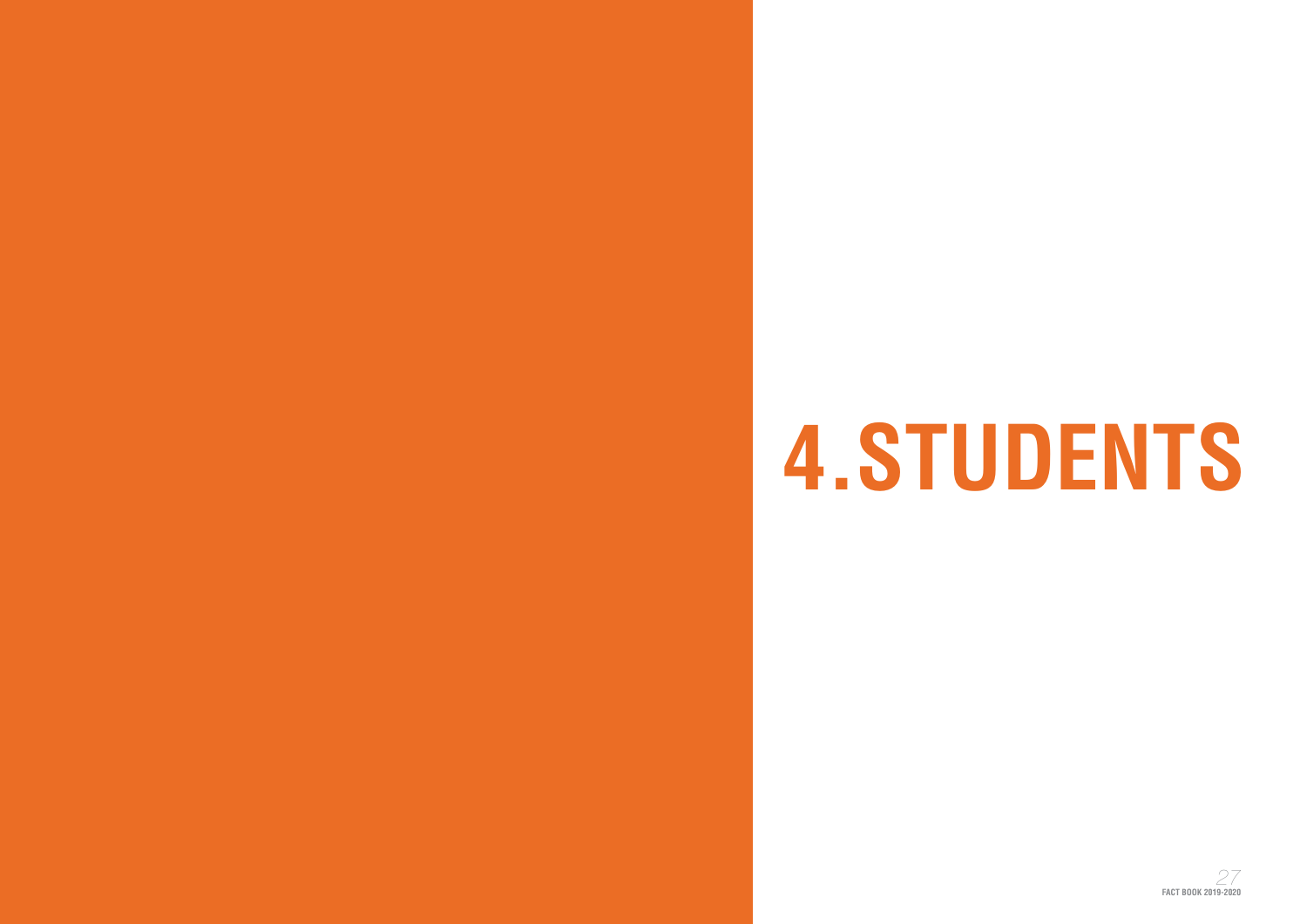# **4.1 Registered Students by Academic Level, College, Major, Citizenship and Gender**

|                                     |                          | Qatari         |                          | <b>Non-Qatari</b> |                |  |
|-------------------------------------|--------------------------|----------------|--------------------------|-------------------|----------------|--|
|                                     | <b>Male</b>              | <b>Female</b>  | <b>Male</b>              | <b>Female</b>     | <b>Total</b>   |  |
| <b>Total</b>                        | 2,426                    | 12,428         | 2,614                    | 4,993             | 22,461         |  |
| <b>Foundation Program</b>           | 82                       | 298            | 120                      | 171               | 671            |  |
| Science Foundation                  | 3                        | 47             | 35                       | 94                | 179            |  |
| Dental Medicine Foundation          | $\overline{\phantom{0}}$ | 1.             | $\frac{1}{2}$            | $\frac{1}{2}$     | 1              |  |
| <b>Education Foundation</b>         | $\bar{ }$                | 3              | 7                        | 17                | 27             |  |
| <b>Engineering Foundation</b>       | 78                       | 195            | 78                       | 46                | 397            |  |
| <b>Health Sciences Foundation</b>   | $\frac{1}{2}$            | 48             | $\overline{\phantom{0}}$ | $\mathbf{2}$      | 50             |  |
| <b>Medicine Foundation</b>          | 1                        | 1              | $\overline{\phantom{0}}$ | 2                 | $\overline{4}$ |  |
| Pharmacy Foundation                 | $\overline{a}$           | 3              |                          | 10                | 13             |  |
| <b>Undergraduate</b>                | 2,208                    | 11,819         | 2,093                    | 4,273             | 20,393         |  |
| <b>College of Arts and Sciences</b> | 578                      | 4,239          | 300                      | 1,374             | 6,491          |  |
| Arabic Language                     | $\overline{\phantom{0}}$ | 69             |                          | 44                | 113            |  |
| Biology                             |                          | 31             |                          | 115               | 146            |  |
| Chemistry                           | 1                        | 16             | 22                       | 72                | 111            |  |
| English Language                    | $\overline{a}$           | $\mathfrak{D}$ | $\overline{\phantom{0}}$ | 1                 | 3              |  |
| English Literature & Linguistics    | $\overline{\phantom{0}}$ | 246            | $\overline{\phantom{0}}$ | 109               | 355            |  |
| <b>Environmental Sciences</b>       | 5                        | 22             | 11                       | 49                | 87             |  |
| General Arts                        | 170                      | 1,038          | 24                       | 238               | 1,470          |  |
| <b>General Sciences</b>             | $\overline{c}$           | 47             | 64                       | 151               | 264            |  |
| History                             | 19                       | 175            | $\overline{2}$           | 28                | 224            |  |
| <b>International Affairs</b>        | 166                      | 586            | 20                       | 44                | 816            |  |
| <b>Mass Communication</b>           | 137                      | 432            | 99                       | 170               | 838            |  |
| <b>Mathematics</b>                  | $\bar{a}$                | 8              | $\overline{\phantom{a}}$ | 23                | 31             |  |
| Policy, Planning, and Development   | 70                       | 507            | 20                       | 58                | 655            |  |
| Psychology                          | $\frac{1}{2}$            | 270            | $\overline{\phantom{0}}$ | 98                | 368            |  |
| Social Work                         | 4                        | 295            | $\bar{\phantom{a}}$      | 53                | 352            |  |
| Sociology                           |                          | 446            | $\overline{\phantom{0}}$ | 49                | 495            |  |

| <b>Sport Sciences</b>              | 1                        | 39            | 29                | 52                       | 121   |
|------------------------------------|--------------------------|---------------|-------------------|--------------------------|-------|
| <b>Statistics</b>                  | 3                        | 10            | 9                 | 20                       | 42    |
| College of Business and Economics  | 826                      | 2,789         | 406               | 634                      | 4,655 |
| Accounting                         | 122                      | 527           | 117               | 110                      | 876   |
| Economics                          | 3                        | 58            | $\frac{1}{2}$     | 9                        | 70    |
| Finance                            | 35                       | 132           | 42                | 68                       | 277   |
| <b>General Business</b>            | 507                      | 1,448         | 188               | 342                      | 2,485 |
| Management                         | 116                      | 345           | 29                | 55                       | 545   |
| Management Information System      | 28                       | 58            | 22                | 25                       | 133   |
| Marketing                          | 15                       | 221           | 8                 | 25                       | 269   |
| <b>College of Dental Medicine</b>  | 5                        | 14            | 3                 | 10                       | 32    |
| General - Dental Medicine          | 5                        | 14            | 3                 | 10                       | 32    |
| <b>College of Education</b>        | 31                       | 1,708         | 100               | 529                      | 2,368 |
| Education (Math & Science)         | $\overline{a}$           | 1             | $\overline{4}$    | 6                        | 11    |
| <b>General Education</b>           | 19                       | 574           | 36                | 119                      | 748   |
| Physical Education                 | 6                        | 69            | 28                | 11                       | 114   |
| <b>Primary Education</b>           |                          | 547           |                   | 138                      | 685   |
| Secondary Education                | 6                        | 412           | 32                | 243                      | 693   |
| <b>Special Education</b>           |                          | 105           |                   | 12                       | 117   |
| <b>College of Engineering</b>      | 258                      | 1,014         | 1,046             | 515                      | 2,833 |
| Architecture                       | $\overline{\phantom{a}}$ | 108           | L,                | 31                       | 139   |
| <b>Chemical Engineering</b>        | 18                       | 135           | 81                | 119                      | 353   |
| Civil Engineering                  | 41                       | $\frac{1}{2}$ | 205               | $\overline{\phantom{a}}$ | 246   |
| <b>Computer Engineering</b>        | 36                       | 196           | 104               | 95                       | 431   |
| <b>Computer Science</b>            | 26                       | 112           | 92                | 65                       | 295   |
| <b>Electrical Engineering</b>      | 24                       | 68            | 165               | 83                       | 340   |
| General Engineering                | 64                       | 181           | 195               | 69                       | 509   |
| Industrial and Systems Engineering | $\overline{\phantom{0}}$ | 214           | $\frac{1}{2}$     | 53                       | 267   |
| <b>Mechanical Engineering</b>      | 49                       |               | 204               |                          | 253   |
| <b>College of Health Sciences</b>  | $\qquad \qquad -$        | 191           | $\qquad \qquad -$ | 264                      | 455   |
| <b>Biomedical Sciences</b>         |                          | 25            |                   | 88                       | 113   |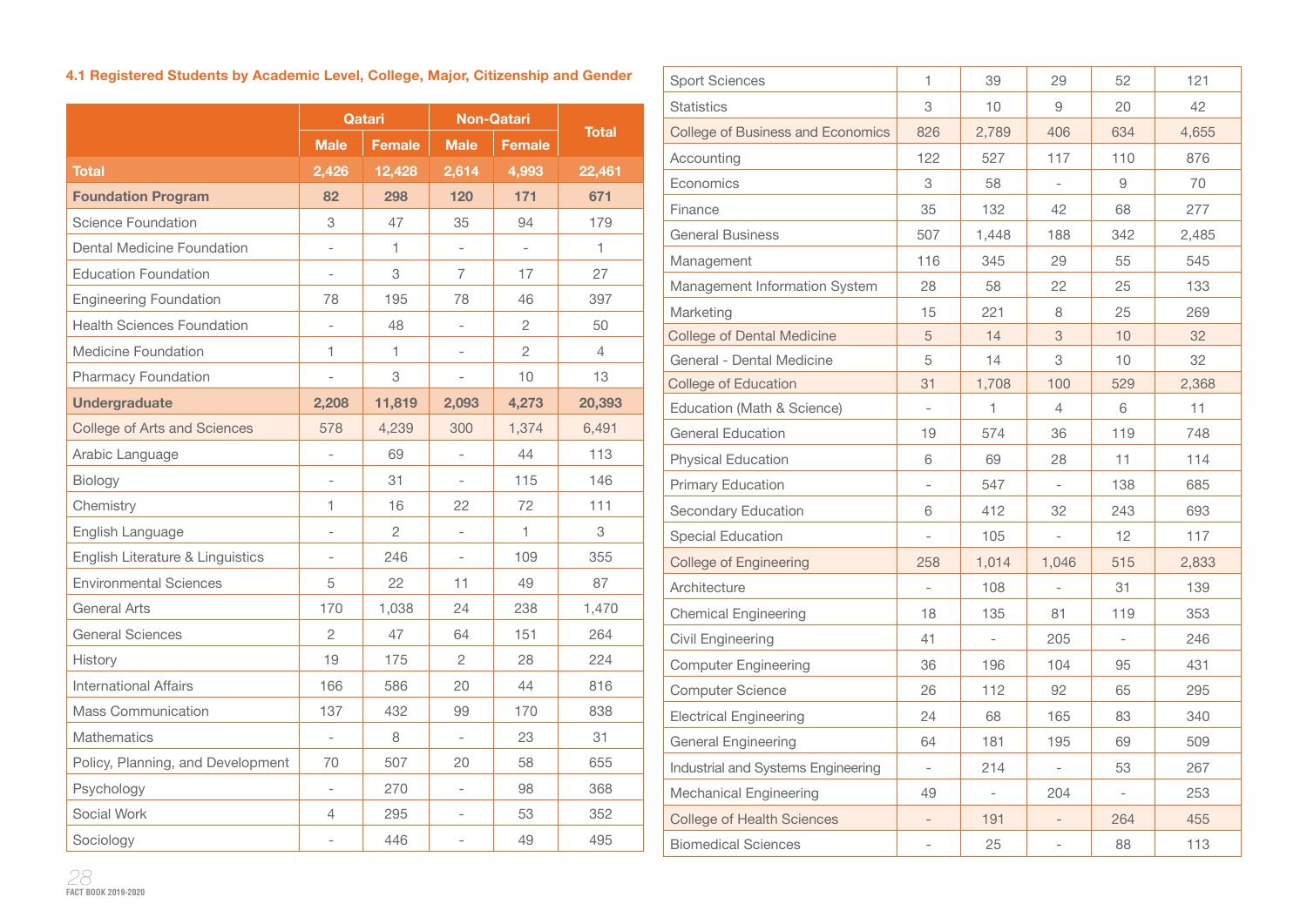| <b>General Health Sciences</b>        | $\overline{\phantom{a}}$ | 111                      | $\sim$                   | 28  | 139   | Marketing                             | $\overline{c}$           | 9                        | $\sqrt{5}$                | 21             | 37  |
|---------------------------------------|--------------------------|--------------------------|--------------------------|-----|-------|---------------------------------------|--------------------------|--------------------------|---------------------------|----------------|-----|
| <b>Human Nutrition</b>                | $\overline{\phantom{a}}$ | 22                       | $\overline{\phantom{a}}$ | 90  | 112   | College of Education                  | $\overline{2}$           | 31                       | $\overline{7}$            | 51             | 91  |
| Physical Therapy                      | $\overline{\phantom{a}}$ | $\overline{4}$           | $\overline{\phantom{a}}$ | 26  | 30    | Curriculum, Instruction.              | $\overline{c}$           | $\Theta$                 | $\overline{4}$            | 27             | 42  |
| Public Health                         | $\overline{\phantom{a}}$ | 29                       |                          | 32  | 61    | & Assessment                          |                          |                          |                           |                |     |
| College of Law                        | 409                      | 1,199                    | 68                       | 228 | 1,904 | <b>Education Leadership</b>           |                          | 14                       | $\frac{1}{2}$             | 14             | 28  |
| Law                                   | 409                      | 1,199                    | 68                       | 228 | 1,904 | <b>Special Education</b>              |                          | 8                        | $\ensuremath{\mathsf{3}}$ | 10             | 21  |
| <b>College of Medicine</b>            | 29                       | 154                      | 84                       | 122 | 389   | <b>College of Engineering</b>         | 23                       | 32                       | 114                       | 81             | 250 |
| General Medicine                      | 13                       | 74                       | 23                       | 29  | 139   | Civil Engineering                     |                          | $\overline{\phantom{0}}$ | 21                        | 3              | 24  |
| Medicine                              | 16                       | 80                       | 61                       | 93  | 250   | Computing                             | $\overline{c}$           | 8                        | 23                        | 22             | 55  |
| <b>College of Pharmacy</b>            | $\qquad \qquad -$        | 47                       |                          | 166 | 213   | <b>Electrical Engineering</b>         | $\overline{1}$           | $\overline{2}$           | 13                        | 10             | 26  |
| <b>General Pharmacy</b>               | $\overline{\phantom{a}}$ | 34                       | i,                       | 57  | 91    | <b>Engineering Management</b>         | 19                       | 20                       | 18                        | 15             | 72  |
| Pharmacy                              | $\overline{\phantom{a}}$ | 13                       |                          | 109 | 122   | <b>Environmental Engineering</b>      |                          | $\overline{\phantom{a}}$ | 12                        | 16             | 28  |
| College of Sharia and Islamic Studies | 35                       | 371                      | 74                       | 407 | 887   | <b>Mechanical Engineering</b>         | $\mathbf{1}$             | $\overline{\phantom{0}}$ | 26                        | $\mathbf{2}$   | 29  |
| Creed and Dawa                        | $\overline{\phantom{a}}$ | 5                        | $\mathbf{2}$             | 10  | 17    | Urban Planning and Design             | $\overline{\phantom{a}}$ | $\overline{c}$           | $\mathbf{1}$              | 13             | 16  |
| Dawa                                  | $\overline{4}$           | 38                       | 8                        | 14  | 64    | <b>College of Health Sciences</b>     | $\mathbf{1}$             | 11                       | $\,6\,$                   | 46             | 64  |
| Figh and Usul Al Figh                 | $\overline{4}$           | $\overline{7}$           | 14                       | 8   | 33    | <b>Biomedical Sciences</b>            | 1                        | $\hbox{9}$               | $\overline{\phantom{a}}$  | 15             | 25  |
| General Sharia                        | 20                       | 213                      | 34                       | 320 | 587   | Genetic Counselling                   |                          | $\overline{a}$           | $\frac{1}{2}$             | 5              | 5   |
| <b>Islamic Studies</b>                | 6                        | 100                      | 16                       | 47  | 169   | Public Health                         |                          | $\sqrt{2}$               | $\,6\,$                   | 26             | 34  |
| Quran and Sunnah                      | $\mathbf{1}$             | 8                        |                          | 8   | 17    | College of Law                        | 40                       | 54                       | $\sqrt{5}$                | 11             | 110 |
| No College Designated                 | 37                       | 93                       | 12                       | 24  | 166   | Private Law                           | 10                       | 29                       | $\overline{4}$            | $\overline{7}$ | 50  |
| Undeclared                            | 37                       | 93                       | 12                       | 24  | 166   | Public Law                            | 30                       | 25                       | $\mathbf{1}$              | $\overline{4}$ | 60  |
| <b>Masters</b>                        | 109                      | 232                      | 237                      | 384 | 962   | College of Pharmacy                   |                          | $\overline{\phantom{a}}$ | $\ensuremath{\mathsf{3}}$ | 21             | 24  |
| <b>College of Arts and Sciences</b>   | 6                        | 26                       | 36                       | 73  | 141   | Pharmacy                              |                          | $\overline{\phantom{0}}$ | $\ensuremath{\mathsf{3}}$ | 21             | 24  |
| <b>Applied Statistics</b>             | $\overline{\phantom{a}}$ | 3                        | 8                        | 15  | 26    | College of Sharia and Islamic Studies | 23                       | 41                       | 38                        | 40             | 142 |
| Arabic Language & Literature          | $\mathbf{1}$             | 13                       | 5                        | 15  | 34    | Figh and Usul Al Figh                 | 9                        | 11                       | 18                        | 8              | 46  |
| <b>Environmental Sciences</b>         | $\mathbf{1}$             | 3                        | 6                        | 20  | 30    | Quranic Sciences and Exegesis         | 8                        | 14                       | 13                        | 20             | 55  |
| <b>Gulf Studies</b>                   | $\overline{4}$           | $\overline{7}$           | 5                        | 6   | 22    | Religions & Dialog of Civilization.   | 6                        | 16                       | $\overline{7}$            | 12             | 41  |
| Material Science and Technology       | $\overline{\phantom{a}}$ | $\overline{\phantom{a}}$ | 12                       | 17  | 29    |                                       |                          |                          |                           |                |     |
| College of Business and Economics     | 14                       | 37                       | 28                       | 61  | 140   |                                       |                          |                          |                           |                |     |
| Accounting                            | $\mathbf{1}$             | 11                       | 6                        | 18  | 36    |                                       |                          |                          |                           |                |     |
| <b>Business Administration</b>        | 11                       | 17                       | 17                       | 22  | 67    |                                       |                          |                          |                           |                |     |
|                                       |                          |                          |                          |     |       |                                       |                          |                          |                           |                |     |

Ξ

ī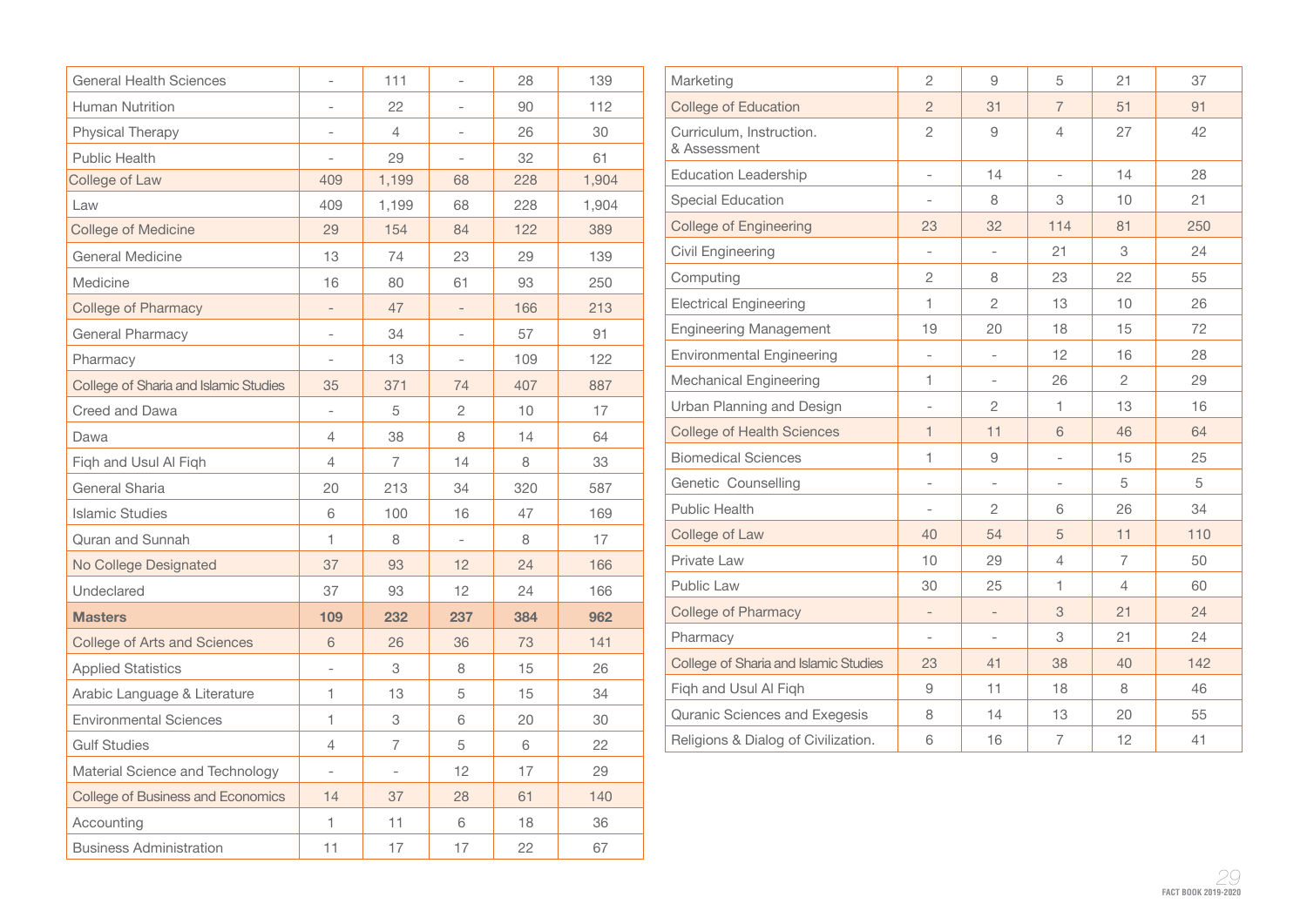|                                                |                          | Qatari                   |                          | <b>Non-Qatari</b>        |                |  |
|------------------------------------------------|--------------------------|--------------------------|--------------------------|--------------------------|----------------|--|
|                                                | <b>Male</b>              | <b>Female</b>            | <b>Male</b>              | <b>Female</b>            | <b>Total</b>   |  |
| Doctor of Pharmacy                             | $\overline{a}$           | $\mathbf{1}$             | $\overline{\phantom{0}}$ | 11                       | 12             |  |
| Pharmacy                                       |                          | 1                        |                          | 11                       | 12             |  |
| PhD                                            | 25                       | 37                       | 89                       | 89                       | 240            |  |
| <b>College of Arts and Sciences</b>            | $\overline{4}$           | 20                       | 17                       | 23                       | 64             |  |
| <b>Biological &amp; Environmental Sciences</b> | 1                        | 4                        | 5                        | 13                       | 23             |  |
| <b>Gulf Studies</b>                            | 3                        | 16                       | 12                       | 10                       | 41             |  |
| <b>College of Business and Economics</b>       | $\overline{2}$           | 3                        | 6                        | 8                        | 19             |  |
| <b>Business Administration</b>                 | $\overline{c}$           | 3                        | 6                        | 8                        | 19             |  |
| <b>College of Engineering</b>                  | 15                       | 10                       | 52                       | 46                       | 123            |  |
| Architecture                                   | $\overline{\phantom{a}}$ | 5                        | $\bar{ }$                | 3                        | 8              |  |
| <b>Chemical Engineering</b>                    | 1                        | $\overline{\phantom{0}}$ | 3                        | 3                        | 7              |  |
| Civil Engineering                              | L                        | $\overline{\phantom{0}}$ | 13                       | 4                        | 17             |  |
| <b>Computer Engineering</b>                    | $\frac{1}{2}$            | $\overline{a}$           | 3                        | $\overline{4}$           | $\overline{7}$ |  |
| <b>Computer Science</b>                        | $\overline{\phantom{0}}$ | 1                        | $\overline{2}$           | 19                       | 22             |  |
| <b>Electrical Engineering</b>                  | $\frac{1}{2}$            | $\frac{1}{2}$            | 5                        | 3                        | 8              |  |
| <b>Engineering Management</b>                  | 13                       | 1                        | 10                       | 4                        | 28             |  |
| <b>Environmental Engineering</b>               | $\overline{\phantom{0}}$ | $\overline{a}$           | 3                        | 3                        | 6              |  |
| Industrial and Systems Engineering             | $\overline{\phantom{a}}$ | $\overline{\phantom{0}}$ | 1                        | $\overline{\phantom{0}}$ | $\mathbf{1}$   |  |
| Material Science and Engineering               | $\qquad \qquad -$        | 1                        | 3                        | $\bar{ }$                | 4              |  |
| Mechanical Engineering                         | 1                        | $\overline{a}$           | 8                        | 1                        | 10             |  |
| Urban Planning and Design                      | $\overline{\phantom{0}}$ | $\overline{2}$           | 1                        | $\overline{c}$           | 5              |  |
| <b>College of Health Sciences</b>              | $\qquad \qquad -$        | $\mathbf{1}$             | $\overline{\phantom{a}}$ | $\overline{2}$           | 3              |  |
| <b>Biomedical Sciences</b>                     | $\overline{\phantom{0}}$ | 1                        | $\overline{\phantom{0}}$ | $\overline{2}$           | 3              |  |
| <b>College of Medicine</b>                     | $\overline{\phantom{0}}$ | $\mathbf{1}$             | $\overline{2}$           | 5                        | 8              |  |
| <b>Medical Sciences</b>                        |                          | 1                        | $\overline{c}$           | 5                        | 8              |  |

| College of Pharmacy                              |                          |                | $\overline{2}$           | $\overline{4}$ | 6              |
|--------------------------------------------------|--------------------------|----------------|--------------------------|----------------|----------------|
| <b>Pharmaceutical Sciences</b>                   | $\qquad \qquad$          |                | $\mathbf{2}$             | 4              | 6              |
| <b>College of Sharia and Islamic Studies</b>     | $\overline{4}$           | $\overline{2}$ | 10                       | $\mathbf{1}$   | 17             |
| Figh and Usul Al Figh                            | 4                        | $\overline{c}$ | 10                       | 1              | 17             |
| <b>Diploma</b>                                   |                          | 35             | 18                       | 25             | 78             |
| <b>College of Education</b>                      | -                        | 35             | 18                       | 25             | 78             |
| Primary Education                                | $\overline{a}$           | 26             | $\overline{\phantom{a}}$ | 17             | 43             |
| <b>Special Education</b>                         |                          | 9              | 18                       | 8              | 35             |
| <b>Certificate</b>                               | $\overline{2}$           | 6              | 57                       | 40             | 105            |
| <b>College of Arts and Sciences</b>              |                          | 3              | 55                       | 39             | 97             |
| <b>Applied Statistics</b>                        | $\overline{\phantom{0}}$ |                | 1                        | 1              | $\overline{2}$ |
| Arabic Language Study for<br>Non-Native Speakers |                          |                | 52                       | 34             | 86             |
| <b>Corrosion Science</b>                         |                          | 1              | 1                        | $\mathfrak{D}$ | $\overline{4}$ |
| <b>Environmental Sciences</b>                    | $\overline{\phantom{0}}$ | $\overline{2}$ | 1                        | $\overline{2}$ | 5              |
| College of Law                                   | $\overline{2}$           | 3              | $\overline{2}$           | $\mathbf{1}$   | 8              |
| Law                                              | $\overline{2}$           | 3              | $\overline{2}$           | 1              | 8              |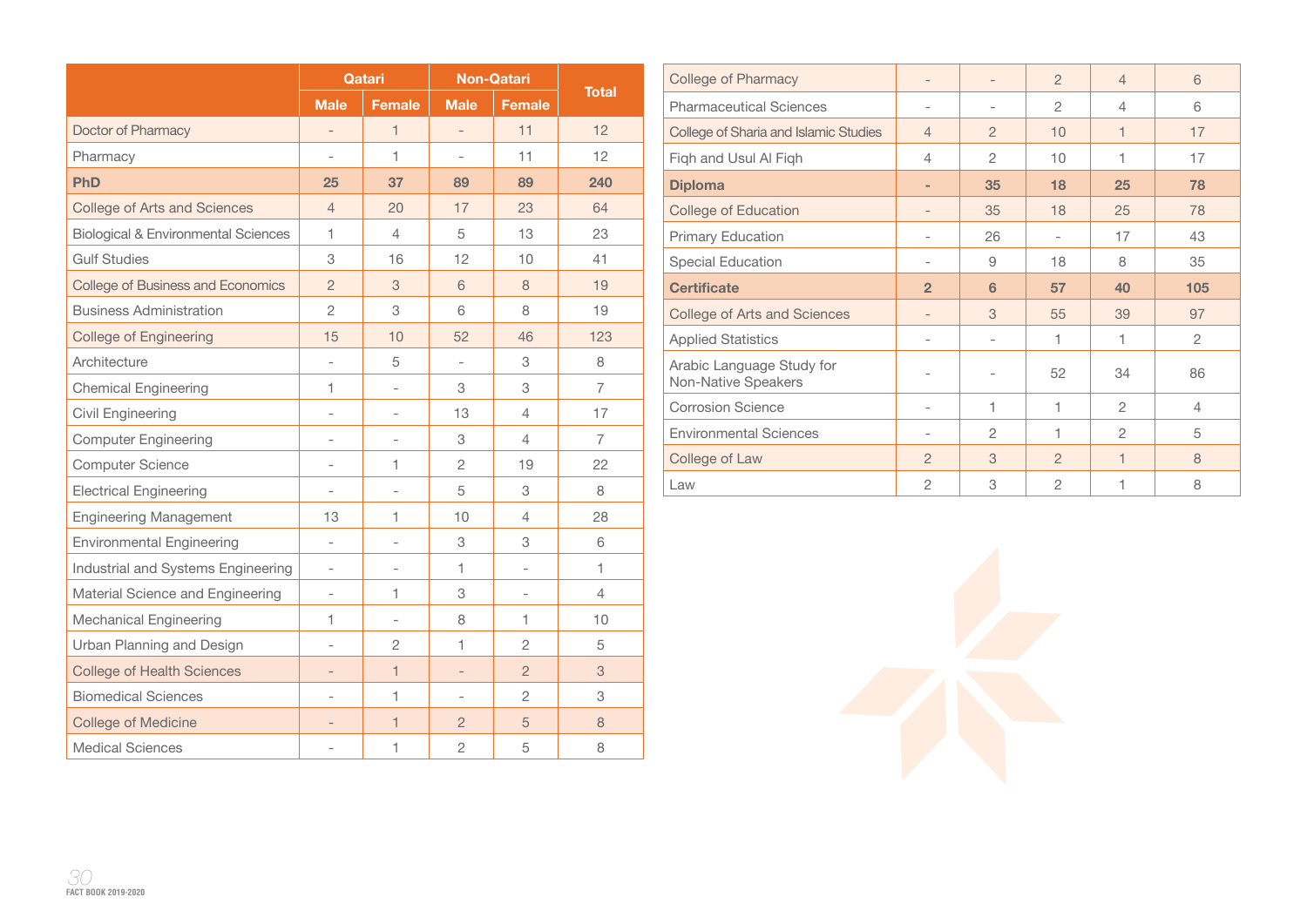### **Registered Students by Nationality Registered Students**



**by Gender**

### **4.3 Average Class Size by College and Level**

(For only lecture, lecture/lab, and seminars)

|                               | <b>Foundation</b>        |                          | <b>Undergraduate</b> |                | <b>Masters</b>           |                |
|-------------------------------|--------------------------|--------------------------|----------------------|----------------|--------------------------|----------------|
|                               | Fall<br>2019             | Spring<br>2020           | Fall<br>2019         | Spring<br>2020 | Fall<br>2019             | Spring<br>2020 |
| <b>Foundation Program</b>     | 21.1                     | 19.6                     | 20.5                 | 20.7           | $\overline{\phantom{0}}$ |                |
| <b>Arts and Sciences</b>      | $\overline{\phantom{0}}$ | $\overline{\phantom{a}}$ | 34.9                 | 34.6           | 8.8                      | 7.9            |
| <b>Business and Economics</b> | $\overline{\phantom{0}}$ | $\overline{a}$           | 33.5                 | 33.9           | 11.9                     | 10.5           |
| Education                     | $\overline{\phantom{0}}$ | $\overline{\phantom{a}}$ | 33.4                 | 34.2           | 14.2                     | 16.7           |
| Engineering                   | $\overline{\phantom{0}}$ | $\overline{\phantom{a}}$ | 24.8                 | 28.0           | 8.5                      | 12.3           |
| <b>Health Sciences</b>        | -                        | $\overline{\phantom{a}}$ | 23.7                 | 20.5           | 6.9                      | 6.1            |
| Law                           | $\overline{\phantom{0}}$ | $\overline{\phantom{a}}$ | 41.7                 | 42.6           | 14.4                     | 17.4           |
| Medicine                      | $\overline{\phantom{0}}$ | $\overline{a}$           | 71.7                 | 67.5           | $\overline{\phantom{0}}$ |                |
| Pharmacy                      | $\overline{\phantom{0}}$ | $\overline{\phantom{a}}$ | 31.3                 | 31.7           | 7.1                      | 4.6            |
| Sharia and Islamic Studies    | $\overline{\phantom{0}}$ | $\overline{\phantom{a}}$ | 29.0                 | 26.0           | 8.3                      | 6.7            |
| No College Designated         |                          |                          | 29.1                 | 21.4           |                          |                |

# **4.2 Registered Students by Country/Region**

| <b>Country/Region</b>   | <b>Number of Students</b> | (%)  |
|-------------------------|---------------------------|------|
| Qatar                   | 14,854                    | 66.1 |
| <b>GCC Countries</b>    | 964                       | 4.3  |
| Arab, non-GCC Countries | 5,190                     | 23.1 |
| Africa                  | 71                        | 0.3  |
| Asia                    | 1,164                     | 5.2  |
| Europe                  | 87                        | 0.4  |
| North America           | 109                       | 0.5  |
| South America           | 2                         | 0.0  |
| Australia/Oceania       | 20                        | 0.1  |
| <b>Total</b>            | 22,461                    |      |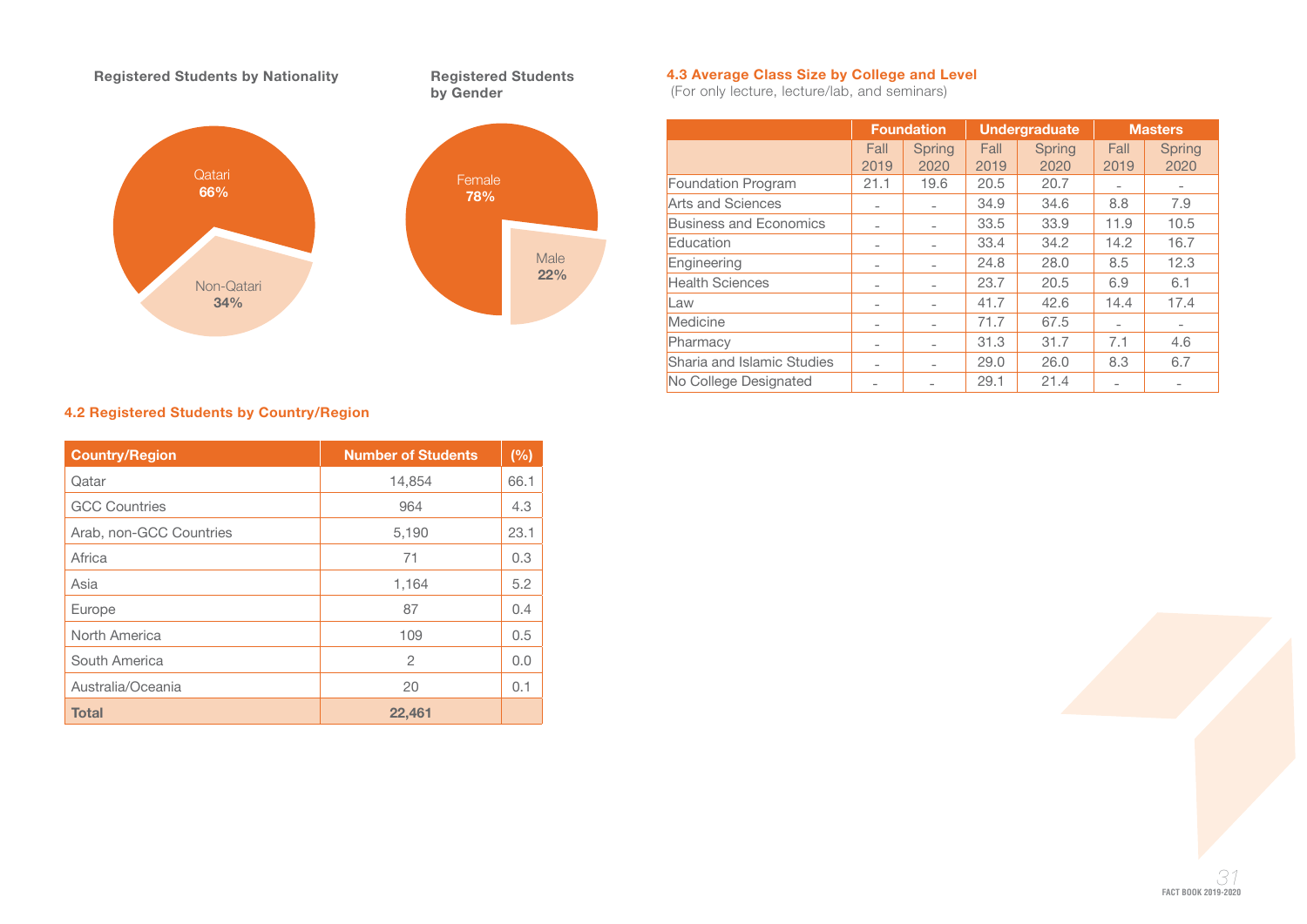#### **4.4 Student-Faculty Ratio**

| <b>Level</b>                                            | <b>Fall 2019</b>         | Spring 2020 | <b>Reporting Period</b> |
|---------------------------------------------------------|--------------------------|-------------|-------------------------|
| Undergraduate Level                                     |                          |             |                         |
| (based on credit hours, yearly FTES/yearly FTEF)*       | $\overline{\phantom{a}}$ | 18:1        | Academic Year           |
| Masters Level                                           |                          | 9:1         | Academic Year           |
| (based on credit hours, yearly FTES/yearly FTEF)*       | -                        |             |                         |
| University Level                                        |                          |             |                         |
| (excluding Foundation, FTES/FTEF based on headcounts)** | 20:1                     | 20:1        | Fall, Spring            |
| <b>Foundation Program</b>                               |                          |             |                         |
| (FTES/FTEF based on headcounts)**                       | 30:1                     | 21:1        | Fall, Spring            |

\* FTES or full-time equivalent students is based on actual registered credit hours (1 yearly FTES = 30 credit hours at the undergraduate level and 18 credit hours at the master's level). FTEF or full-time equivalent faculty is based on credit hours taught (1 yearly FTEF = 18 ICH).

\*\* FTES based on headcount is calculated as full-time students plus 1/3 part-time students, undergraduate and masters part-time students are those students whose actual registered credit hours in a semester is less than 12 credits and less than 9 credits respectively (other undergraduate, masters, PhD, PharmD, Certificate, Diploma ,and Foundation students are all counted as full-time students).

FTEF based on headcount is calculated as full-time instructional faculty plus 1/3 part-time instructional faculty, based on faculty contract (full-time faculty or part-time faculty). Part-time instructional faculty are adjunct faculty, staff, and researchers who teach college-level courses during a semester. Full-time instructional faculty teaching both levels (college-level courses and Foundation-level courses) in the same semester are counted as part-time faculty for both levels.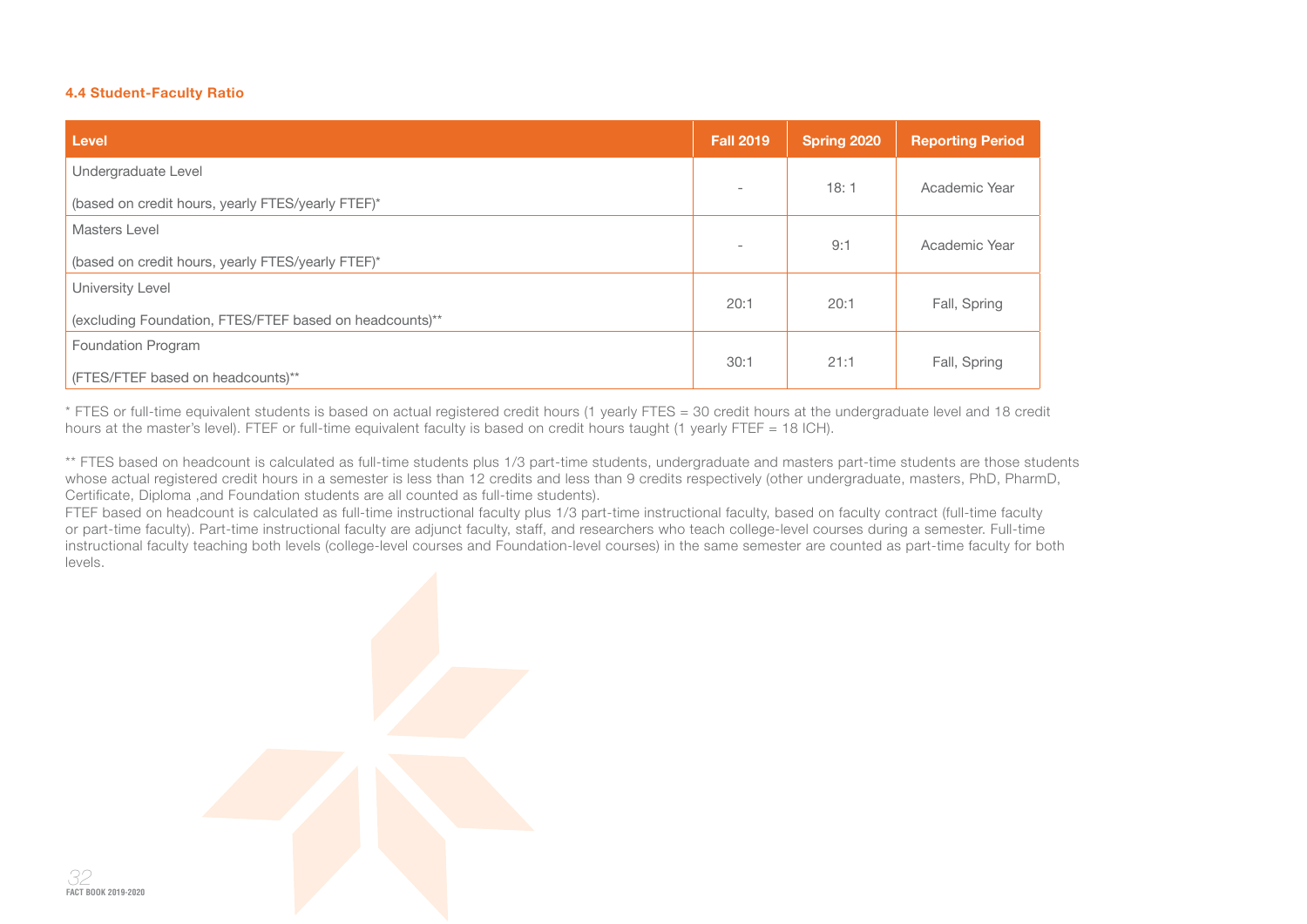# **4.5 Admission Statistics by Academic Level, Citizenship, and Gender**

|                | <b>Applied</b> | <b>Admitted</b> | % of Admitted | Registered          | % of Registered          |
|----------------|----------------|-----------------|---------------|---------------------|--------------------------|
| <b>Total</b>   | 13,254         | 6,977           | 52.6          | 5,659               | 81.1                     |
| Undergraduate* | 10,991         | 6,348           | 57.8          | 5,133               | 80.9                     |
| Qatari         | 5,052          | 3,861           | 76.4          | 3,315               | 85.9                     |
| Male           | 1,088          | 786             | 72.2          | 523                 | 66.5                     |
| Female         | 3,964          | 3,075           | 77.6          | 2,792               | 90.8                     |
| Non-Qatari     | 5,939          | 2,487           | 41.9          | 1,818               | 73.1                     |
| Male           | 2,382          | 864             | 36.3          | 623                 | 72.1                     |
| Female         | 3,557          | 1,623           | 45.6          | 1,195               | 73.6                     |
| <b>Diploma</b> | 183            | 40              | 21.9          | 36                  | 90.0                     |
| Qatari         | 49             | 11              | 22.4          | 11                  | 100.0                    |
| Male           | $\overline{2}$ | 0               | 0.0           | $\mathsf{O}\xspace$ | $\overline{\phantom{0}}$ |
| Female         | 47             | 11              | 23.4          | 11                  | 100.0                    |
| Non-Qatari     | 134            | 29              | 21.6          | 25                  | 86.2                     |
| Male           | 56             | 11              | 19.6          | 11                  | 100.0                    |
| Female         | 78             | 18              | 23.1          | 14                  | 77.8                     |
| <b>Masters</b> | 934            | 403             | 43.1          | 325                 | 80.6                     |
| Qatari         | 332            | 102             | 30.7          | 89                  | 87.3                     |
| Male           | 109            | 31              | 28.4          | 25                  | 80.6                     |
| Female         | 223            | 71              | 31.8          | 64                  | 90.1                     |
| Non-Qatari     | 602            | 301             | 50.0          | 236                 | 78.4                     |
| Male           | 245            | 114             | 46.5          | 77                  | 67.5                     |
| Female         | 357            | 187             | 52.4          | 159                 | 85.0                     |
| PharmD         | 16             | 12              | 75.0          | 12                  | 100.0                    |
| Qatari         | $\mathbf{1}$   | $\mathbf{1}$    | 100.0         | $\mathbf{1}$        | 100.0                    |
| Female         | $\mathbf{1}$   | $\mathbf{1}$    | 100.0         | 1                   | 100.0                    |
| Non-Qatari     | 15             | 11              | 73.3          | 11                  | 100.0                    |
| Female         | 15             | 11              | 73.3          | 11                  | 100.0                    |

| <b>PhD</b>         | 231 | 90           | 39.0 | 73           | 81.1  |
|--------------------|-----|--------------|------|--------------|-------|
| Qatari             | 52  | 26           | 50.0 | 24           | 92.3  |
| Male               | 20  | 10           | 50.0 | 10           | 100.0 |
| Female             | 32  | 16           | 50.0 | 14           | 87.5  |
| Non-Qatari         | 179 | 64           | 35.8 | 49           | 76.6  |
| Male               | 110 | 38           | 34.5 | 29           | 76.3  |
| Female             | 69  | 26           | 37.7 | 20           | 76.9  |
| <b>Certificate</b> | 899 | 84           | 9.3  | 80           | 95.2  |
| Qatari             | 53  | 8            | 15.1 | 8            | 100.0 |
| Male               | 19  | $\mathbf{2}$ | 10.5 | $\mathbf{2}$ | 100.0 |
| Female             | 34  | 6            | 17.6 | 6            | 100.0 |
| Non-Qatari         | 846 | 76           | 9.0  | 72           | 94.7  |
| Male               | 486 | 42           | 8.6  | 40           | 95.2  |
| Female             | 360 | 34           | 9.4  | 32           | 94.1  |

\* A student might be admitted to the Foundation Program.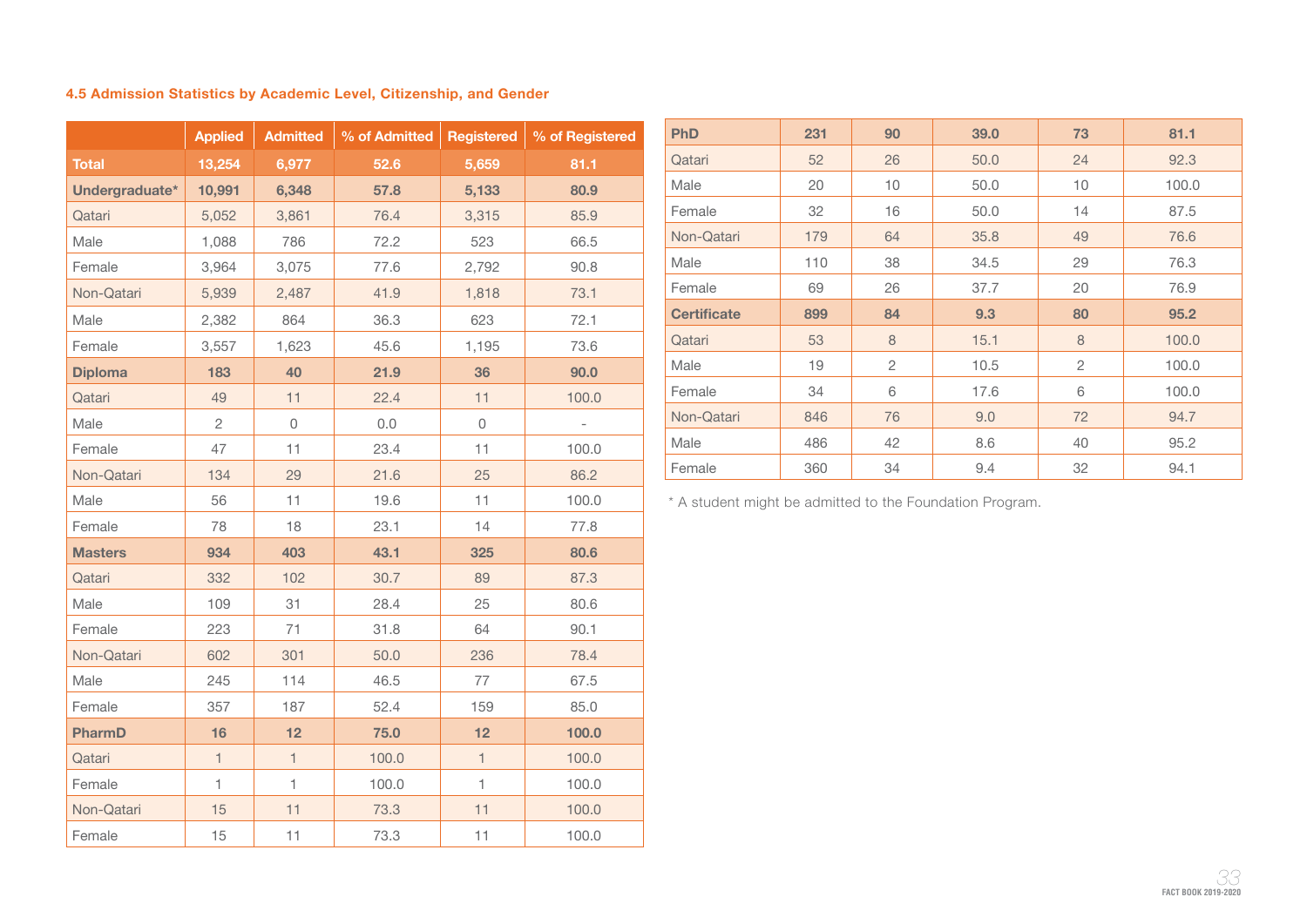# **4.6 Newly-Awarded Scholarships by Scholarship Type and College**

|                                                                   | <b>Arts and</b><br><b>Sciences</b> | <b>Business &amp;</b><br><b>Economics</b> | <b>Dental</b><br><b>Medicine</b> | <b>Education</b>         | <b>Engineering</b>       | <b>Health</b><br><b>Sciences</b> | Law                      | <b>Medicine</b>          | Pharmacy                 | <b>Sharia and</b><br><b>Islamic</b><br><b>Studies</b> | <b>Total</b> |
|-------------------------------------------------------------------|------------------------------------|-------------------------------------------|----------------------------------|--------------------------|--------------------------|----------------------------------|--------------------------|--------------------------|--------------------------|-------------------------------------------------------|--------------|
| Amiri Academic Excellence                                         | $\overline{7}$                     | $\mathbf{2}$                              | $\sim$                           | $\overline{2}$           | 27                       |                                  | $\overline{\phantom{a}}$ | $\overline{7}$           | $\overline{4}$           | $\overline{\phantom{a}}$                              | 50           |
| Amiri Diwan                                                       | 18                                 | 3                                         | $\overline{\phantom{a}}$         | $\overline{2}$           | 22                       | $\overline{\phantom{a}}$         | $\qquad \qquad =\qquad$  | 3                        |                          | $\overline{4}$                                        | 53           |
| Children of QU Staff                                              | 17                                 | $\overline{7}$                            | $\sim$                           | $\overline{2}$           | 33                       | $\overline{\phantom{a}}$         | $\overline{4}$           | $\overline{2}$           | 3                        | 8                                                     | 76           |
| Diploma                                                           | $\overline{\phantom{0}}$           | $\overline{\phantom{0}}$                  | $\overline{\phantom{0}}$         | 29                       | $\overline{\phantom{0}}$ | $\overline{\phantom{a}}$         | $\overline{\phantom{a}}$ | $\overline{\phantom{0}}$ | $\overline{\phantom{a}}$ | $\overline{\phantom{a}}$                              | 29           |
| <b>Distinction Performance</b>                                    | 10                                 | 8                                         | $\overline{\phantom{0}}$         | 6                        | 12                       |                                  | $\overline{4}$           | 3                        | $\overline{ }$           | 5                                                     | 50           |
| <b>Embassies</b>                                                  | 19                                 | $\mathsf 9$                               |                                  | $\overline{7}$           | 23                       | 3                                | 12                       |                          |                          | 8                                                     | 84           |
| <b>GCC Qatari Certificate</b>                                     | 12                                 | $\overline{7}$                            | $\sim$                           | 2                        | 3                        | $\overline{\phantom{a}}$         | $\overline{2}$           | $\overline{\phantom{a}}$ | $\overline{\phantom{0}}$ | 8                                                     | 34           |
| <b>Qatar University</b><br>Scholarship                            | 6                                  | $\overline{\phantom{0}}$                  | 3                                |                          | 22                       | 5                                | $\overline{2}$           | 6                        | $\overline{4}$           | 8                                                     | 57           |
| Short Scholarship for Arabic<br>Program for Non-Native<br>Speaker | 45                                 | $\overline{\phantom{a}}$                  | $\overline{\phantom{0}}$         | $\overline{\phantom{a}}$ |                          |                                  | $\overline{\phantom{a}}$ | $\overline{\phantom{a}}$ | $\sim$                   |                                                       | 45           |
| <b>Total</b>                                                      | 134                                | 36                                        | 4                                | 51                       | 142                      | 10                               | 24                       | 22                       | 14                       | 41                                                    | 478          |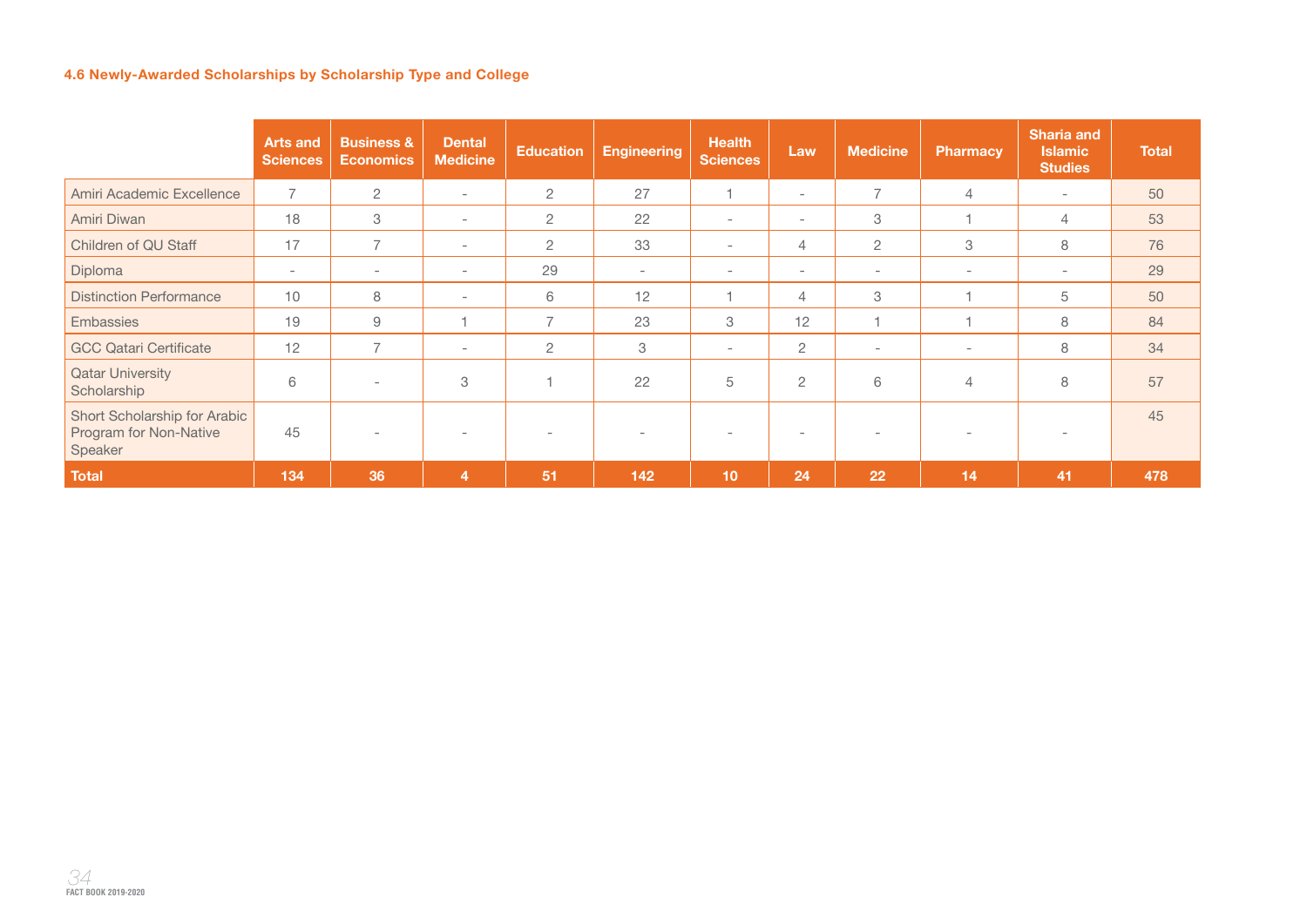# **4.7 Top 10 Bachelor Programs with Highest Number of Registered Students (By Gender)**

| <b>Top 10 Majors, Male</b>    | # of Students | <b>Top 10 Majors, Female</b>         | # of Students |
|-------------------------------|---------------|--------------------------------------|---------------|
| Law                           | 477           | Law                                  | 1,427         |
| Mechanical Engineering        | 253           | <b>Primary Education</b>             | 685           |
| Civil Engineering             | 246           | Secondary Education                  | 655           |
| Accounting                    | 239           | Accounting                           | 637           |
| Mass Communication            | 236           | <b>International Affairs</b>         | 630           |
| <b>Electrical Engineering</b> | 189           | Mass Communication                   | 602           |
| International Affairs         | 186           | Policy, Planning, and<br>Development | 565           |
| Management                    | 145           | Sociology                            | 495           |
| <b>Computer Engineering</b>   | 140           | Management                           | 400           |
| <b>Computer Science</b>       | 118           | Psychology                           | 368           |

#### **4.8 Graduation and Retention**

**4.8.1 Retention Rate in the Second Year (Fall) for First-Time Freshman Degree-Seeking Students**



#### **4.8.2 Graduation Rates for First-Time Freshman Degree-Seeking Students**

|                  | Within 4<br><b>Years</b> | Within 5<br><b>Years</b> | <b>Within 6</b><br><b>Years</b> | <b>Overall Graduate</b><br>Percentage* |
|------------------|--------------------------|--------------------------|---------------------------------|----------------------------------------|
| Fall 2012 Cohort | 15.5                     | 44.5                     | 57.7                            | 65.7                                   |
| Fall 2013 Cohort | 15.7                     | 45.2                     | 57.1                            | 63.9                                   |
| Fall 2014 Cohort | 20.8                     | 51.8                     | 65.0                            |                                        |
| Fall 2015 Cohort | 28.9                     | 59.6                     |                                 |                                        |
| Fall 2016 Cohort | 21.7                     |                          |                                 |                                        |

\*Computed after 6 years

Note: The above data is as of October 2020

#### **4.9 Tuition Fees by College and Level**

Tuition fees for all admitted non-national students from Fall 2015 and onward:

| <b>Level</b>          | <b>Course Major</b>                    | <b>Tuition Fees Per</b><br><b>Credit Hour</b> |
|-----------------------|----------------------------------------|-----------------------------------------------|
|                       | Arts                                   | 800                                           |
|                       | <b>Business and Economics</b>          | 900                                           |
|                       | Education                              | 800                                           |
|                       | Engineering                            | 1,000                                         |
|                       | <b>Foundation Program</b>              | 900                                           |
| Undergraduate         | Law                                    | 800                                           |
|                       | Pharmacy                               | 1,000                                         |
|                       | <b>Sciences</b>                        | 900                                           |
|                       | Sharia and Islamic Studies             | 800                                           |
|                       | Arabic for Non-Native Speakers Program | 1,000                                         |
| PhD                   | All courses/majors                     | 2,000                                         |
| Masters and<br>PharmD | All courses/majors                     | 2,000                                         |
| Diploma               | All courses/majors                     | 1,500                                         |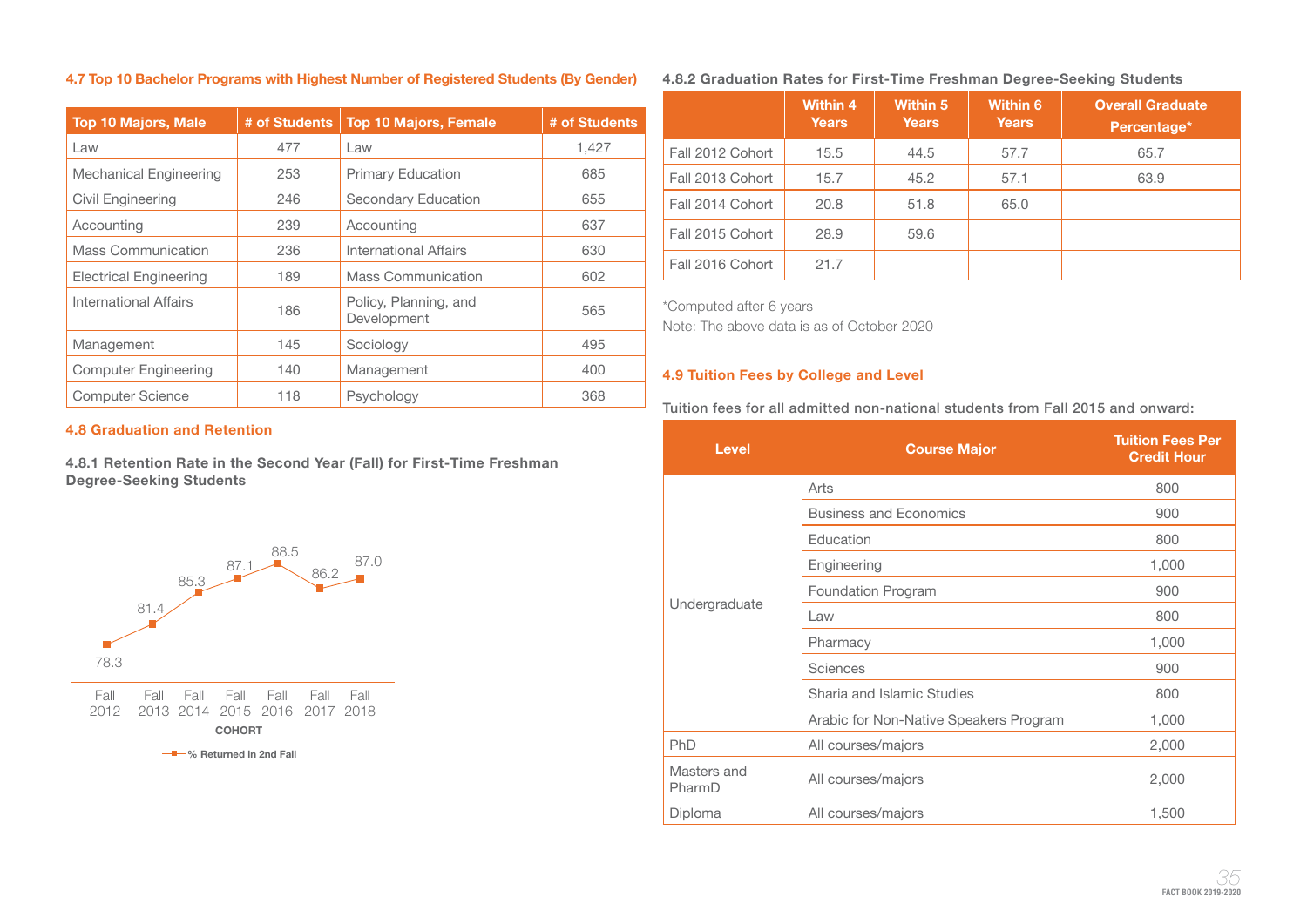| <b>Academic</b>   | <b>Tuition Fees per Unit</b>                                                                   | <b>Tuition Fees per Academic</b><br><b>Semester</b> | <b>Total</b><br>in Qatari)<br>(Riyals |       |         |
|-------------------|------------------------------------------------------------------------------------------------|-----------------------------------------------------|---------------------------------------|-------|---------|
| Year              | (in Qatari Riyals)                                                                             | Sum-<br><b>Spring</b><br>Fall<br>mer                |                                       |       |         |
| First Year        | Tuition fees will depend on the courses registered by the student in the<br>respective college |                                                     |                                       |       |         |
| Second Year       | 1,000                                                                                          | 30,000                                              | 27,000                                | 3,000 | 60,000  |
| <b>Third Year</b> | 1,000                                                                                          | 31,000                                              | 26,000                                | 3,000 | 60,000  |
| Fourth Year       | (1,000) Academic Courses Level<br>(2,000) Clinincal Level                                      | 30,000                                              | 54.000                                | 6,000 | 90,000  |
| Fifth Year        | 2,000                                                                                          | 56,000                                              | 56,000                                | 8.000 | 120,000 |
| Sixth Year        | 2.000                                                                                          | 60,000                                              | 60,000                                |       | 120,000 |

**College of Medicine and College of Dental Medicine Tuition Fees**

#### **4.10 Student Financial Aid**

Qatar University provides various financial services to support the students' personal and academic growth. The following table summarizes the number of students benefitted from the financial aid services during the academic year 2019-2020\*:

|                                       | <b>Qatari and Qatari Travel</b><br><b>Document (QTD)</b> |               | <b>Non-Qatari</b> | Total          |       |  |  |
|---------------------------------------|----------------------------------------------------------|---------------|-------------------|----------------|-------|--|--|
|                                       | <b>Male</b>                                              | <b>Female</b> | <b>Male</b>       | <b>Female</b>  |       |  |  |
| <b>Fall 2019</b>                      |                                                          |               |                   |                |       |  |  |
| Monthly Financial Aid                 | 58                                                       | 734           | 138               | 258            | 1,188 |  |  |
| <b>Tuition Fees</b><br>Financed by QU |                                                          |               | 424               | 861            | 1,285 |  |  |
| <b>Transportation Fees</b>            |                                                          | 52            |                   | $\overline{c}$ | 54    |  |  |
| <b>QU Housing Fees</b>                |                                                          |               | 19                | 18             | 37    |  |  |
| Laptops                               |                                                          |               | 4                 |                | 12    |  |  |

| Programs financed<br>by Education Above<br>All (EAA)                                      |    |                          | 12  | 11             | 23    |
|-------------------------------------------------------------------------------------------|----|--------------------------|-----|----------------|-------|
| Programs financed<br>by Nama                                                              |    | $\overline{\phantom{0}}$ | 1   | $\overline{4}$ | 5     |
| Programs financed<br>by Jassim and<br>Hamad Bin Jassim<br>Charitable<br>Foundation (HBJF) | 1  | 4                        | 4   | 8              | 17    |
| Spring 2020                                                                               |    |                          |     |                |       |
| Monthly Financial Aid                                                                     | 57 | 732                      | 137 | 266            | 1,192 |
| <b>Tuition Fees</b><br>Financed by QU                                                     |    |                          | 428 | 882            | 1,310 |
| <b>Transportation Fees</b>                                                                |    | 37                       |     | 3              | 40    |
| QU Housing Fees                                                                           |    |                          | 20  | 20             | 40    |
| Laptops                                                                                   |    | 3                        | 3   | 5              | 11    |
| Programs financed<br>by EAA                                                               |    |                          | 14  | 11             | 25    |
| Programs financed<br>by Nama                                                              |    |                          | 5   | 1              | 6     |
| Programs financed<br>by HBJF                                                              |    | $\overline{4}$           | 4   | 9              | 17    |

\*The data mentioned as of May 31, 2020.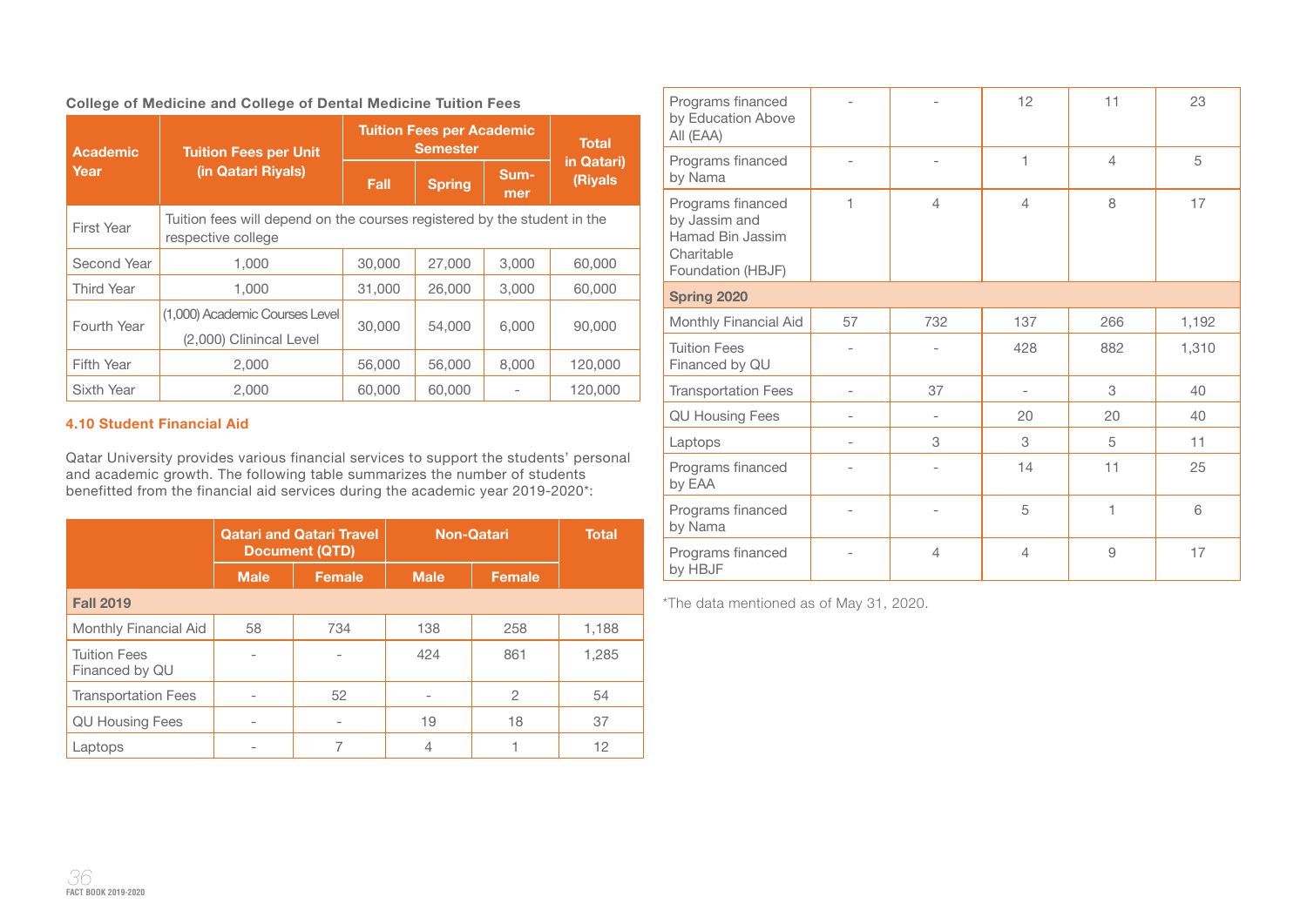The charts below show the distribution of student financial aid by service type during the academic year 2019-2020:

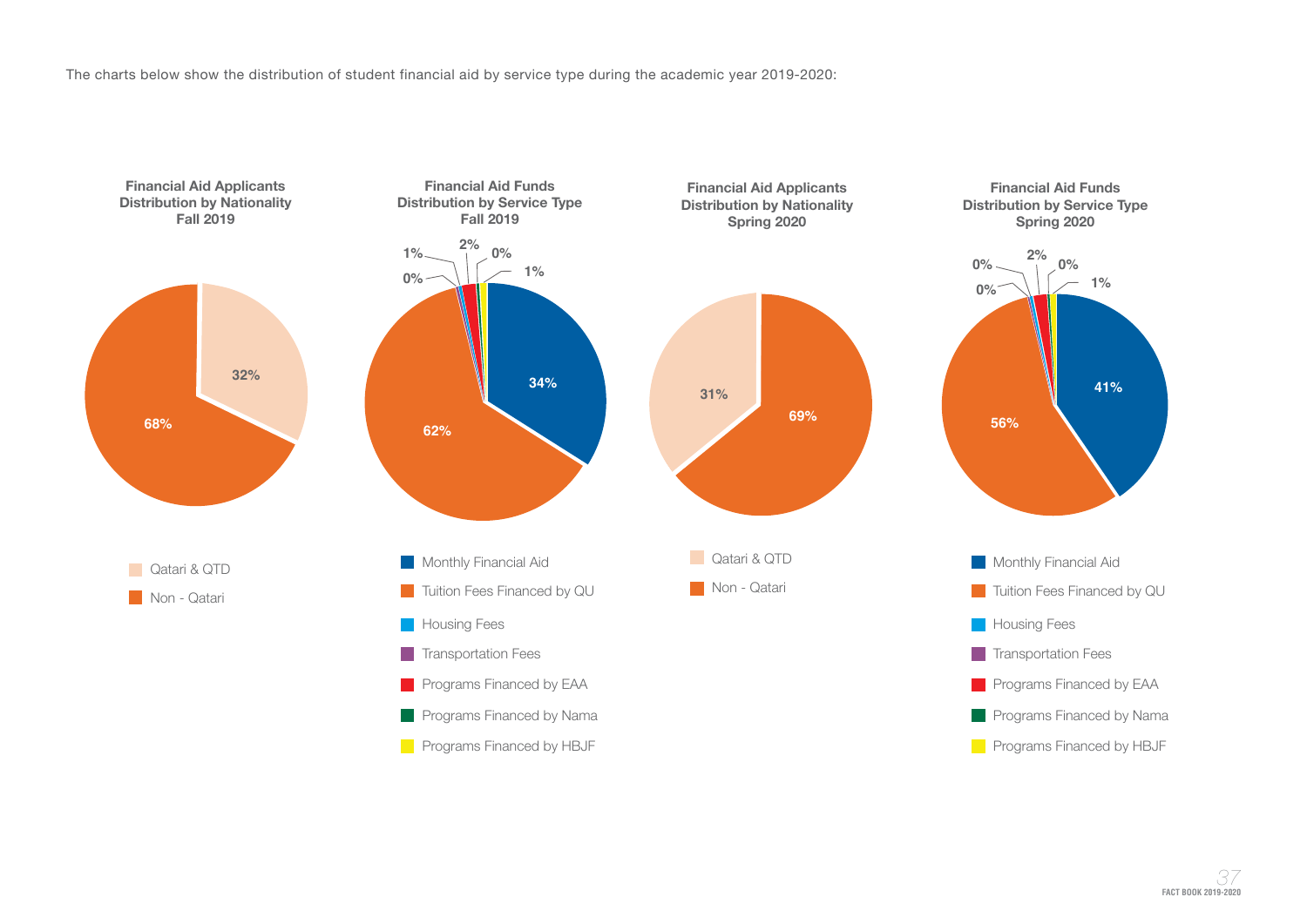# **4.11 Student Activities and Engagement**

During the academic year 2019-2020, Student Activities Department at QU provided a wide range of programs, activities, events, and Co-Curricular opportunities that helped students expand their learning experience beyond the classroom, and engaged them with the university community and wider society.

Those programs, events and activities were presented by the different sections in the department, as follows:

**The Campus Events and Activities Programs** organized and participated in a number of events during the academic year 2019-2020:

- Organizing Takreem annual event, where the university honor and reward students who contribute effectively to student life and activities.
- Participation and representation of the university in the third Qatari Youth Forum organized by the Qatar Events Center and under the supervision of the Ministry of Culture and Sports.
- In addition to participation in other community and national initiatives such as the promotion of the Scientific Excellence Award in cooperation with the Ministry of Education and Higher Education and other charitable activities such as the Charity Week – In support to Education Above All initiative.

**The Student Clubs and Organizations Section** contributes directly to enriching the student life through 52 diverse student clubs and organizations that organize several goals-oriented events and activities, aimed at integrating a large number of students in university life. The following is a summary of the activities during the year:

- Various student clubs and organizations organized around 235 events and activities.
- The number of members of student clubs and organizations reached 8,234 including 5,737 female students and 2,697 male students.
- Organizing the Student Clubs and Organizations annual forum which was attended by more than 5,000 visitors.
- More than 500 students participated in the international and national trips organized by NLQUS Group.
- Organizing the International conference "Astrcon 19" with the attendance of speakers from NASA and astronomers from various international organizations. The conference was attended by approximately 300 visitors which included students, academics and people interested in astronomy.
- Participation of QU Arabic debate club in international debating competitions and tournaments and gained many medals.
- QU Toastmasters and English debate clubs organize and participate in several competitions and tournaments and won many medals.
- In encountering Corona pandemic, QU clubs organized 23 virtual online activities with local and international participation.

The Department of **Culture and Arts,** which was established in September 2019, has organized a set of various programs and training workshops, in the fields of acting, creative writing, story and poetry, as well as in the field of Arabic calligraphy, in addition to photography. About 530 students participated in these programs.

**The Global Education and Student Exchange section** organized more than18 student trips to more than 20 countries around the world, in which more than 270 students from different disciplines participated. The section also organized the annual student international travel exhibition (ASFAR), where more than 60 students participated in the exhibition to present their experiences in 11 different international programs, explaining the various educational outcomes of these trips and encouraged the rest of the students to participate in future international travel programs.

#### **The Volunteer and Civic Engagement section organized many events in several areas:**

- Connecting over 6,000 volunteers and provided more than 100 local, regional, and international volunteer opportunities to QU students.
- Supporting projects and programs for the co-curricular & service-learning projects related to volunteering and civic engagement and social responsibility in collaboration with the Core Curriculum Program to support the UNIV 200 Course. Along with several visits to classrooms to introduce the section activities and programs that are related to volunteering opportunity and community engagement.
- Collaborating with ministry of public health and other stakeholders on managing the national volunteer campaign to fight covid-19 pandemic, where the volunteer section was responsible of managing all operations related to the national campaign volunteer center.
- Launching a volunteer campaign to support and help the university community.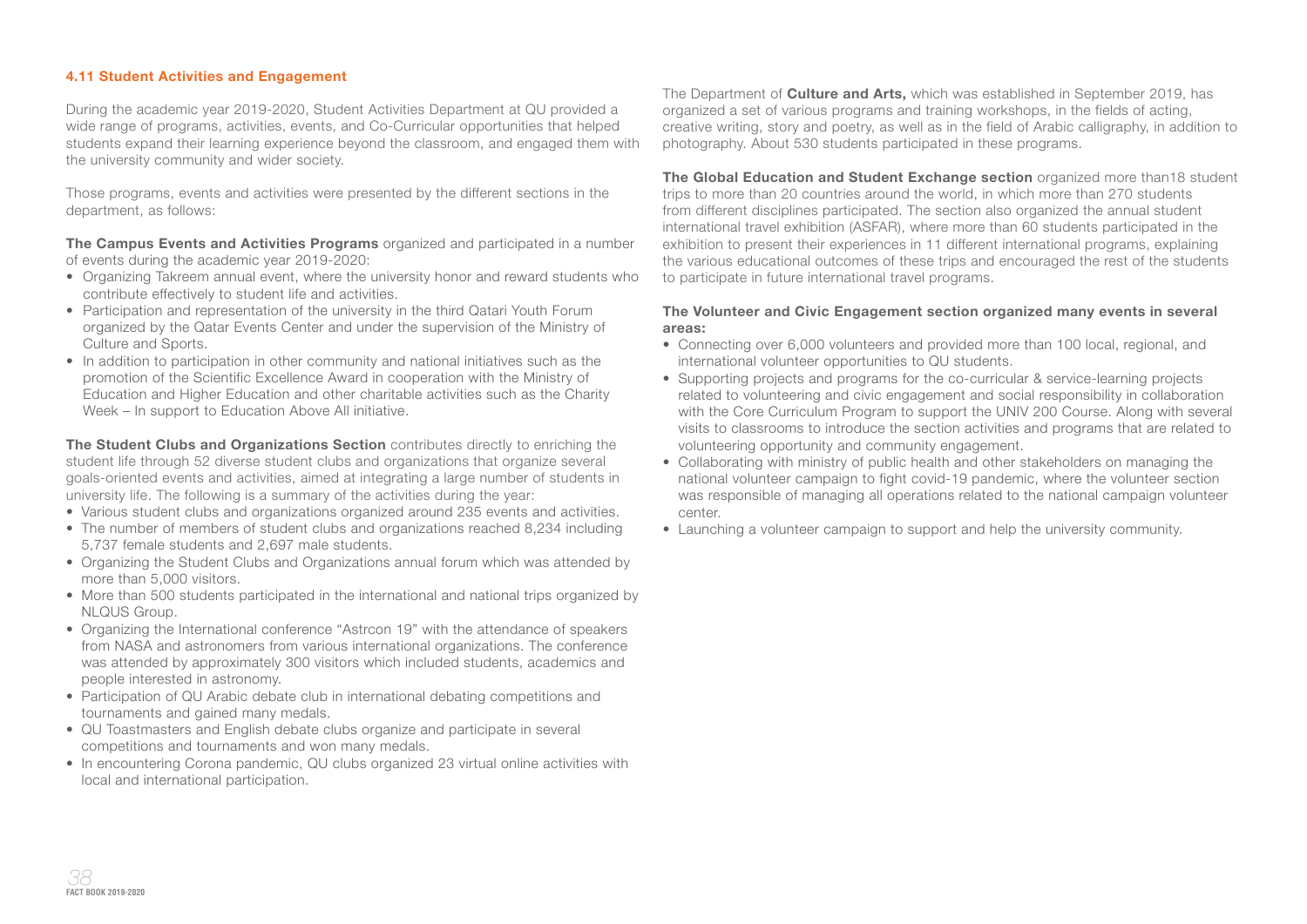# **Department of Sports Affairs:**

During the academic year 2019-2020, the **Department of Sports Affairs** organized many events, tournaments and sports activities in collaboration with the Sports Science program and the Department of Physical Education, and participated in many internal and external championships and events and obtained many awards, in addition to providing fitness programs and many therapeutic services for sports injuries and following-up physiotherapy to all members of the sports teams.

# **Activities and Wellness Programs:**

|                                                  | <b>Number</b> | <b>Number of Attendees</b> |
|--------------------------------------------------|---------------|----------------------------|
| Training                                         | 22            | 523                        |
| Workshops                                        | 11            | 442                        |
| Programs                                         | 18            | 1,200                      |
| Main Events                                      | 3             | 3,888                      |
| Membership statistics for<br>Gym & Swimming pool | 2,626         |                            |

# **Athletic Programs:**

|                                                                                   | <b>Number</b> |
|-----------------------------------------------------------------------------------|---------------|
| Number of participations in sport tournaments                                     | 16            |
| Number of students who participated in<br>tournaments                             | 191           |
| Number of awards obtained                                                         | 19            |
| Number of sport tournaments that were<br>organized by Sports Affairs              | 23            |
| Number of students who participated in<br>tournaments organized by Sports Affairs | 936           |

# **Physical Therapy and Sports Injuries Programs:**

|                                            | <b>Number</b> | Number of attendees |
|--------------------------------------------|---------------|---------------------|
| Workshops and lecture provided             |               | 280                 |
| Medical services provided                  | 3.166         |                     |
| Participation in sport events and programs |               | 957                 |

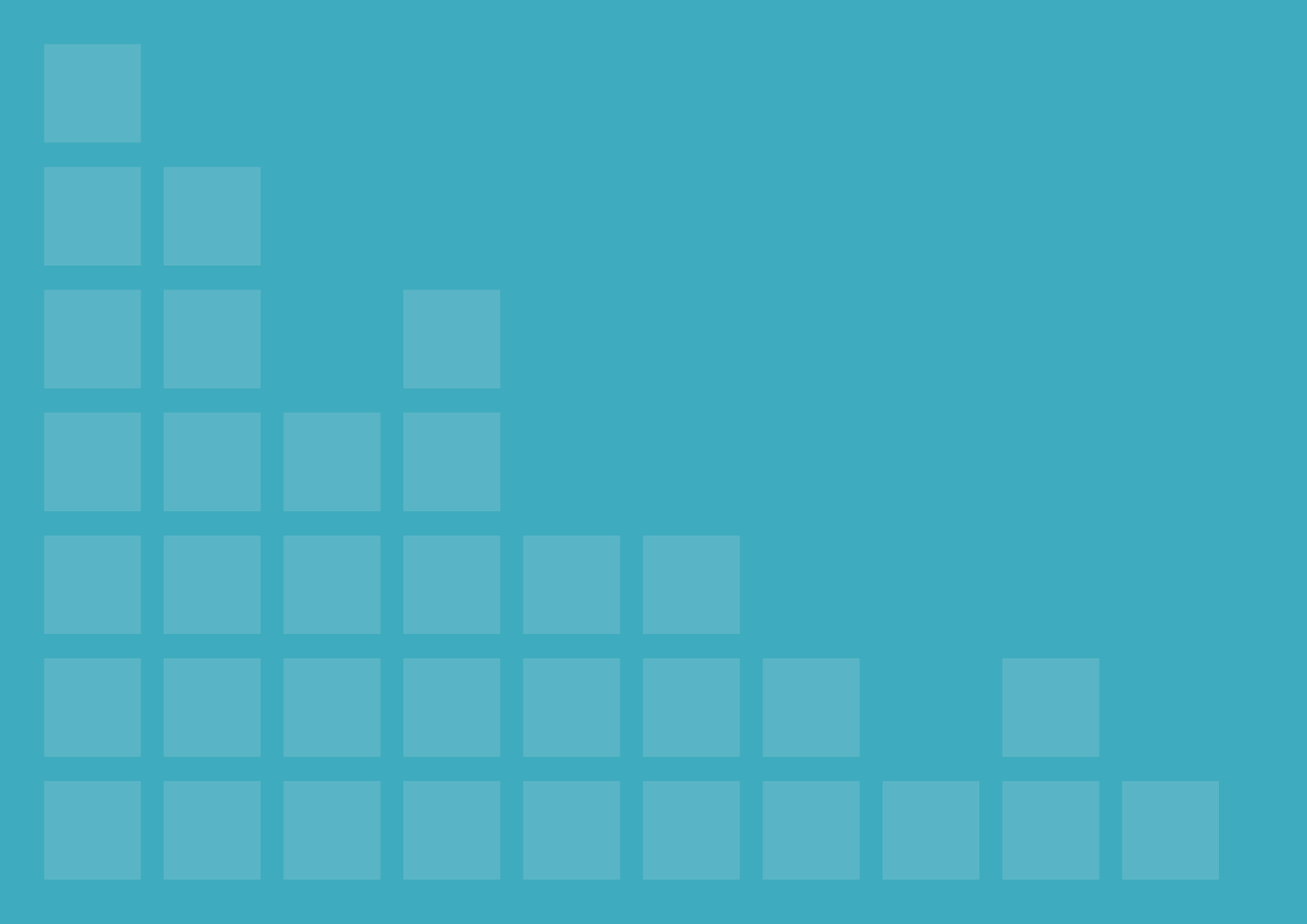# **5. FACULTY AND STAFF**

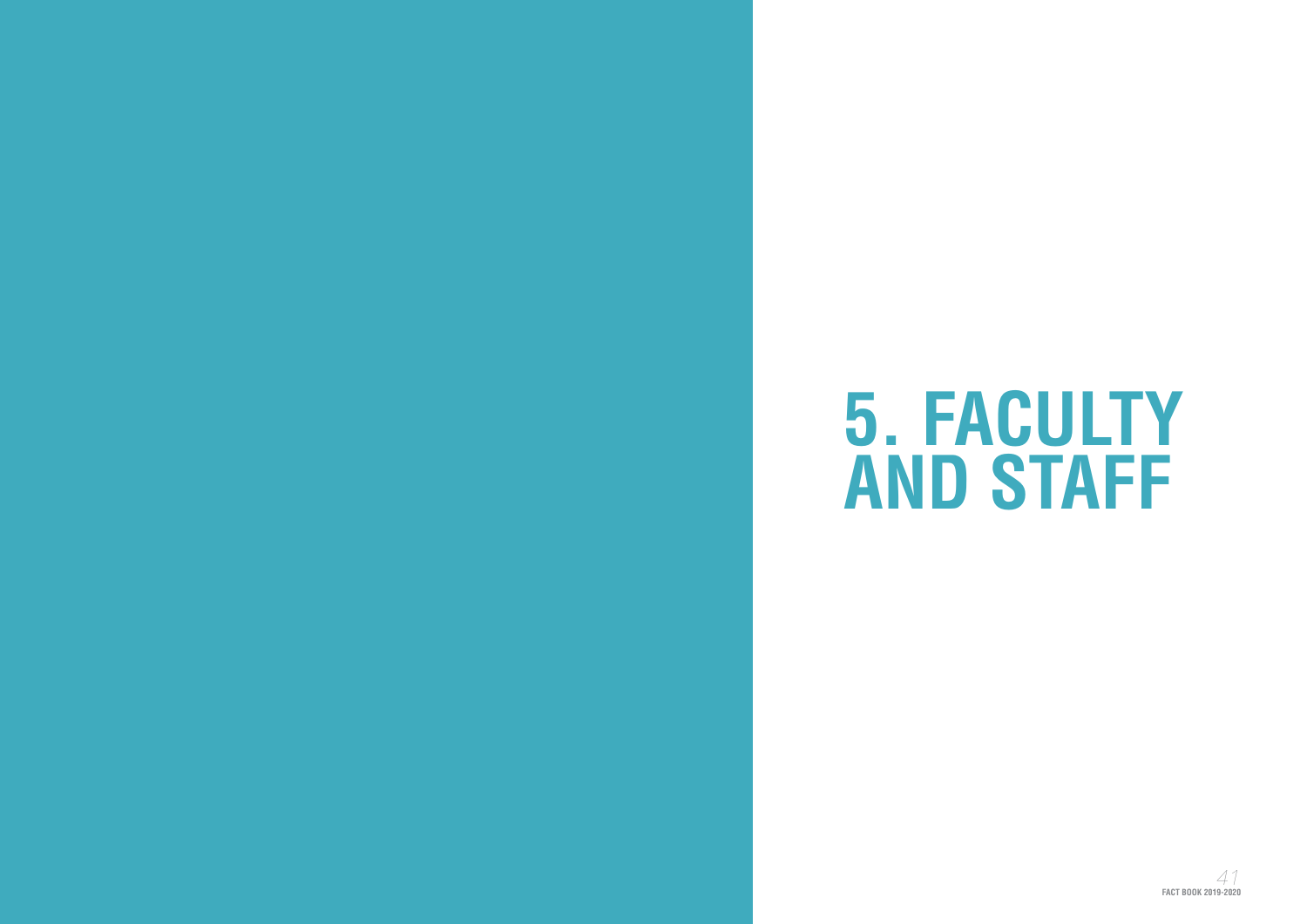# **5. FACULTY AND STAFF**

# **5.1 Full-Time Employees Summary**

QU comprises 3,100 full-time employees as follows:

|                           |            | <b>Male</b> | <b>Female</b> | <b>Summary</b> |
|---------------------------|------------|-------------|---------------|----------------|
| Faculty*                  | Qatari     | 105         | 117           | 222            |
| (excluding TA's)          | Non-Qatari | 587         | 111           | 698            |
|                           | Summary    | 692         | 228           | 920            |
| <b>Foundation Faculty</b> | Qatari     | 1           | $\bar{}$      | 1              |
|                           | Non-Qatari | 75          | 58            | 133            |
|                           | Summary    | 76          | 58            | 134            |
| <b>Teaching Assistant</b> | Qatari     | 32          | 86            | 118            |
|                           | Non-Qatari | 69          | 95            | 164            |
|                           | Summary    | 101         | 181           | 282            |
| Researcher**              | Qatari     | 3           | 3             | 6              |
|                           | Non-Qatari | 71          | 16            | 87             |
|                           | Summary    | 74          | 19            | 93             |
| <b>Research Assistant</b> | Qatari     | 6           | 22            | 28             |
|                           | Non-Qatari | 57          | 34            | 91             |
|                           | Summary    | 63          | 56            | 119            |
| Staff                     | Qatari     | 125         | 536           | 661            |
|                           | Non-Qatari | 459         | 432           | 891            |
|                           | Summary    | 584         | 968           | 1,552          |
| <b>Summary</b>            |            | 1,590       | 1,510         | 3,100          |

\* Includes faculty members with administrative assignment in administrative units. \*\*Includes full-time academics with research positions, and full-time project-based researchers.

# **5.2 Faculty (excluding TA's) by Years of Work at QU, Citizenship and Gender**

**5.2.1 College Faculty**

|                           | Qatari      |               | <b>Non-Qatari</b> |               | <b>Summary</b> |
|---------------------------|-------------|---------------|-------------------|---------------|----------------|
|                           | <b>Male</b> | <b>Female</b> | <b>Male</b>       | <b>Female</b> |                |
| Less than 5 years         | 20          | 24            | 280               | 61            | 384            |
| Between 5 and 9.9 years   | 15          | 34            | 241               | 32            | 322            |
| Between 10 and 14.9 years | 8           | 7             | 53                | 16            | 84             |
| Between 15 and 19.9 years | 4           | 8             | 9                 | 2             | 23             |
| 20 years or more          | 58          | 44            | 5                 |               | 107            |
| <b>Summary</b>            | 105         | 117           | 588               | 111           | 920            |

**5.2.2 Foundation Faculty**

|                           | <b>Qatari</b> | <b>Non-Qatari</b> |               |                |  |
|---------------------------|---------------|-------------------|---------------|----------------|--|
|                           | <b>Male</b>   | <b>Male</b>       | <b>Female</b> | <b>Summary</b> |  |
| Less than 5 years         |               | 20                | 24            | 45             |  |
| Between 5 and 9.9 years   |               | 32                | 18            | 50             |  |
| Between 10 and 14.9 years |               | 18                | 8             | 26             |  |
| Between 15 and 19.9 years |               | 4                 | 6             | 10             |  |
| 20 years or more          |               | 1                 | $\mathcal{P}$ | З              |  |
| <b>Summary</b>            |               | 75                | 58            | 134            |  |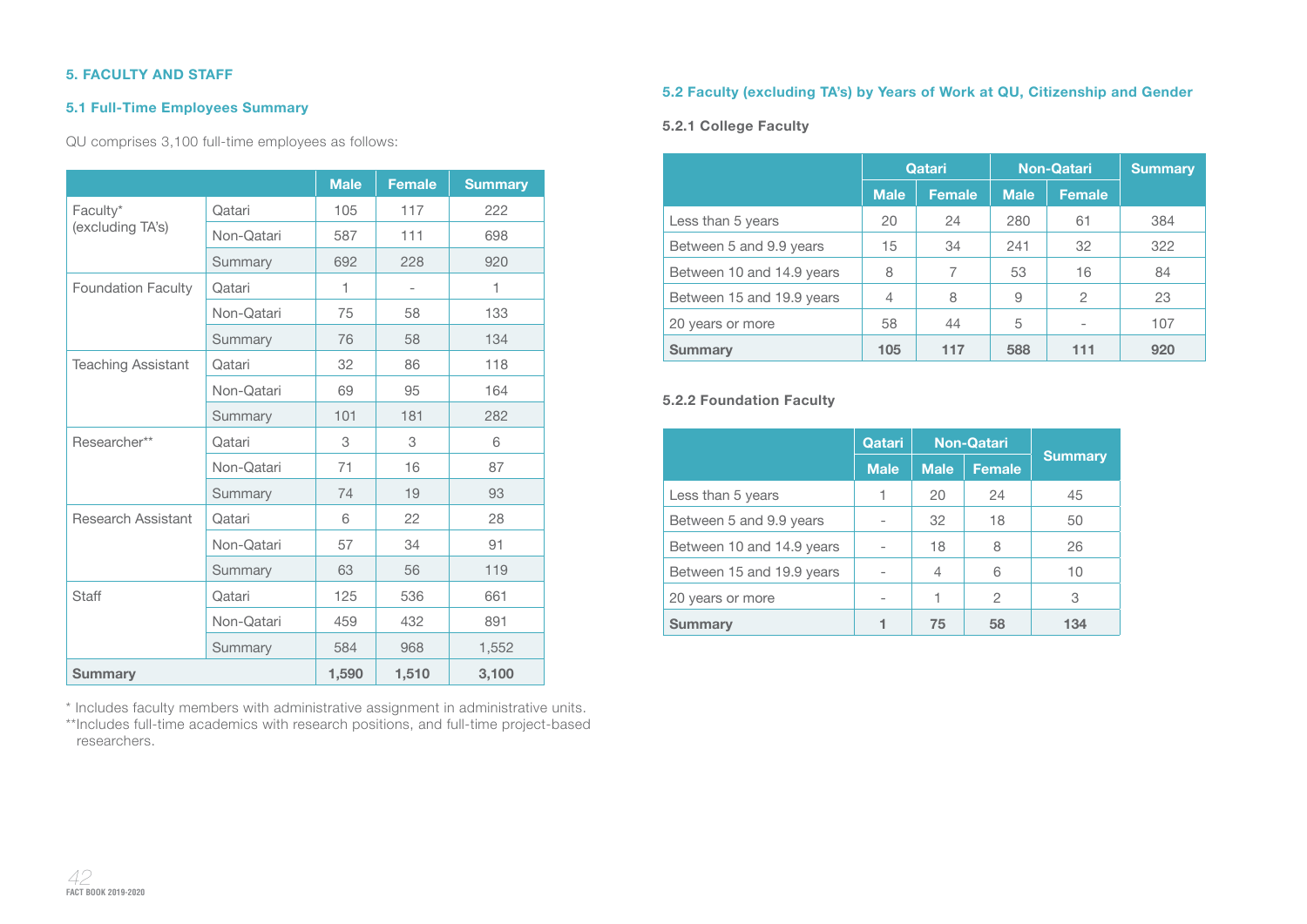# **5.3 Faculty by Nationality**

(Includes college and foundation faculty except TA's)

| <b>Region/Nationality</b> | <b>Number of Faculty</b> |
|---------------------------|--------------------------|
| <b>GCC</b> countries      | 231                      |
| Qatari                    | 223                      |
| Kuwaiti                   | 3                        |
| Saudi                     | 3                        |
| Omani                     | $\overline{2}$           |
| Arab, Non-GCC countries   | 398                      |
| Egyptian                  | 114                      |
| Jordanian                 | 93                       |
| Tunisian                  | 47                       |
| Yemeni                    | 26                       |
| Sudanese                  | 21                       |
| Lebanese                  | 19                       |
| Algerian                  | 15                       |
| Moroccan                  | 15                       |
| Iraqi                     | 14                       |
| Syrian                    | 14                       |
| Palestinian               | 11                       |
| Libyan                    | $\overline{7}$           |
| Mauritanian               | $\overline{2}$           |
| Asia                      | 74                       |
| Turkish                   | 20                       |
| Pakistani                 | 15                       |
| Indian                    | 12                       |

| Malaysian      | 5              |
|----------------|----------------|
| Iranian        | $\overline{4}$ |
| Maldivian      | $\overline{4}$ |
| Filipino       | 3              |
| Chinese        | $\overline{2}$ |
| Japanese       | $\overline{c}$ |
| Sri Lankan     | $\overline{2}$ |
| Bangladeshi    | 1              |
| Cypriot        | 1              |
| Nepali         | 1              |
| Russian        | 1              |
| South Korean   | $\overline{1}$ |
| Africa         | 8              |
| Nigerian       | $\overline{4}$ |
| Ghanaian       | $\overline{2}$ |
| South Africa   | 1              |
| Zimbabwean     | 1              |
| Europe         | 124            |
| <b>British</b> | 66             |
| French         | 20             |
| Irish          | $\overline{7}$ |
| Greek          | $\overline{4}$ |
| Swedish        | $\overline{4}$ |
| Dutch          | 3              |

| German             | 3              |
|--------------------|----------------|
| Spanish            | 3              |
| Albanian           | $\overline{2}$ |
| Bulgarian          | $\overline{2}$ |
| Finnish            | $\overline{2}$ |
| Austrian           | $\overline{1}$ |
| <b>Bosnian</b>     | 1              |
| Danish             | 1              |
| Italian            | 1              |
| Macedonian         | 1              |
| Portuguese         | 1              |
| Serbian            | 1              |
| Slovakian          | 1              |
| North America      | 188            |
| American           | 98             |
| Canadian           | 89             |
| Mexican            | 1              |
| South America      | $\overline{2}$ |
| <b>Brazilian</b>   | $\overline{2}$ |
| Oceania            | 29             |
| Australian         | 26             |
| New Zealander      | 3              |
| <b>Grand Total</b> | 1,054          |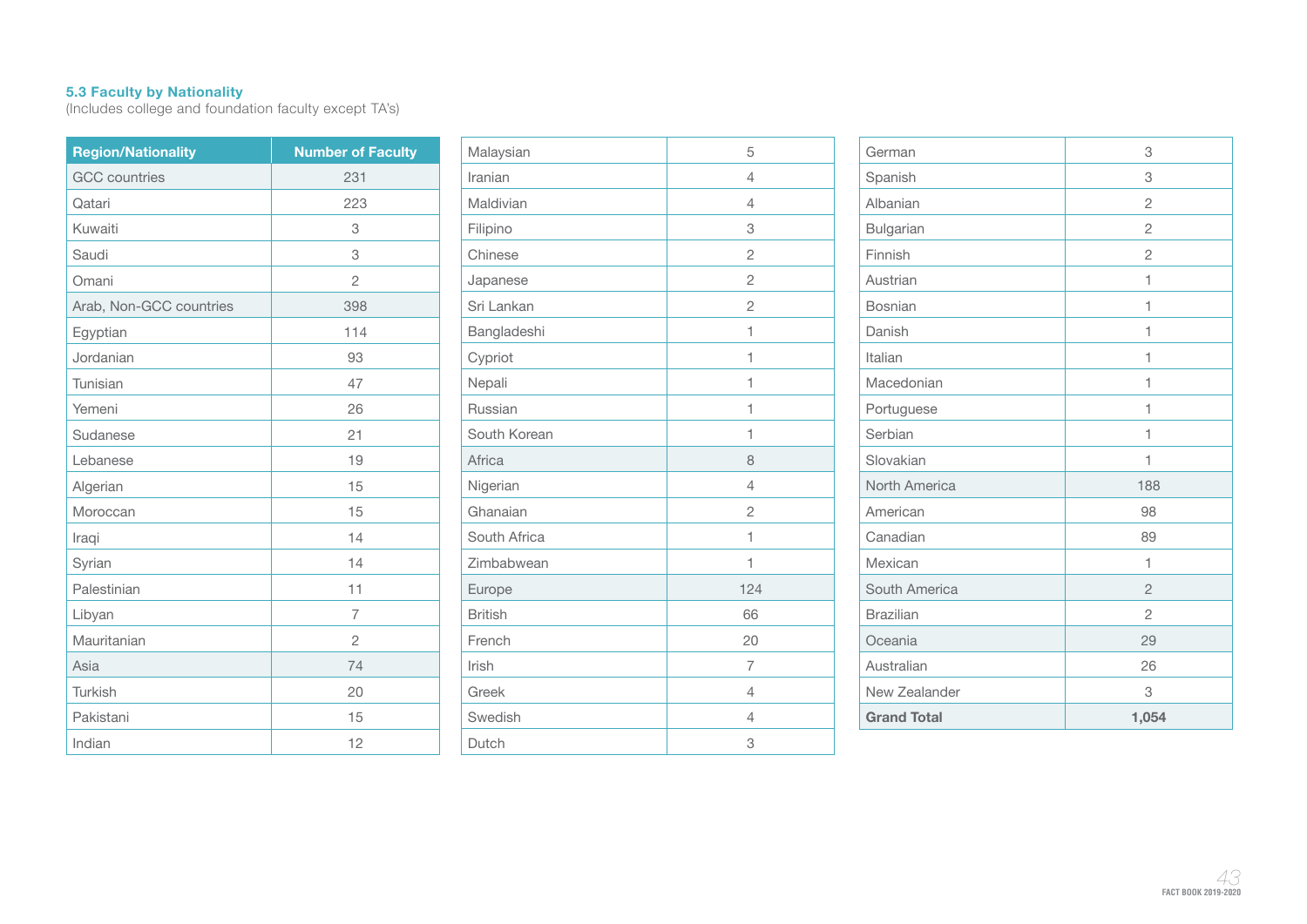# **5.4 Faculty by Rank**

(Includes college and foundation faculty except TA/s)

| <b>Rank</b>                | <b>Number of Faculty</b> |
|----------------------------|--------------------------|
| Professor                  | 196                      |
| Associate Professor        | 273                      |
| <b>Assistant Professor</b> | 285                      |
| Lecturer                   | 300                      |
| Total                      | 1.054                    |

# **5.5 Graduate Studies, Sponsorship and Scholarship**

Through its Scholarship and Capacity building Office, QU offers graduate study opportunities to its Qatari faculty and teaching assistants in top-tier universities around the world. There were 100 scholarships (Masters and PhDs) as of 2019-2020 as follows:

|              | <b>Masters</b> | <b>PhD</b> | <b>Total</b> | (%)  |
|--------------|----------------|------------|--------------|------|
| Female       | 17             | 44         | 61           | 61%  |
| Male         | 15             | 24         | 39           | 39%  |
| <b>Total</b> | 32             | 68         | 100          | 100% |

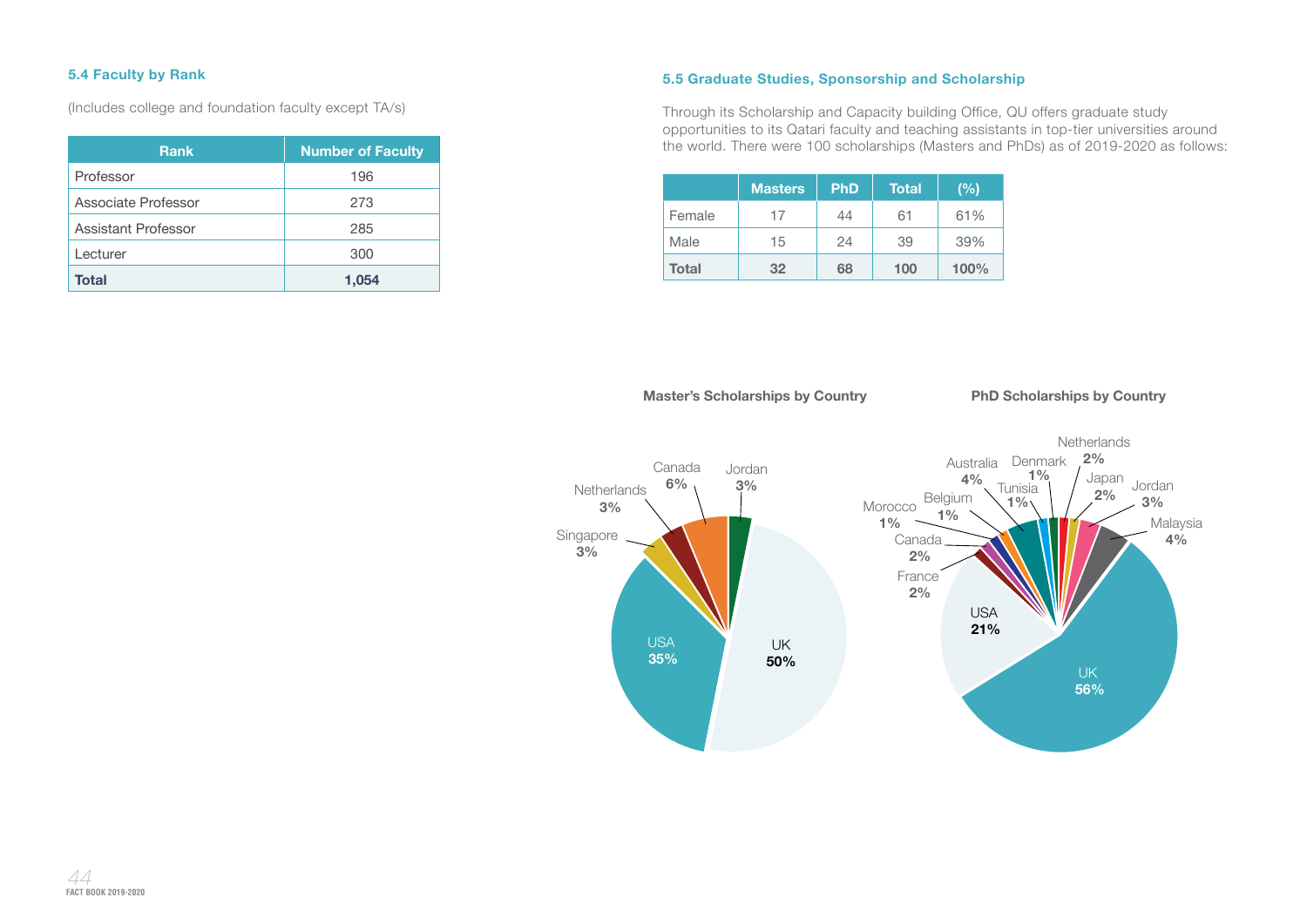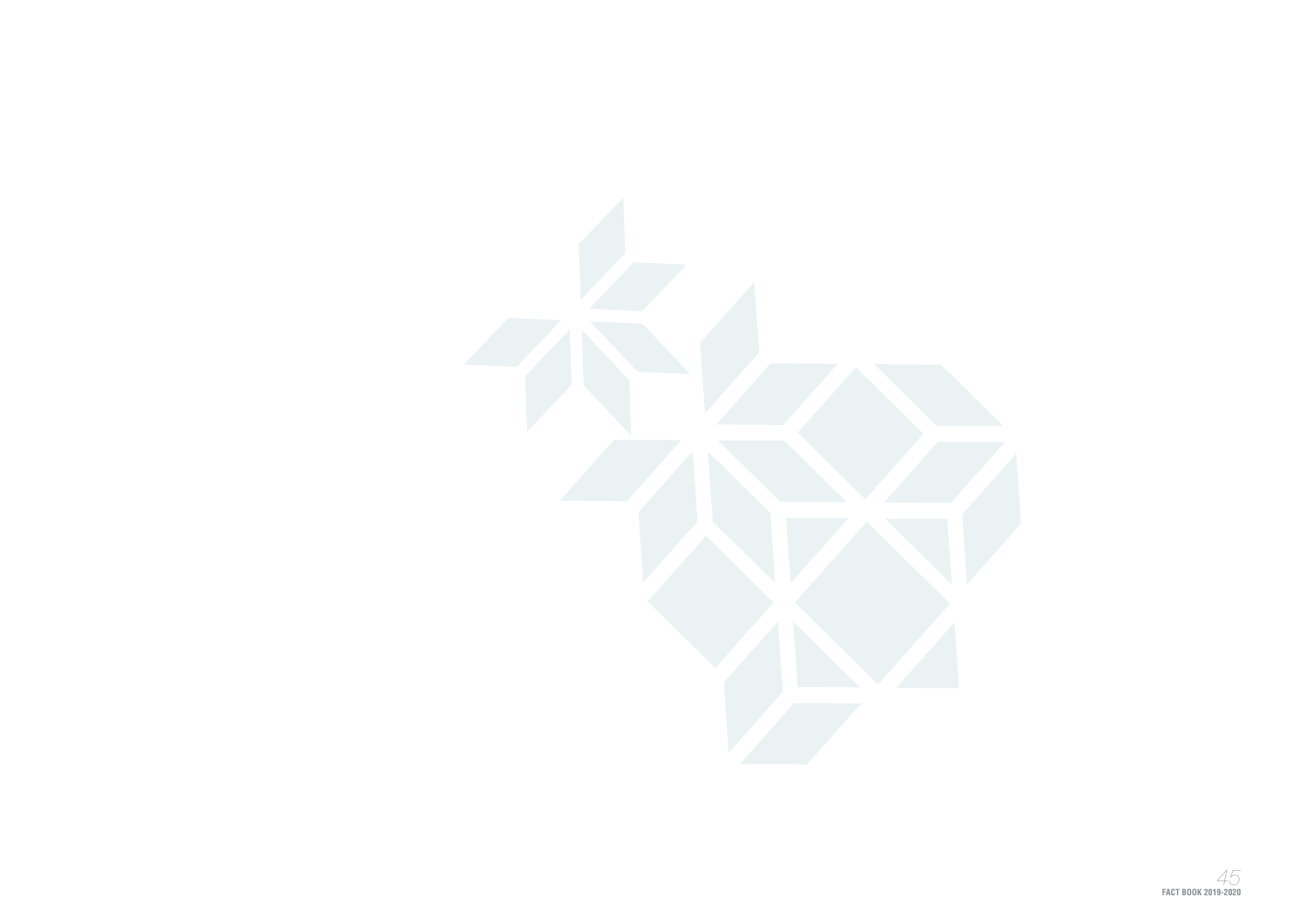| and the company of the company of |                        |  |
|-----------------------------------|------------------------|--|
|                                   |                        |  |
|                                   |                        |  |
|                                   |                        |  |
|                                   | <b>Service Service</b> |  |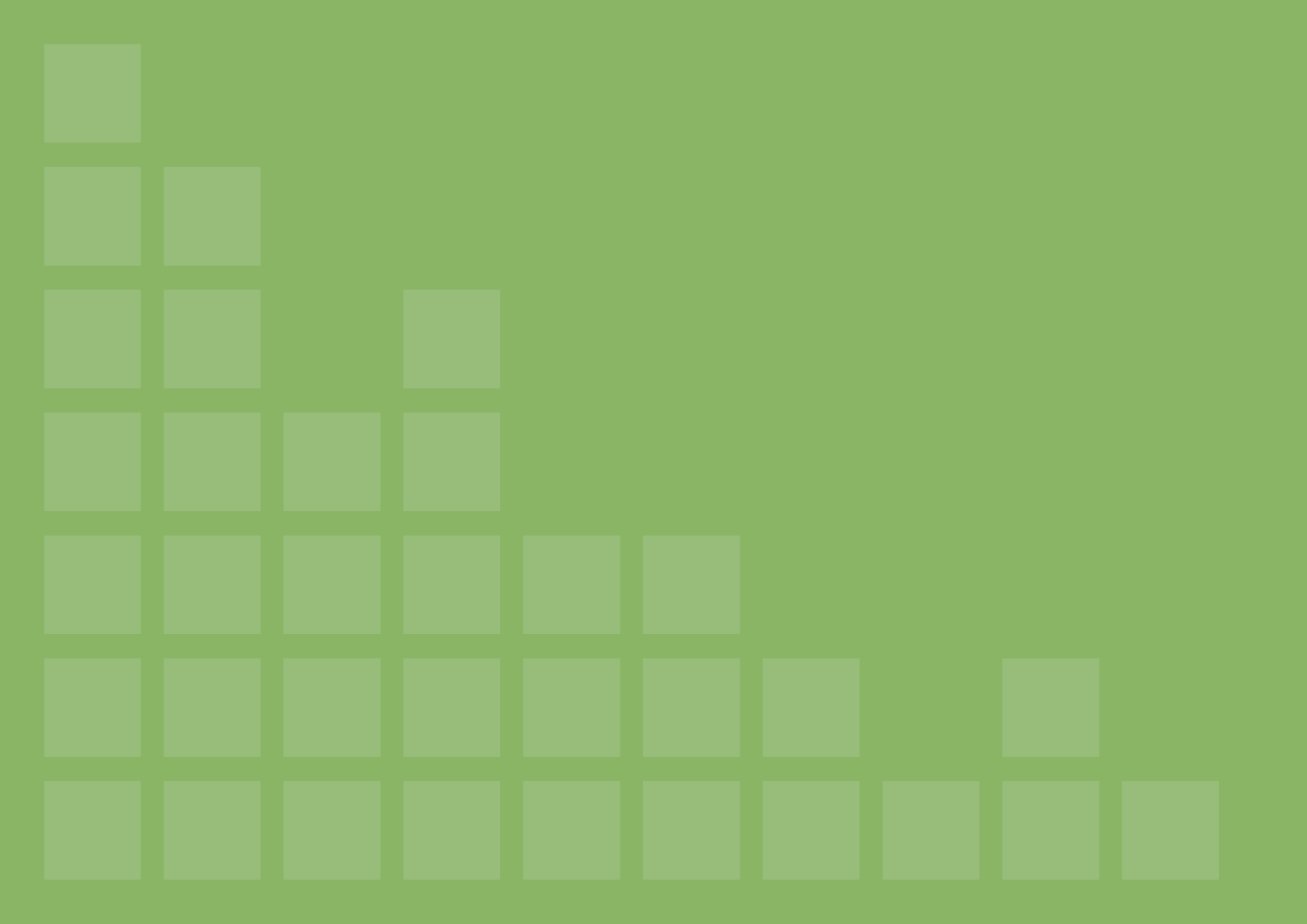# **6. Graduation**

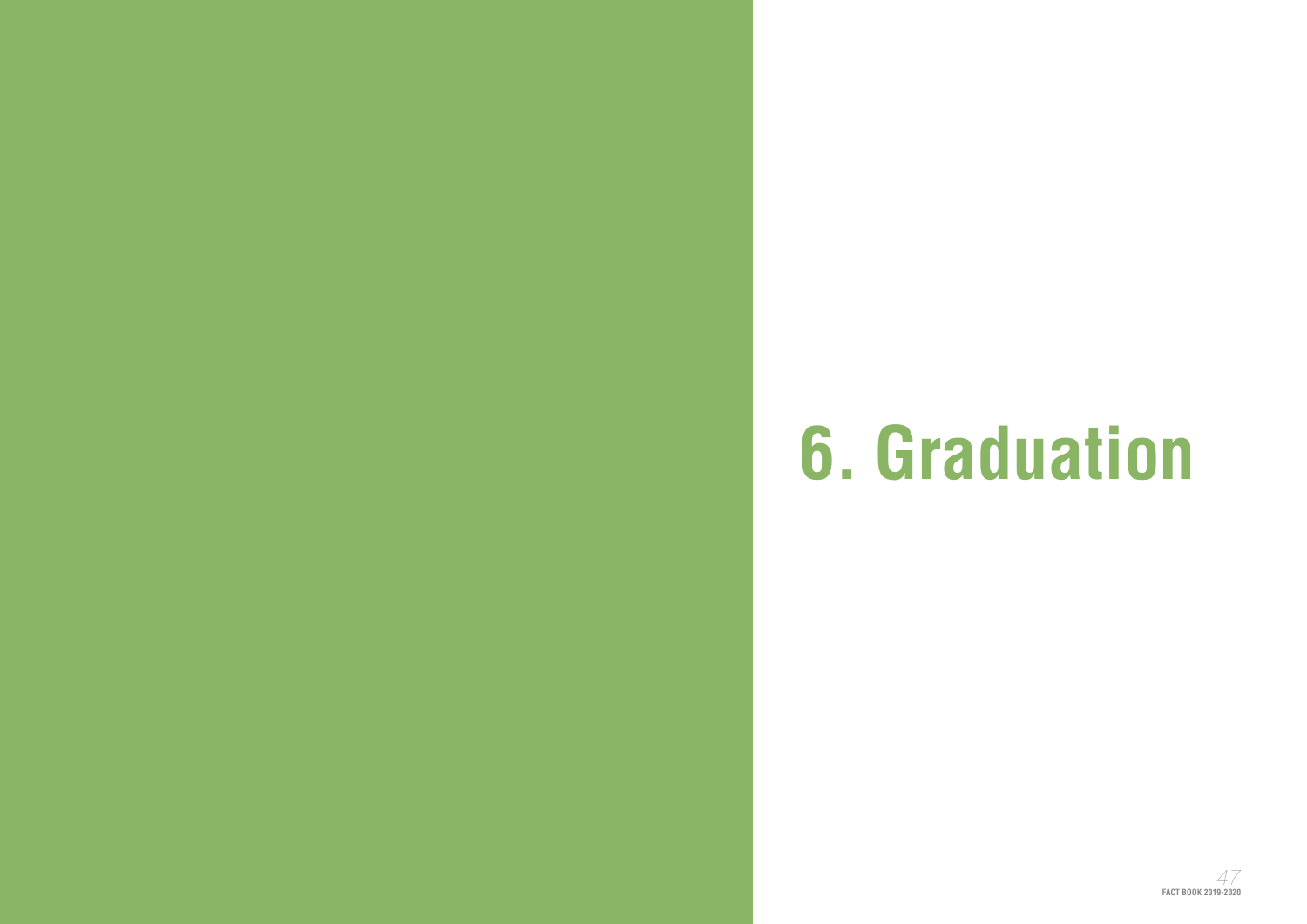# **6.1 Graduates by Academic Level, College, Major, Citizenship and Gender**

|                                   |                          | Qatari         | <b>Non-Qatari</b>        |               |                |
|-----------------------------------|--------------------------|----------------|--------------------------|---------------|----------------|
|                                   | <b>Male</b>              | <b>Female</b>  | <b>Male</b>              | <b>Female</b> | <b>Summary</b> |
| <b>Total</b>                      | 313                      | 1,659          | 425                      | 732           | 3,129          |
| <b>Undergraduate</b>              | 281                      | 1,559          | 354                      | 614           | 2,808          |
| College of Arts and Sciences      | 103                      | 609            | 60                       | 183           | 955            |
| Arabic Language                   | $\overline{a}$           | 19             |                          | 9             | 28             |
| Biology                           | $\overline{a}$           | $\overline{4}$ | $\overline{\phantom{0}}$ | 19            | 23             |
| Chemistry                         | $\overline{a}$           | $\overline{2}$ | 6                        | 14            | 22             |
| English Literature & Linguistics  | $\overline{a}$           | 38             | $\overline{a}$           | 30            | 68             |
| <b>Environmental Sciences</b>     | 1                        | $\overline{2}$ | 3                        | 10            | 16             |
| History                           | 3                        | 33             | 1                        | 3             | 40             |
| <b>International Affairs</b>      | 30                       | 125            | 6                        | 9             | 170            |
| Mass Communication                | 47                       | 73             | 23                       | 33            | 176            |
| Policy, Planning, and Development | 18                       | 76             | 9                        | 9             | 112            |
| Psychology                        | $\overline{\phantom{a}}$ | 45             | $\overline{a}$           | 16            | 61             |
| Social Work                       | 3                        | 78             |                          | 7             | 88             |
| Sociology                         | $\overline{\phantom{a}}$ | 97             | $\overline{\phantom{a}}$ | 9             | 106            |
| Sport Science                     | 1                        | 13             | 7                        | 9             | 30             |
| <b>Statistics</b>                 | $\overline{\phantom{0}}$ | 4              | 5                        | 6             | 15             |
| College of Business and Economics | 93                       | 410            | 79                       | 111           | 693            |
| Accounting                        | 36                       | 143            | 35                       | 40            | 254            |
| Economics                         | 3                        | 19             |                          | 8             | 30             |
| Finance                           | 12                       | 46             | 16                       | 22            | 96             |
| Management                        | 32                       | 106            | 11                       | 19            | 168            |
| Management Information System     | 8                        | 14             | 14                       | 11            | 47             |
| Marketing                         | $\overline{c}$           | 82             | 3                        | 11            | 98             |
| College of Education              | 3                        | 230            | $\overline{4}$           | 94            | 331            |
| <b>Primary Education</b>          | $\overline{\phantom{0}}$ | 105            |                          | 42            | 147            |
| Secondary Education               | 3                        | 76             | 4                        | 49            | 132            |
| <b>Special Education</b>          | $\overline{a}$           | 49             | $\overline{a}$           | 3             | 52             |

| College of Engineering                | 24                       | 92                       | 187                      | 94                       | 397 |
|---------------------------------------|--------------------------|--------------------------|--------------------------|--------------------------|-----|
| Architecture                          |                          | 12                       |                          | 5                        | 17  |
| <b>Chemical Engineering</b>           | 4                        | 12                       | 18                       | 29                       | 63  |
| Civil Engineering                     | 3                        | $\overline{\phantom{m}}$ | 65                       | $\qquad \qquad -$        | 68  |
| <b>Computer Engineering</b>           | 1                        | 20                       | 11                       | 18                       | 50  |
| <b>Computer Science</b>               | 3                        | 9                        | 5                        | 8                        | 25  |
| <b>Electrical Engineering</b>         | 3                        | 10                       | 37                       | 21                       | 71  |
| Industrial and Systems Engineering    |                          | 29                       |                          | 13                       | 42  |
| Mechanical Engineering                | 10                       |                          | 51                       |                          | 61  |
| College of Health Sciences            | $\overline{\phantom{0}}$ | 16                       | $\qquad \qquad -$        | 75                       | 91  |
| <b>Biomedical Sciences</b>            |                          | 4                        |                          | 30                       | 34  |
| <b>Human Nutrition</b>                |                          | 3                        | $\overline{\phantom{0}}$ | 28                       | 31  |
| <b>Public Health</b>                  | $\overline{\phantom{0}}$ | 9                        | $\overline{\phantom{a}}$ | 17                       | 26  |
| College of Law                        | 54                       | 161                      | 8                        | 16                       | 239 |
| Law                                   | 54                       | 161                      | 8                        | 16                       | 239 |
| College of Pharmacy                   | $\overline{\phantom{0}}$ | $\qquad \qquad -$        | $\overline{\phantom{a}}$ | 21                       | 21  |
| Pharmacy                              |                          |                          |                          | 21                       | 21  |
| College of Sharia and Islamic Studies | $\overline{4}$           | 41                       | 16                       | 20                       | 81  |
| Dawa                                  | $\mathbf{2}$             | 17                       | 6                        | 12                       | 37  |
| Figh and Usul Al Figh                 |                          | $\overline{c}$           | 3                        | $\overline{2}$           | 7   |
| <b>Islamic Studies</b>                | $\overline{2}$           | 22                       | 7                        | 6                        | 37  |
| <b>Masters</b>                        | 32                       | 73                       | 57                       | 93                       | 255 |
| College of Arts and Sciences          | $\mathbf{1}$             | 5                        | 8                        | 15                       | 29  |
| <b>Applied Statistics</b>             |                          |                          | $\overline{2}$           | 4                        | 6   |
| Arabic Language & Literature          | $\overline{\phantom{0}}$ | 4                        | 1                        | $\overline{\phantom{m}}$ | 5   |
| <b>Environmental Sciences</b>         | 1                        | 1                        | $\overline{\phantom{0}}$ | 6                        | 8   |
| Material Science and Technology       |                          |                          | 5                        | 5                        | 10  |
| College of Business and Economics     | 6                        | 19                       | 10                       | 30                       | 65  |
| Accounting                            | 1                        | 4                        | 3                        | 8                        | 16  |
| <b>Business Administration</b>        | 4                        | 11                       | 4                        | 10                       | 29  |
| Marketing                             | 1                        | 4                        | 3                        | 12                       | 20  |
| College of Education                  | $\mathbf{1}$             | 14                       | 3                        | 6                        | 24  |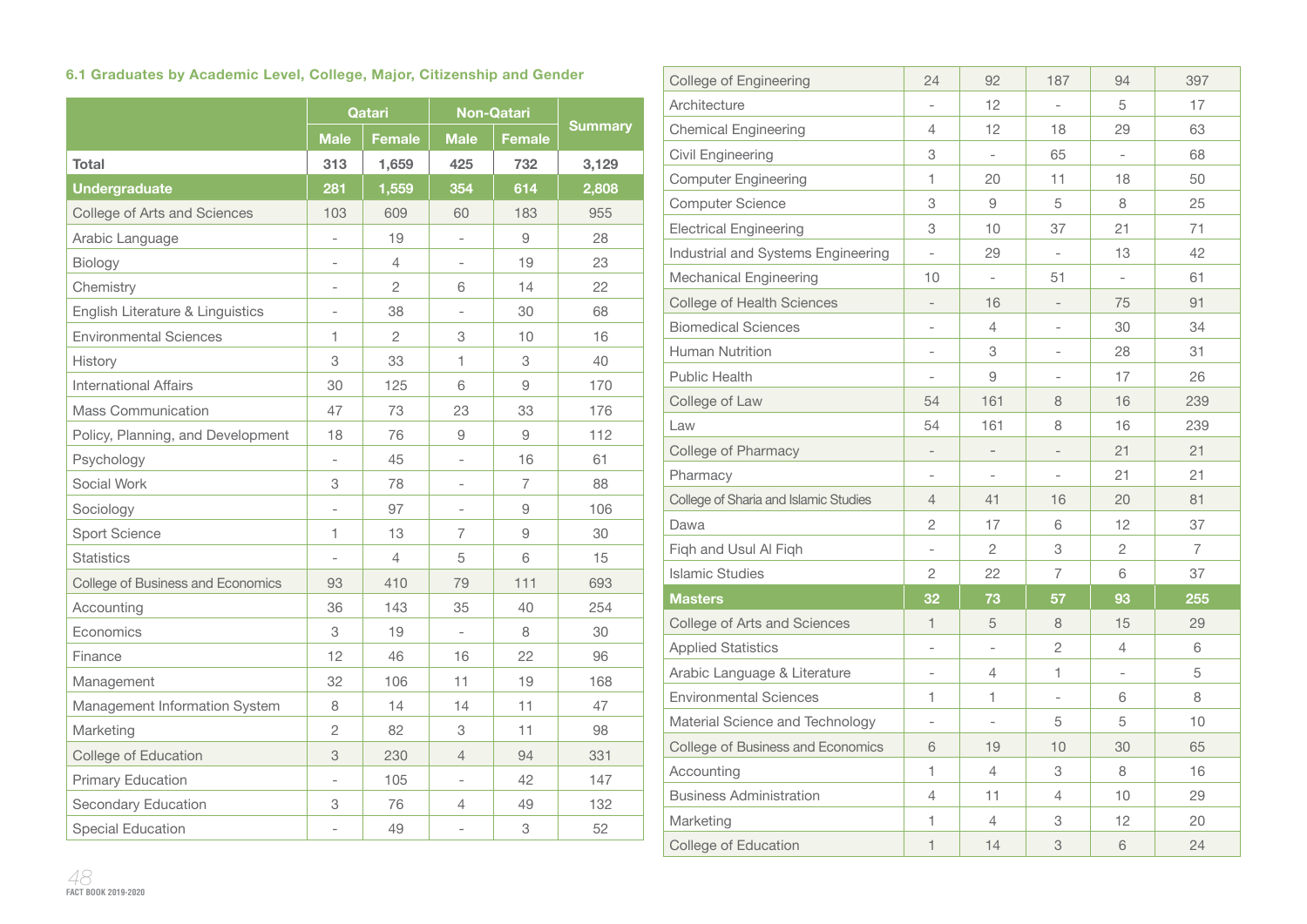| Curriculum, Instructions & Assessment          | 1                        | 3                        | $\overline{\phantom{a}}$ | $\mathbf{2}$   | 6  |
|------------------------------------------------|--------------------------|--------------------------|--------------------------|----------------|----|
| <b>Education Leadership</b>                    |                          | 6                        |                          | $\overline{c}$ | 8  |
| <b>Special Education</b>                       |                          | 5                        | 3                        | $\overline{2}$ | 10 |
| <b>College of Engineering</b>                  | 9                        | 11                       | 23                       | 11             | 54 |
| Civil Engineering                              | $\overline{\phantom{a}}$ | $\overline{\phantom{a}}$ | 9                        | 1              | 10 |
| Computing                                      | 1                        | 2                        | $\overline{2}$           | 5              | 10 |
| <b>Electrical Engineering</b>                  | $\overline{\phantom{a}}$ | $\overline{\phantom{0}}$ | 2                        | 2              | 4  |
| <b>Engineering Management</b>                  | 7                        | 8                        | 3                        | 1              | 19 |
| <b>Environmental Engineering</b>               | $\overline{\phantom{a}}$ | $\overline{\phantom{0}}$ | $\overline{2}$           | 1              | 3  |
| <b>Mechanical Engineering</b>                  | 1                        | $\overline{a}$           | 5                        |                | 6  |
| Urban Planning and Design                      | $\overline{\phantom{a}}$ | 1                        | $\overline{\phantom{0}}$ | 1              | 2  |
| <b>College of Health Sciences</b>              | $\mathbf{1}$             | 3                        | $\overline{a}$           | 15             | 19 |
| <b>Biomedical Sciences</b>                     | 1                        | 3                        | $\overline{\phantom{0}}$ | 5              | 9  |
| <b>Public Health</b>                           |                          | $\overline{a}$           | $\overline{a}$           | 10             | 10 |
| College of Law                                 | 6                        | 14                       | $\overline{2}$           | 3              | 25 |
| Private Law                                    | 1                        | 7                        | 1                        | $\overline{2}$ | 11 |
| <b>Public Law</b>                              | 5                        | 7                        | 1                        | 1              | 14 |
| <b>College of Pharmacy</b>                     |                          | $\overline{a}$           | 3                        | $\overline{7}$ | 10 |
| Pharmacy                                       | $\bar{\phantom{a}}$      | $\overline{a}$           | 3                        | $\overline{7}$ | 10 |
| College of Sharia and Islamic Studies          | 8                        | 7                        | 8                        | 6              | 29 |
| Figh and Usul Al Figh                          | 1                        | 4                        | 3                        | 3              | 11 |
| Quranic Sciences and Exegesis                  | 7                        | 3                        | 4                        | 3              | 17 |
| Religions & Dialog of Civilization.            | $\overline{\phantom{0}}$ | $\overline{\phantom{m}}$ | 1                        | $\frac{1}{2}$  | 1. |
| <b>Doctor in PharmD</b>                        | ÷,                       | 1                        | ÷.                       | 10             | 11 |
| College of Pharmacy                            |                          | $\mathbf{1}$             | $\overline{a}$           | 10             | 11 |
| Pharmacy                                       | $\bar{\phantom{a}}$      | 1                        | $\bar{ }$                | 10             | 11 |
| Doctorate - PhD                                | $\blacksquare$           | 1                        | $\overline{7}$           | $5\phantom{.}$ | 13 |
| College of Arts and Sciences                   | $\overline{\phantom{a}}$ | $\overline{a}$           | $\overline{2}$           | $\overline{4}$ | 6  |
| <b>Biological &amp; Environmental Sciences</b> | $\overline{\phantom{0}}$ | $\overline{a}$           | $\overline{c}$           | 3              | 5  |
| <b>Gulf Studies</b>                            | $\overline{\phantom{a}}$ | $\overline{a}$           | $\overline{a}$           | 1              | 1  |

|   |    | 5               |                |                |
|---|----|-----------------|----------------|----------------|
|   |    |                 |                | $\overline{2}$ |
|   |    |                 |                |                |
|   |    |                 |                |                |
|   |    |                 |                | $\overline{2}$ |
|   |    |                 |                |                |
| ٠ | 25 | $\overline{7}$  | 10             | 42             |
|   | 25 | $\overline{7}$  | 10             | 42             |
|   | 22 | $\qquad \qquad$ | 8              | 30             |
|   | 3  |                 | $\overline{c}$ | 12             |
|   |    |                 |                |                |

Note: the figures are as of October 2020.

# **6.2 Graduates by Country/Region**

| <b>Country/Region</b>   | <b>Number of Graduates</b> | $\frac{0}{0}$ |
|-------------------------|----------------------------|---------------|
| Qatar                   | 1,972                      | 63.0          |
| <b>GCC Countries</b>    | 97                         | 3.1           |
| Arab, non-GCC Countries | 858                        | 27.4          |
| Africa                  | 13                         | 0.4           |
| Asia                    | 160                        | 5.1           |
| Europe                  | 14                         | 0.4           |
| North America           | 10                         | 0.3           |
| Australia/Oceania       | 5                          | 0.2           |
| <b>Total</b>            | 3,129                      |               |

# **6.3 Graduates Trends for the Past 5 Years**



\*Includes Diploma, PharmD, Masters and PhD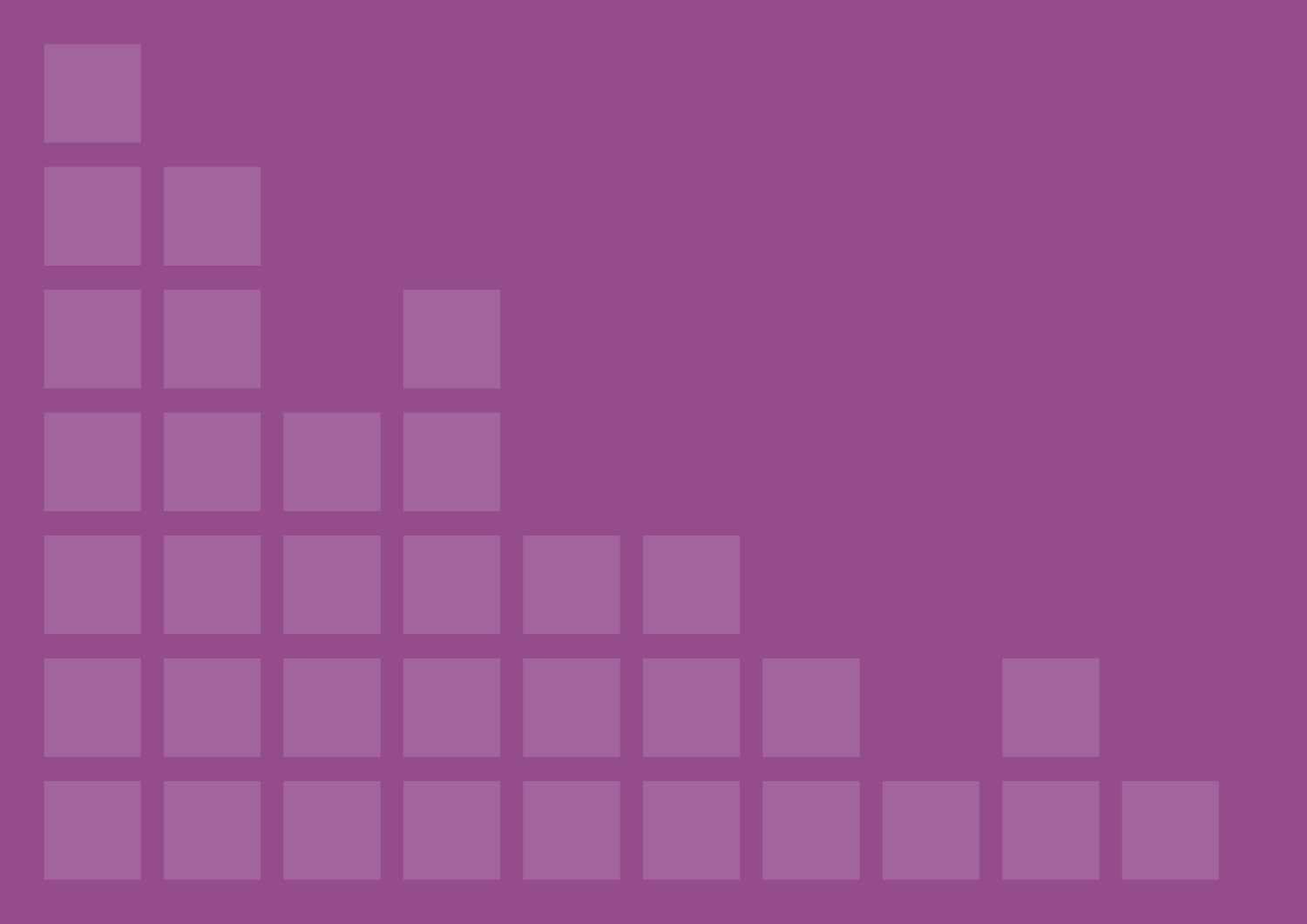# **7. QU ALUMNI ASSOCIATION**

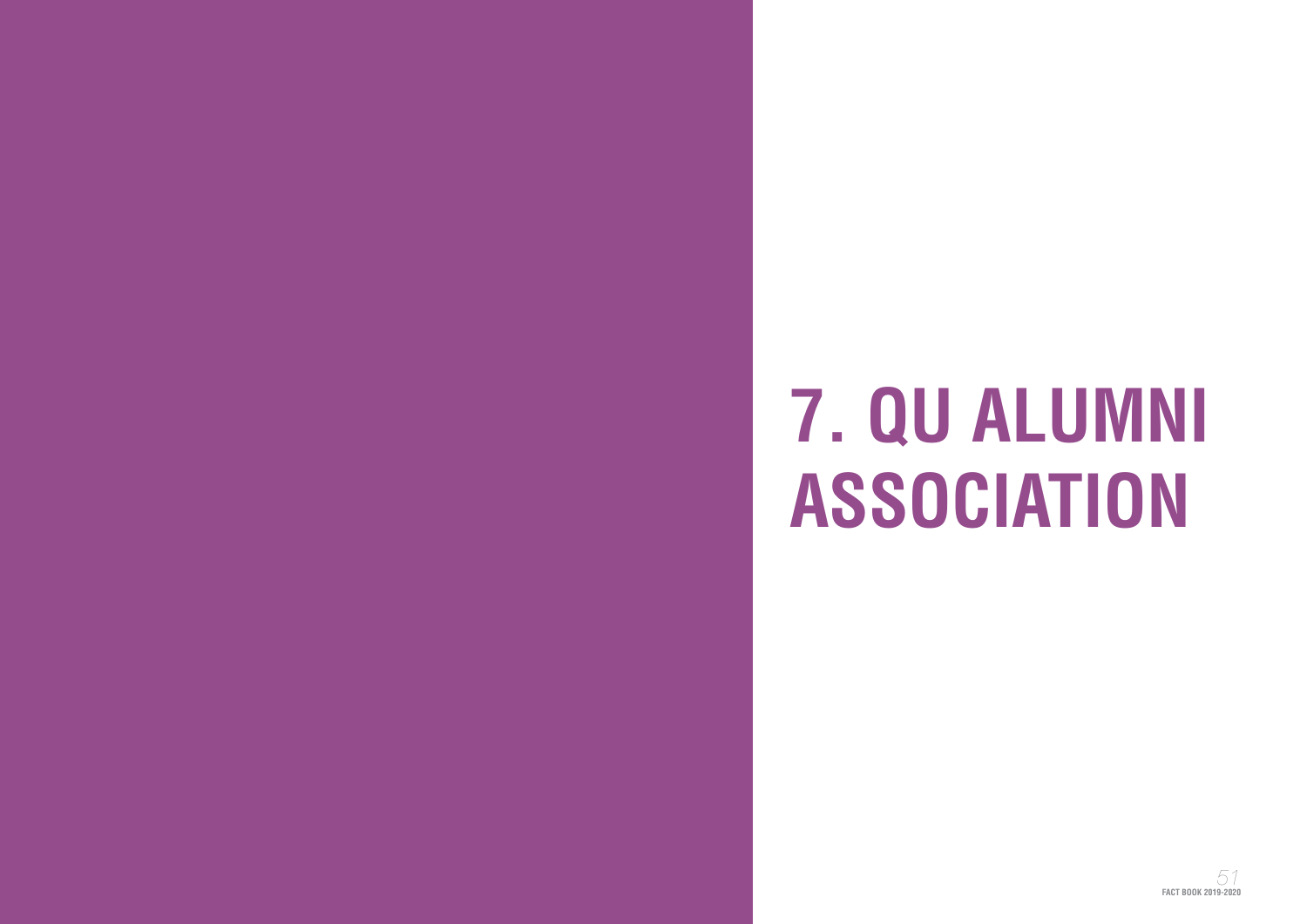# **7. QU ALUMNI ASSOCIATION**

The Qatar University Alumni Association (QUAA) currently counts over 47,000 alumni. It engages alumni, current students, and the Qatari society in a number of activities to strengthen relationships with alumni and to support them. The Association's Honorary Chairperson is Her Highness Sheikha Moza bint Nasser, herself a QU alum – Class of 86.

### **QUAA' chapters are categorized according to the following:**

- College of study
- Graduation year
- Professional or career interests
- Geographical location
- Extracurricular interests/hobbies

#### **How to become a loyal Alumnus/Alumna:**

Loyal QUAA members are those who have shown commitment to QU by staying connected to their alma mater following graduation. This is reflected in a number of ways, including subscription to University publications, attendance at University events, as well as advocacy of University programs and activities. QU recognizes loyal alumni who go beyond their usual postgraduate relationship with the University as its most important ambassadors.

# **QUAA facts:**

- Total number of loyal and active alumni: 20,925
- 30 chapters formed since its launch in late 2012.
- Around 75 chapter members.
- 20 events and activities in the academic year 2019-2020 with more than 1,000 alumni participants.

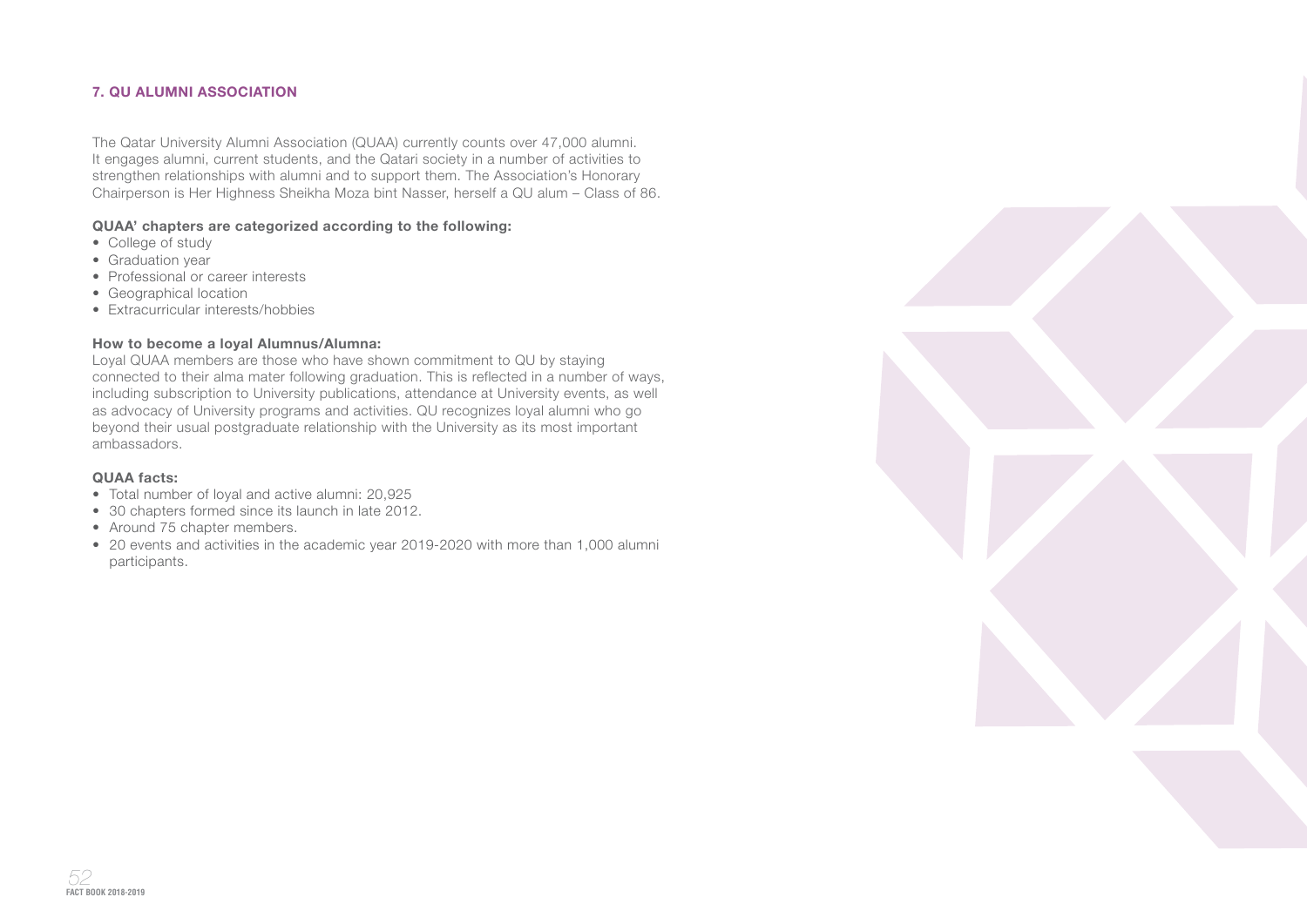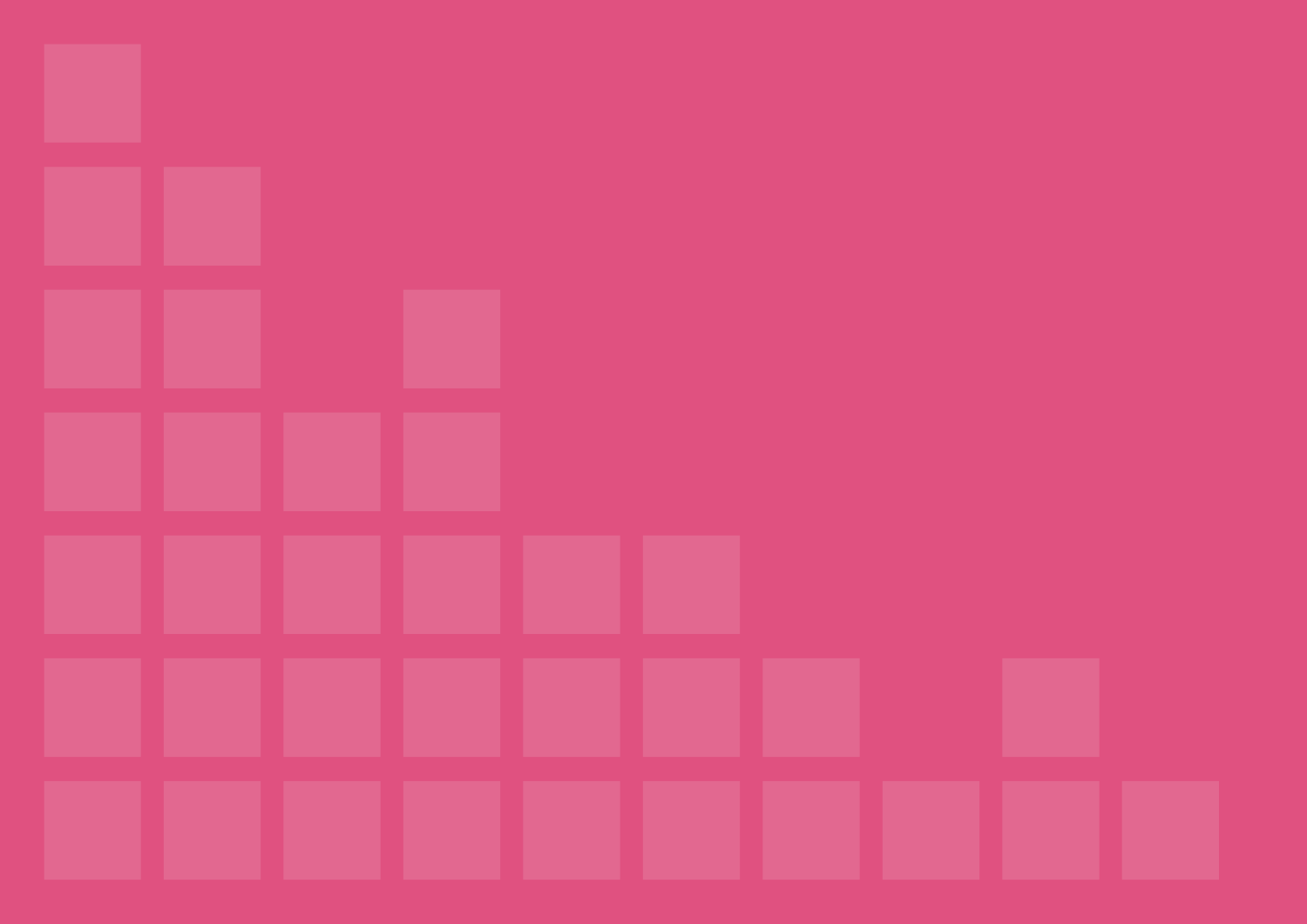# **8. RESEARCH CENTERS**

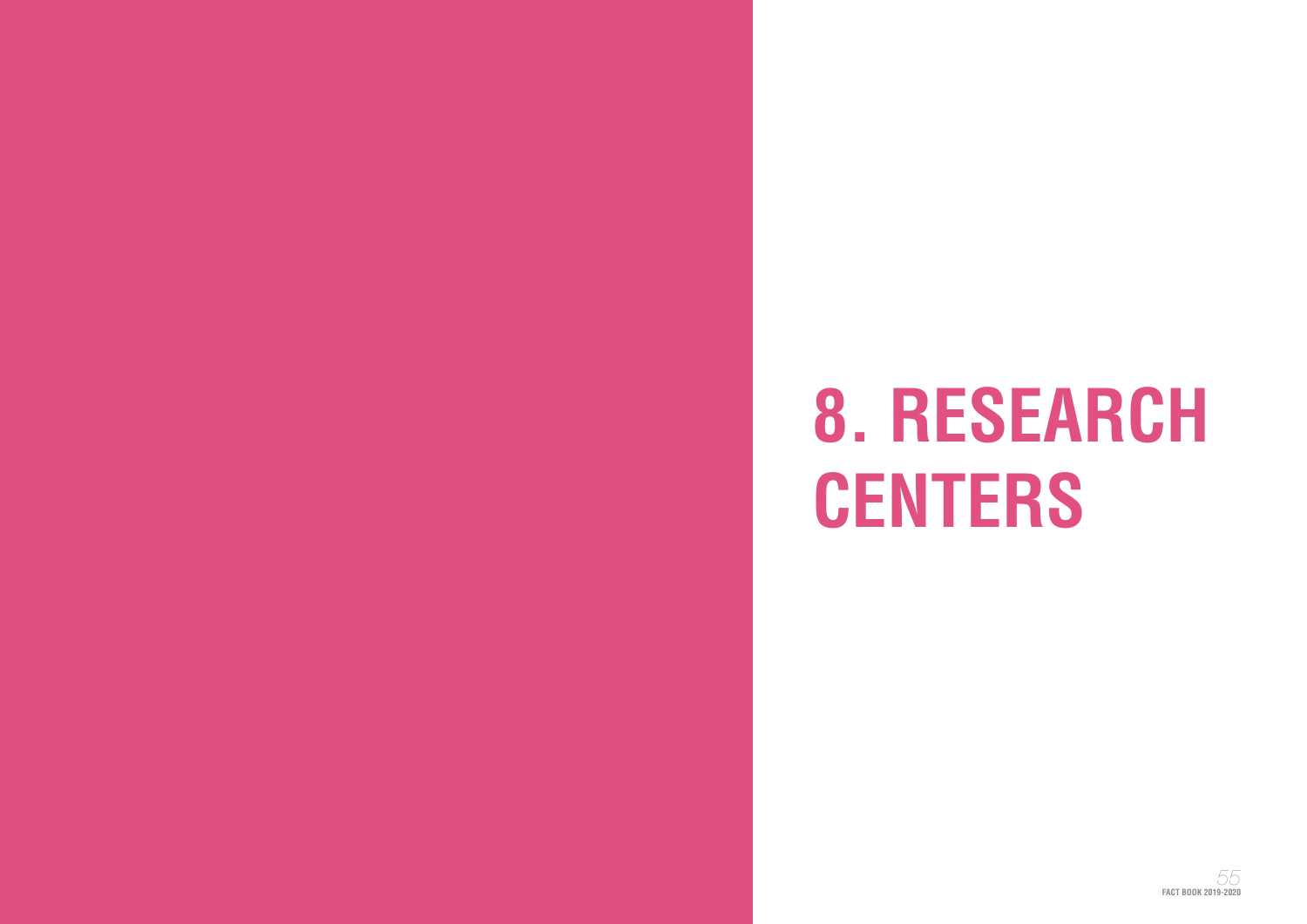# **8. RESEARCH CENTERS**

#### **8.1 Academic Research**

QU encourages its faculty and students to be actively involved in research activities. One of the organization's strategic aims is to develop and enhance research that demonstrates quality and excellence. The table below summarizes the extent to which college faculty were involved in research during the past 2 years (2019 and 2018)\*.

| <b>College</b>                | <b>Total</b><br><b>Full-Time</b><br>Faculty** | <b>Total Full-</b><br><b>Time Faculty</b><br><b>Involved</b> in<br><b>Research</b> | % Involved<br>in Research | % Involved<br>in Research<br>(excluding<br><b>Lecturers</b> ) |
|-------------------------------|-----------------------------------------------|------------------------------------------------------------------------------------|---------------------------|---------------------------------------------------------------|
| Arts and Sciences             | 334                                           | 238                                                                                | 71%                       | 85%                                                           |
| <b>Business and Economics</b> | 122                                           | 100                                                                                | 82%                       | 93%                                                           |
| Education                     | 59                                            | 39                                                                                 | 66%                       | 71%                                                           |
| Engineering                   | 134                                           | 107                                                                                | 80%                       | 88%                                                           |
| <b>Health Sciences</b>        | 36                                            | 28                                                                                 | 78%                       | 81%                                                           |
| Law                           | 63                                            | 49                                                                                 | 78%                       | 88%                                                           |
| Medicine                      | 38                                            | 33                                                                                 | 87%                       | 91%                                                           |
| Pharmacy                      | 29                                            | 27                                                                                 | 93%                       | 96%                                                           |
| Sharia and Islamic Studies    | 69                                            | 41                                                                                 | 59%                       | 65%                                                           |
| <b>Summary</b>                | 884                                           | 662                                                                                | 75%                       | 85%                                                           |

\* Research activities are extracted from Activity Insight System. The research activities are Book, Book Chapter, Conference Proceedings, and Journal Contribution.

\*\*Does not include Teaching Assistants and faculty in the Foundation Program and Core Curriculum Program. Data is as of Fall 2019.

#### **Number of patent disclosures for the year 2019:**

| <b>College/ Research Center</b>                          | <b>Number of Patent</b><br><b>Disclosures</b> |
|----------------------------------------------------------|-----------------------------------------------|
| College of Arts and Sciences                             | З                                             |
| College of Engineering                                   | 13                                            |
| Center for Advanced Materials                            | 5                                             |
| <b>Environmental Science Center</b>                      |                                               |
| Social and Economic Survey<br>Research Institute (SESRI) |                                               |
| Total                                                    | 23                                            |

# **8.2 Grants and Contracts**

The Research Support department serves and supports the university's research community in finding new sources and opportunities of funding through working with industry, government and international partners. The office manages internal and external grants to support and facilitate research projects.

#### 8.2.1 Internal Grants

There are multiple types of QU internal research fund schemes that are aimed at students and faculty members. These schemes include:

- Student Research Grants
- High Impact Grants
- Collaborative Grants
- Summer Grants
- National Capacity Building Grants
- Concept Development Grants
- International Research Collaborative Co-Funds (IRCC)

The below table shows the number of internal grants awarded per each category during the calendar year 2019:

| <b>Grant type</b>                                       | <b>Number of Grants</b> | <b>Amount in Qatari Rival</b><br>(AAR) |
|---------------------------------------------------------|-------------------------|----------------------------------------|
| <b>Student Research Grants</b>                          | 256                     | 4,317,913                              |
| <b>High Impact Grants</b>                               | 5                       | 2,668,455                              |
| <b>Collaborative Grants</b>                             | 26                      | 6,285,303                              |
| Summer Grants                                           | 11                      | 367,500                                |
| National Capacity Building Grants                       | 3                       | 1,200,000                              |
| <b>Concept Development Grants</b>                       | 2                       | 40,000                                 |
| International Research<br>Collaborative Co-Funds (IRCC) | 10                      | 5,038,582                              |
| <b>Total</b>                                            | 313                     | 19,917,755                             |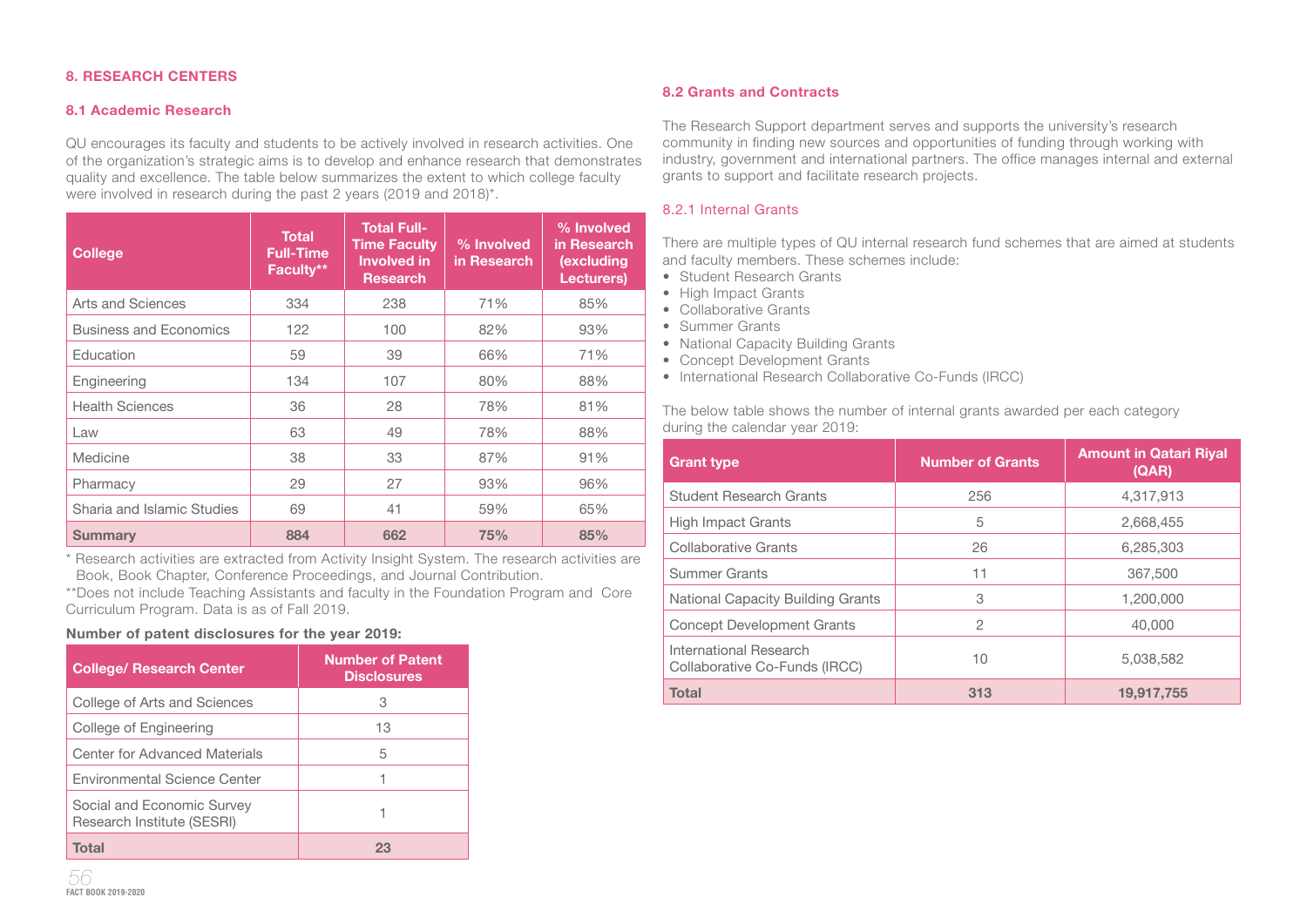# 8.2.2 External Grants

The below table shows the number of external grants awarded per each category during the calendar year 2019:

| <b>Grant Type</b>                                     | Number of<br><b>Grants</b> | <b>Amount in</b><br><b>Qatari Riyal (QAR)</b> |
|-------------------------------------------------------|----------------------------|-----------------------------------------------|
| Postdoctoral Research Award (PDRA)                    | 5                          | 3,632,396                                     |
| National Priorities Research Program (NPRP)           | 36                         | 73,384,375                                    |
| Conference and Workshop Sponsorship Program<br>(CWSP) | 7                          | 564,432                                       |
| Research Grant OSRA                                   | 3                          | 509,872                                       |
| Undergraduate Research Experience Program<br>(UREP)   | 37                         | 2,815,105                                     |
| High School Research Experience Program<br>(HSREP)    | 12                         | 218,490                                       |
| Research Partnership with Private Sector              | 10                         | 13,091,156                                    |
| <b>Total</b>                                          | 110                        | 94,215,826                                    |

The following are the details of the National Priorities Research Program (NPRP) and the Undergraduate Research Experience Program (UREP) scholarships during the calendar year 2019.

#### 1. NPRP Grants

QU has had considerable success in the National Priorities Research Program (NPRP) under Qatar National Research Fund (QNRF). In the NPRP 11th cycle, QU researchers achieved 36 awarded proposals out of a total of 141, which translates into about 26% success rate.

# NPRP success by field of research:

| <b>Research Field</b>       | <b>Submitted</b><br><b>Proposals</b> | <b>Awarded</b><br><b>Proposals</b> | <b>Success Rate</b> |
|-----------------------------|--------------------------------------|------------------------------------|---------------------|
| <b>Humanities</b>           | 3                                    |                                    | 33%                 |
| Natural Sciences            | 45                                   | 10                                 | 22%                 |
| Social Sciences             | 28                                   |                                    | 25%                 |
| Medical and Health Sciences | 30                                   | 3                                  | 10%                 |
| Engineering and Technology  | 35                                   | 15                                 | 43%                 |
| <b>Total</b>                | 141                                  | 36                                 | 26%                 |

# 2. UREP Grants

In the UREP 24th cycle, QU was awarded 37 out of 97 submitted proposals, which translates into a success percentage of 38%:

UREP success by College/ Research Center:

| <b>College/ Center</b>                | <b>Submitted</b><br><b>Proposals</b> | <b>Awarded</b><br><b>Proposals</b> | <b>Success Rate</b> |
|---------------------------------------|--------------------------------------|------------------------------------|---------------------|
| College of Arts and Sciences          | 27                                   | 11                                 | 41%                 |
| College of Business and Economics     | 7                                    | 3                                  | 43%                 |
| College of Engineering                | 21                                   | 9                                  | 43%                 |
| College of Education                  |                                      |                                    | 100%                |
| College of Health Sciences            | 4                                    | 3                                  | 75%                 |
| College of Pharmacy                   | 13                                   | 4                                  | 31%                 |
| College of Sharia and Islamic Studies | 2                                    | Ω                                  | $0\%$               |
| <b>Center for Advanced Materials</b>  | 14                                   | 3                                  | 21%                 |
| <b>Biomedical Research Center</b>     | 4                                    |                                    | 25%                 |
| Laboratory Animal Research Center     |                                      |                                    | 100%                |
| <b>Environmental Science Center</b>   | 3                                    |                                    | 33%                 |
| Total                                 | 97                                   | 37                                 | 38%                 |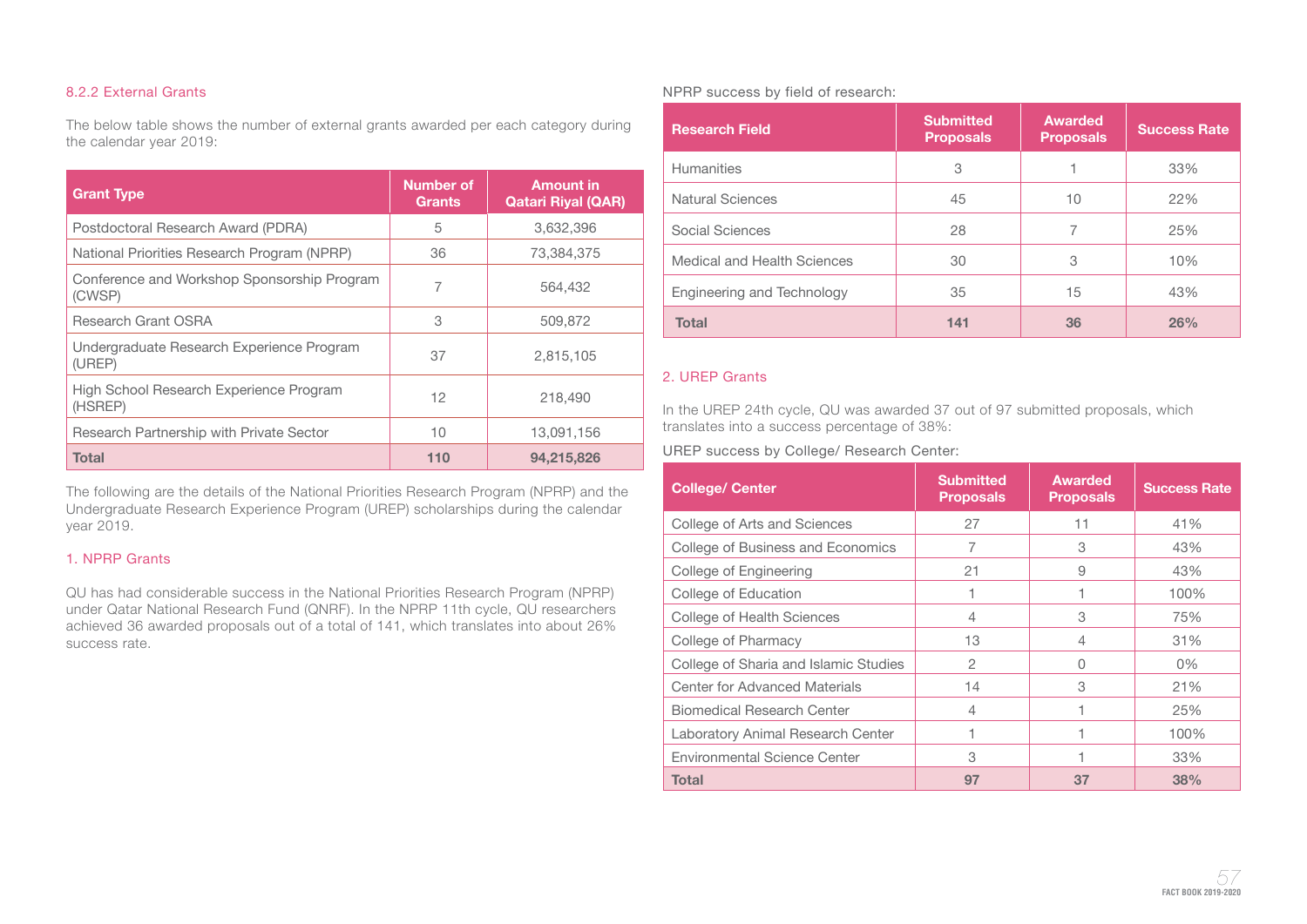#### **8.3 Research Centers under Research and Graduate Studies Sector**

As a premier national institution, QU continues to invest and participate in research studies and projects that benefit the society. As both a leader in emerging technologies and an environmentally-conscious institution, QU's autonomous research units strive to make an impact on a global scale.

# **8.3.1 Biomedical Research Center (BRC)**

The Biomedical Research Center promotes health in Qatar by focusing on research, training, and providing services in applied and basic biomedical research within three major areas: metabolic diseases, infectious diseases and genomics.

The center collaborates with stakeholders and partners internally and externally. Internal collaborations include the QU Health Cluster, College of Engineering and College of Arts and Sciences, along with other research centers such as the Environmental Science Center, and Center for Advanced Materials. Externally, the center collaborates with Hamad Bin Khalifa University (HBKU), Hamad Medical Corporation (HMC), the Ministry of Municipally and Environment (MME), the Ministry of Public Health (MOPH)& Central Food Lab, Sidra Medical and Research Center (Sidra), ExxonMobil, Al-Gannas Society and Barzan Holdings. These collaborations are in the form of research joint projects, lab investigation services or MOUs.

During 2019-2020, the center supported students and offered training programs/ seminars as follows:

| 2019-2020                                                                                                          | No. |
|--------------------------------------------------------------------------------------------------------------------|-----|
| PhD students' projects supported by the<br>center                                                                  | 8   |
| Master students' projects supported by the<br>center                                                               | 5   |
| Undergraduate students participating in the<br>training and projects of the research program<br>URFP in the center | 25  |
| Training programs/workshops organized by<br>the center                                                             | 8   |
| Seminars organized by the center                                                                                   |     |

In addition, the BRC has initiated several activities in response to COVID-19 pandemic:

- Research and practical level: In collaboration with local and international stakeholders, including HMC and Ministry of Public Health, BRC has initiated several research projects activities focused on Covid-19.
- Community level: The BRC has contributed to enhancing the health and safety awareness of the community by participating in several TV and press interviews, aiming at increasing public awareness of the current COVID-19 pandemic and means of prevention. Also BRC senior members have been serving on several committees at the national level. BRC has initiated the work at bio-safety level 3 (BSL3) to help stakeholders to collect and process valuable samples, in addition to helping them in developing new diagnostic techniques.
- Academic level: The BRC has organized and initiated multiple online training programs for the Ministry of Defense employees, covering infectious diseases such as COVID19.

It is worth noting that the BRC's major achievement for this year was publishing the results of the "Whole genome sequencing of COVID samples in Qatar" study in the international platform GISAID in collaboration with MOPH, HMC.

# **8.3.2 Center for Advanced Materials (CAM)**

Center for Advanced Materials (CAM) conducts novel research in the field of innovative materials to support technology in various fields such as energy and environment. The Center provides universal knowledge on the four essential elements of materials science and engineering: processing/synthesis, structure, properties, and applications, and conducts research in the following categories: Nanotechnology, Polymer Composites and Nano Composites, Corrosion Protection, Metallurgy, Biomedical Applications and Construction, and Environmental, Energy and Sustainable Materials.

The Center attracts leading international scholars and offers high-level expertise to local industries particularly the oil and gas industry, as well as the tertiary technical education sector in Qatar. It provides opportunities to faculty and students to interact with the industry, and actively participate in a range of projects. Its main partners are Qatar Petroleum (QP), Qatar Aluminum Limited (Qatalum), Qatar Petrochemical Company (QAPCO), Qatar Fuel Additives Company (QAFAC), Qatar Vinyl Company (QVC), Qatar Steel, Maersk Oil - Qatar, Qatar Shell, Oryx GTL, Hydro Qatar, Qatar General Electricity and Water Corporation (KAHRAMAA), and international universities and research institutes around the world, as well as QU colleges -- Arts and Sciences, Engineering, and Pharmacy – and centers -- the Environmental Science Center and Gas Processing Center.

During the academic year 2019-2020, the center has published 125 journal articles, presented 23 papers at different conferences, published 5 book chapters, and 7 patents.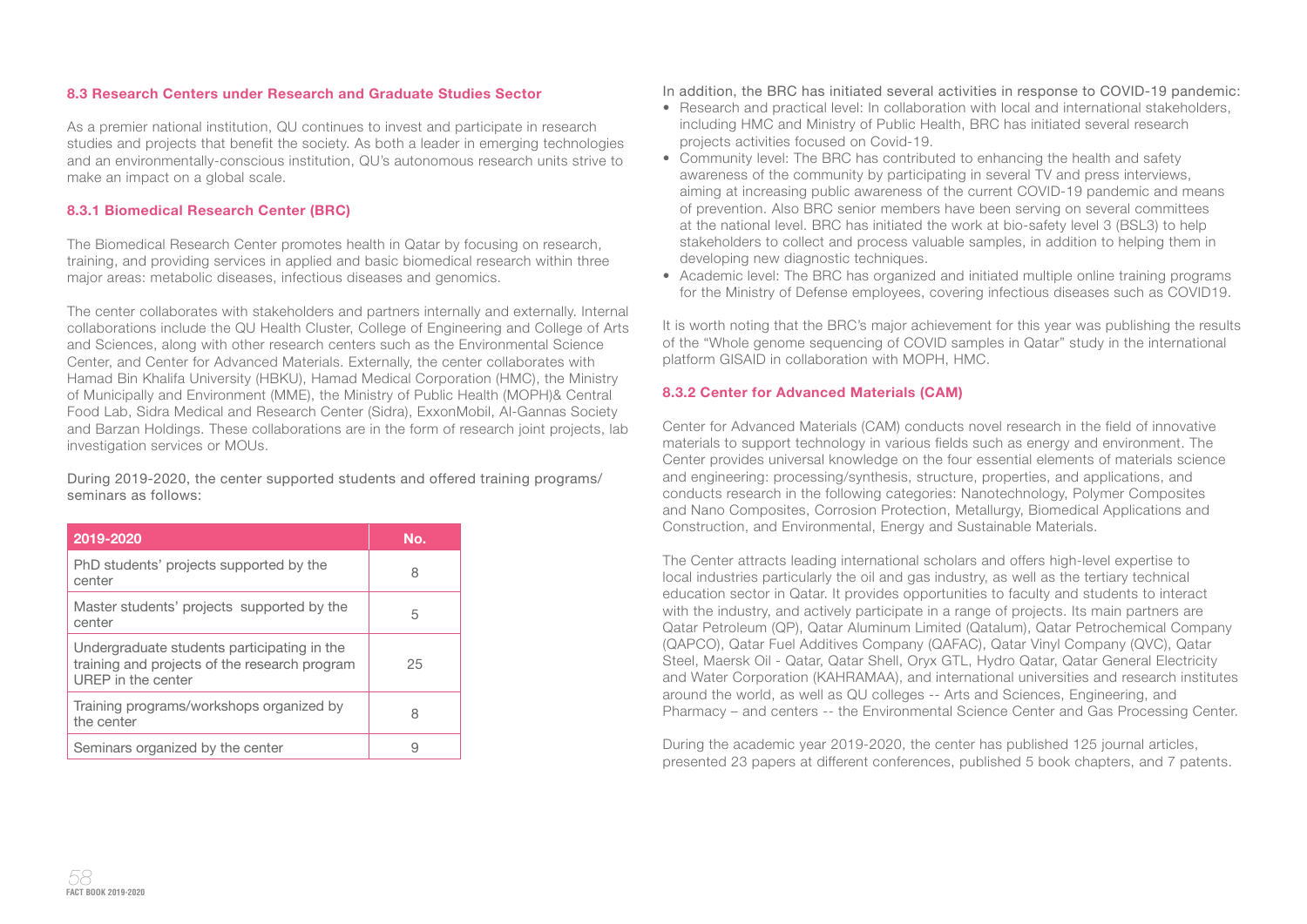# **8.3.3 Central Laboratories (CL)**

The Central Laboratories provides analytical and technical support, trainings, and consultancies to support faculty members, researchers, students and local industrial sector. It provides the following activities:

- Serves and supports the research activities of the University.
- Meets the analytical/testing needs of government, private and industry sectors in the State of Qatar.
- Provides training to students, researchers, and technical staff in Qatar University and external sectors (government and private).
- Provides technical support and consultancy for research projects inside and outside Qatar University.
- Provides all Qatar University laboratories with high purity liquid nitrogen.

During the academic year 2019-2020, it analyzed 11,550 laboratory samples. It provided support to 39 projects under the National Priorities Research Program (NPRP), and 9 projects under the Undergraduate Research Experience Program (UREP), as well as 36 other projects. It also supported projects for external customers such as HBKU University, Texas A&M Qatar, Qatar Foundation, Shell GTL Qatar, Oryx GTL Qatar, Exxon Mobil Qatar, Qatar Solar Cells Technology QSTec, Forensic Laboratory and Bunyan Al-Doha. In addition, it provided 50 training activities to QU students, technicians, Qatari school students and researchers from various disciplines from Qatar University and other institutes. The Central Laboratories participated in the QU Summer Research Internship 2019 by presenting five training program to 60 QU undergraduate students.

#### **8.3.4 Environmental Science Center (ESC)**

The mission of the Environmental Science Center (ESC) is to understand and protect the rich marine cultural heritage and the biodiverse environment of Qatar. It conducts interdisciplinary research in monitoring and modeling the marine, atmospheric, and terrestrial environments of Qatar. It has strong links with various public and private institutes to carry out studies that address the challenges of environmental sustainability.

The center also has a number of regional and international research collaborations in the environmental sciences with prestigious overseas universities and government institutions, such as Total, Exxon Mobil, Ministry of Municipality and Environment (MME), Qatar Petroleum (QP), Qatar Gas (QG), University of Huotson (USA), University of Toronto (Canada), Lusail Real Estate Development, ETH Zurich (Switzerland), CEFAS (UK), McGill University (Canada), Array Information Technology (US), University of Tasmania (Australia), and Smeet Precast.

### **8.3.5 Laboratory Animal Research Center (LARC)**

The Laboratory Animal Research Center (LARC) is the first and only specific pathogen-free (SPF) rodent facility in Qatar. It was established at high international standards to provide high-quality animal husbandry and veterinary care services to the scientific community across the country. Having an advanced and dedicated diagnostic laboratory within its felicity, the center is enabled to achieve routine health monitoring of vivarium animals. The center supports QU's leading role in education and research in areas of biological and biomedical sciences with a focus on research areas of priority at the university and national levels such as obesity, cardiovascular diseases and cancer. A specialized team from the center provides specialized training courses in ethics for responsible use and humane care of research animals that are used in the field of scientific research and education. These courses are offered annually in the fall and spring semesters.

The center has several partnerships with leading local and international parties such as Hamad Medical Corporation (HMC), Ministry of Public Health (MOPH), Anti-Doping Lab-Q, Sidra Medicine, Aspetar, Duke-NUS Medical School Singapore and University College of London (UCL). In addition, the center collaborates with other research centers and colleges at within Qatar University such as, Biomedical Research Center, Center of Advanced Material, Environmental Studies Center, College of Health Sciences, College of Pharmacy, College of Medicine, and College of Arts and Sciences.

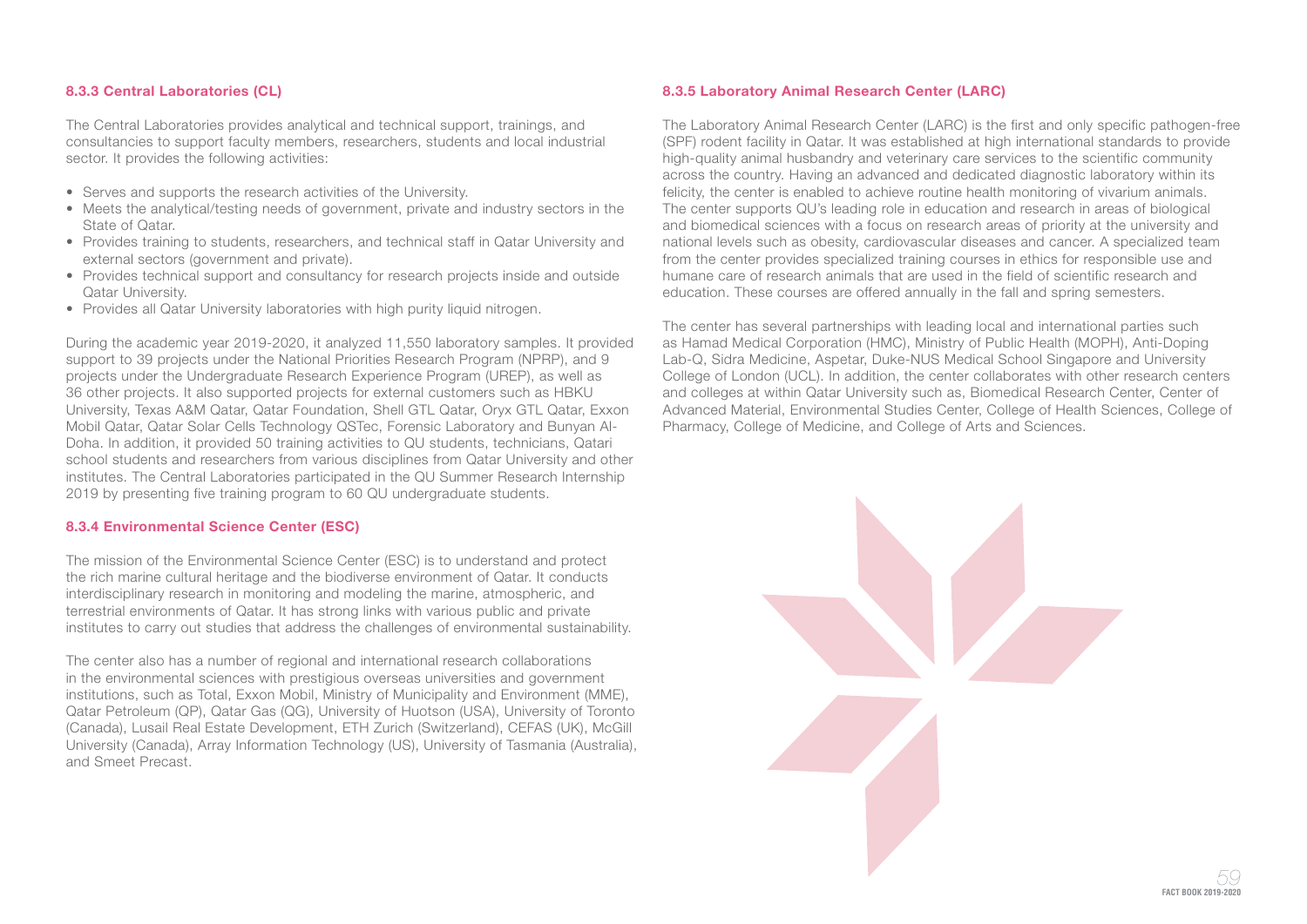### **8.3.6 Social and Economic Survey Research Institute (SESRI)**

Since its formation in 2008, the Social and Economic Survey Research Institute (SESRI) has been an active contributor in the creation and shaping of policies in Qatar. SESRI has conducted more than 60 groundbreaking research projects that address education, public spending, migrant workers and labor, women, marriage, national identity as well as currently relevant topics such as FIFA World Cup attitudes.

Most notably, SESRI annually publishes "Omnibus" which investigates attitudes of nationals and residents, interviewing them on various topics of importance to the Qatari Society, such as the education system, working conditions, marriage and family, gender roles, and charity among many others. In 2019/2020, SESRI signed a number of collaborative research agreements with the following national and international bodies:

- **The Ministry of Defense:** SESRI is cooperating with the Ministry of Defense in the field of training through the implementation of a course in political analysis and writing strategic reports.
- **Qatar Chamber:** SESRI is cooperating with Qatar chamber in the exchange of expertise and information including publications, studies, statistics and data of common interest between the parties.
- **Ministry of Municipality and Environment:** SESRI is cooperating with the Ministry of Municipality and Environment in implementing a customer satisfaction survey concerning municipal services.
- **Supreme Committee for Delivery & Legacy (SC):** The SC is looking to engage SESRI to plan and execute its Workers' Welfare Survey for 3 years, with the aim of gaining direct access to information from workers, including sentiment and satisfaction levels.
- **Qatar Businessmen Association (QBA):** Every year SESRI collaborates with QBA to interview business owners in Qatar. The data collected are used for the World Economic Forum.

During the same year, SESRI announced the results of the following projects to the public: **"Arabian Gulf Cup - Qatar Quick Poll"** and **"COVID-19 - Qatar Quick Poll.**"

Below is a summary of the main fact and figures for the academic year 2019-2020:

|                                     | <b>Number</b> |
|-------------------------------------|---------------|
| <b>SESRI</b> initiated surveys      | 8             |
| <b>Externally initiated surveys</b> | 5             |
| <b>Executive Reports</b>            |               |
| <b>Policy Briefs</b>                |               |
| Trainings/Workshops                 | h             |

# **8.3.7 Ibn Khaldon for Humanities and Social Studies Center (CHSS)**

The Ibn Khaldon for Humanities and Social Sciences Center is a research center established in May 2018. The center aims to promote innovative and interdisciplinary research in humanities and social sciences, building human capacity by training a new generation of researchers and fostering joint research with leading international scholars to build an international network of researchers.

The center has several partnerships with civil organizations, research institutions, and universities worldwide, Such as Al Jazeera Center for Studies, Qatar; Brookings Doha Center, Qatar; Al-Sheikh Hamad Award for Translation and International Understanding, Qatar; Ministry of Education and Higher Education, Qatar; and Oxford University, England. In addition, the center collaborates with colleges and other research centers at Qatar University such as College of Business and Economics, College of Arts and Sciences, Qatar University Press, and Gulf Studies Center.

During the academic year 2019-2020, the center prepared 10 publications that include studies, research, papers and scientific articles related to social and human sciences, and published 44 research papers. In addition to organizing 18 events that discuss issues at the local, regional and international levels as follows:

| <b>Type of Event</b>    | <b>Number</b> |
|-------------------------|---------------|
| <b>Panel Discussion</b> | 3             |
| Seminar                 | 8             |
| Conference              |               |
| Forum                   |               |
| Workshop                |               |
| Lecture                 |               |
| Scientific course       |               |
| Scientific dialogue     | 2             |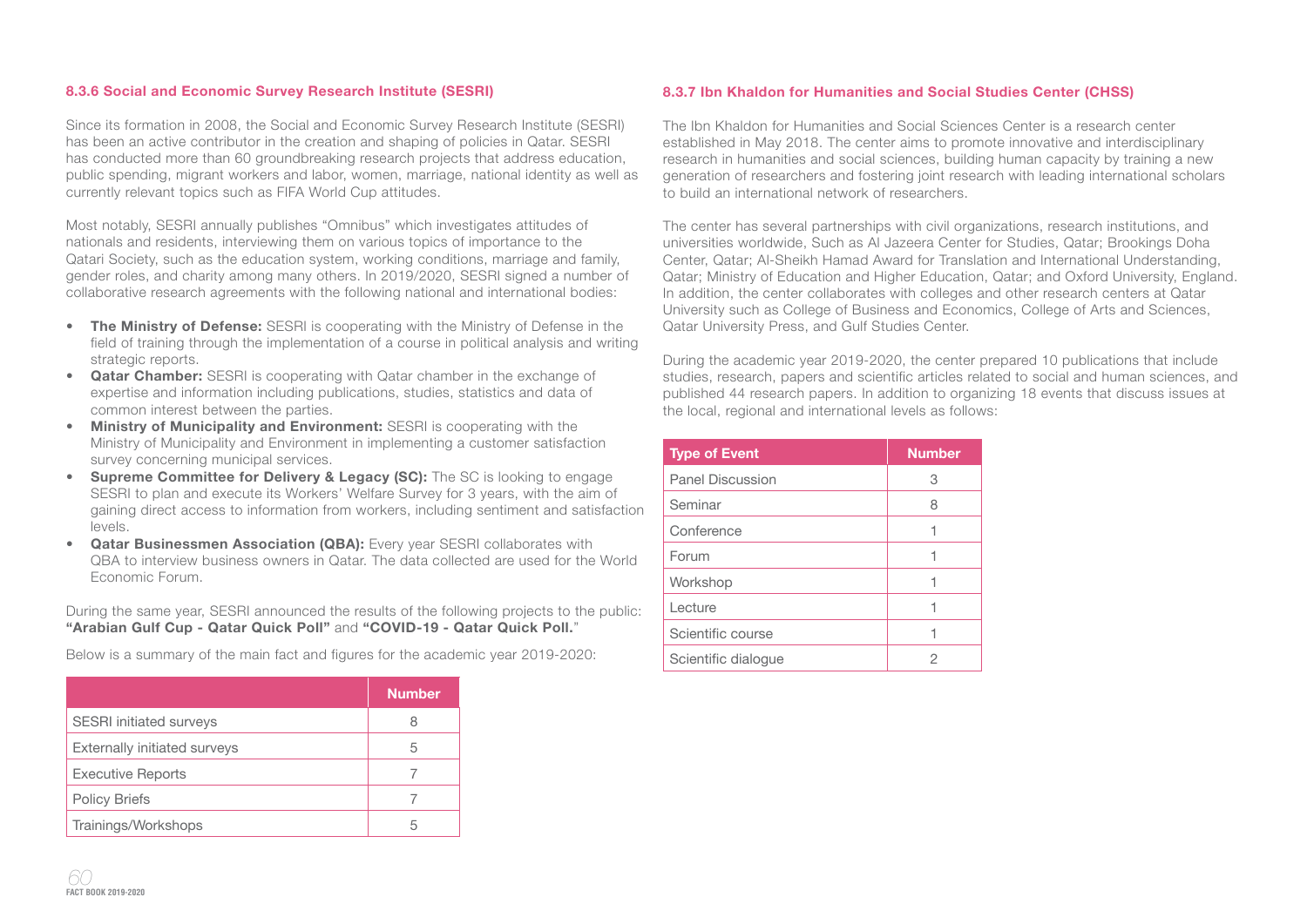# **8.3.8 Qatar University Young Scientist Center (YSC)**

The Qatar University Young Scientist Center (YSC) focuses on increasing the interest of Qatari nationals' to pursue specialization in STEM fields (Science, Technology, Engineering, and Mathematics), through various educational programs such as Al-Bairaq program, which has been awarded numerous prestigious international awards such the WISE 2015 award for Innovation in Education and six awards at the Reimagine Education Conference and Awards.

YSC aims to equip future generations with the needed knowledge and skills to become future pioneers & innovators that will contribute to Qatar's national vision 2030.

YSC is interested in establishing cooperation with partners and sponsors such as the Ras Laffan Industrial City Community Outreach program, UNESCO Office in Doha and the Qatar National Commission for Education, Culture and Science.

#### **The following table summarizes the activities and achievements during the academic year 2019-2020:**

|                                                     | <b>Number</b> |
|-----------------------------------------------------|---------------|
| STEM workshop/programs provided by YSC              | 264           |
| Undergraduates students involved in YSC<br>programs | 17            |
| Schools students involved in YSC programs           | 765           |
| Workshop/programs organized by YSC                  | 65            |
| Awards for YSC                                      | 4             |
| Awards for undergraduate students                   | 2             |
| Published papers                                    | З             |

# **8.4 RESEARCH CENTERS UNDER COLLEGES**

# **8.4.1 Gas Processing Center (GPC)**

Launched in 2007 by the College of Engineering at QU, the Gas Processing Center (GPC) is committed to providing applied solutions to the challenges that face the oil and gas industry. Its research focus targets three main themes: produced and process water treatment, gas production and processing, and process integration and optimization. Additionally, the center hosts three major pilot plants: CO2 Capture Pilot Plant (funded by VPR), Produced Water FO Pilot Plant (funded by QNRF in collaboration with ConocoPhillips), and Heat Exchanger Pilot Plant (funded by the Qatar Fertilizer Company).

The center works closely with universities worldwide and major companies in the field of oil and gas research such as Columbia University, USA; Åbo Akademi University, Finland; Houston University, Oklahoma University; University of Burgos, Spain; University of Missouri Science & Technology; University of Jordan; Texas A&M, USA; Imperial College London, UK; University of Regina, Canada; National University of Malaysia, Malaysia; Chongqing University of China, China; Qatar Petroleum; Qatar Gas; the Ministry of Municipality and Environment; Dolphin Energy; Shell; ConocoPhillips; ExxonMobil; and ORYX GTL.

#### **GPC offers the following services:**

- Consultancy to partners in oil and gas companies and industry on issues related to gas research.
- Research activities aligned with the partners' needs.
- Testing services.
- Technical workshops and seminars.
- Training courses by world leading experts in areas of importance to the gas industry.

The following table summarizes the number of seminars, workshops and training courses that were provided during the academic year 2019-2020:

|           | <b>Number of Sessions</b> | Number of<br><b>Participants</b> |
|-----------|---------------------------|----------------------------------|
| Seminars  | 16                        | 480                              |
| Workshops | a                         | 100                              |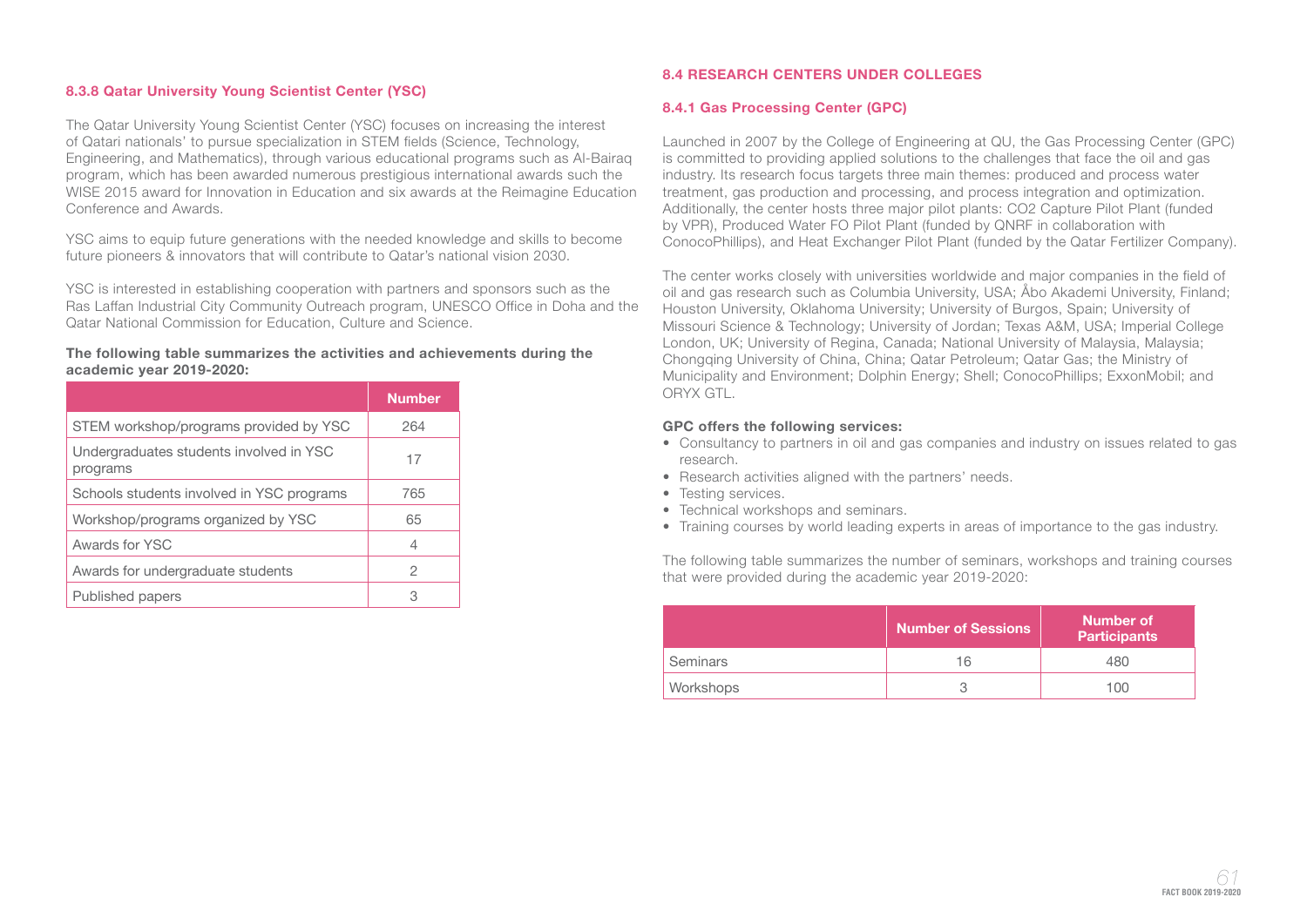#### **8.4.2 KINDI Center for Computing Research**

The KINDI Center for Computing Research conducts quality research programs in the vital area of computer and information sciences and engineering, with more focus on cybersecurity and emerging technologies. KINDI is a framework to foster collaborative and multidisciplinary research, leveraging existing local and international partnerships and providing supportive infrastructure.

The center has several partnerships with local parties such as the Ministry of Interior, Hamad Medical Corporation, Kahramaa, and Barzan Holdings, in addition to partnerships with international parties and universities such as THALES, International Telecommunication Union, TUBITAK, Cyber Security Malaysia, CompBioMed, University of Central Florida, State University of New York, Wayne State University, University of Bretagne Sud (UBS), PGI, and others.

During the academic year 2019-2020, the center organized the "Cyber Week" which is an initiative aimed to raise cybersecurity awareness in Qatar, published more than 20 papers and 2 patents, and obtained more than 20 research grants.

#### **8.4.3 Qatar Transportation and Traffic Safety Center (QTTSC)**

Established in September 2012, the Qatar Transportation and Traffic Safety Center (QTTSC) is the leading national center contributing to advancing transportation and traffic safety studies through research, innovation, development, consulting, education, and community engagement. The center's objective is to foster local and international collaborative and multidisciplinary transportation and traffic safety research by providing guidance and consultation to improve the safety, efficiency, and sustainability of transportation in Qatar.

The center has several partnerships with research institutions, professional bodies and universities worldwide such as International Road Federation (IRF), International Association of Traffic and Safety Sciences (IATSS), Transportation Research Institute (IMOB), Rutgers University, Nagoya University, Tokyo University, Melbourne University, Istanbul Technical University, Edinburgh Napier University and University of Central Florida.

During the academic year 2019-2020, the center organized nine events (seminars / workshops / awareness programs/ signing ceremonies), published 32 papers and obtained six research grants.

# **8.4.4 Law and Development Center (LDC)**

The Law and Development Center (LDC) is the gateway to the achievement of lawrelated objectives of Qatar National Vision 2030 and Qatar National Research Strategy. It conducts legal research and capacity building activities for the identified national development needs of Qatar.

It is an interdisciplinary law and policy research center covering fields essential to

achieving Qatar's sustainable model for economic and environmental progress as well as human development, while ensuring the connection between academia, government, and the private sector for law and policy in Qatar.

The LDC is a financially self-sufficient research center that manages numerous major research grants, delivers legal training programs and expert roundtables, and publishes legal research related to economic diversification, technological innovation, and sustainability.

#### **8.4.5 Entrepreneurship Center (EC)**

The Entrepreneurship Center (EC) was established in September 2013 at the College of Business and Economics. The center is working in a number of areas, which include:

- Promoting entrepreneurship culture through carrying out a number of entrepreneurial activities, such as workshops and seminars at various QU colleges, and by launching competitive events such as the Entrepreneurship and Innovation Contest, in collaboration with the College of Engineering to encourage students towards creative and innovative business ideas.
- Developing entrepreneurs' skills and capabilities through delivering various educational and training programs such as the ERADA training program and other professional training programs in marketing, finance and accounting.
- Embedding entrepreneurship in the curriculum in collaboration with a number of faculty in different colleges at QU.
- Conducting scientific research in various disciplines of entrepreneurship and running entrepreneurship research competitions.
- Providing business incubation services that include incubating promising business ideas and availing resources and services, such as one-on-one coaching, assistance in preparing business plans, support in accessing funding, and building a network of fellow entrepreneurs.

Below is a summary of activities for the academic year 2019-2020:

|                         | <b>Fall 2019</b> | Spring 2020 | <b>Total</b> |
|-------------------------|------------------|-------------|--------------|
| Seminars and workshops  | 18               | 11          | 29           |
| Network events          | 4                | 3           | 7            |
| Training                | 19               | 15          | 34           |
| Pre-incubation training |                  |             |              |
| Incubated teams         | 8                | 6           | 14           |
| Contests                |                  |             |              |
| Conferences             |                  |             |              |
| <b>Total</b>            | 51               | 36          | 87           |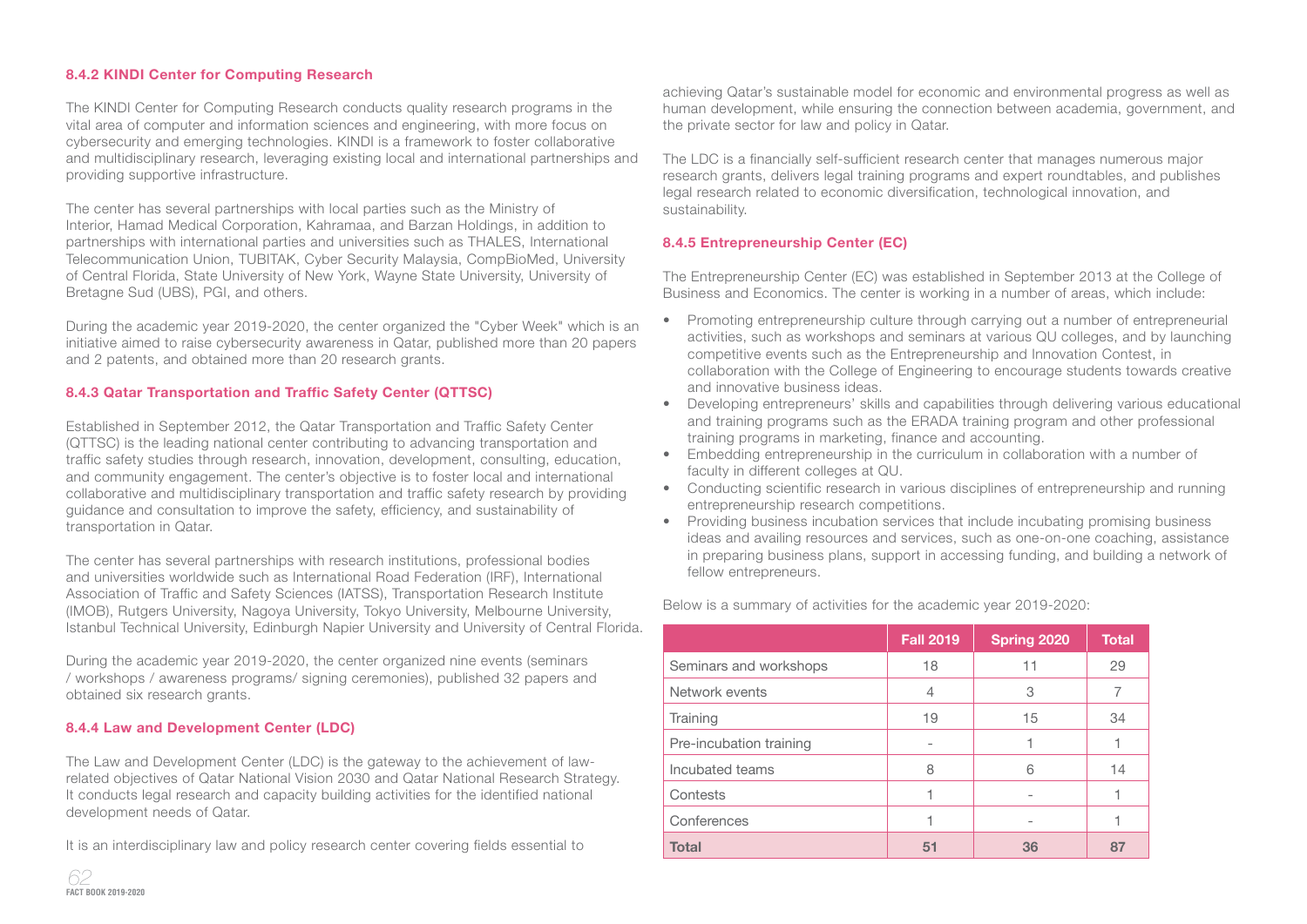# **8.4.6 Sustainable Development Center (SDC)**

The Center for Sustainable Development (SDC) was established in 2013-14 at College of Arts and Sciences. SDC conducts progressive and cutting-edge interdisciplinary research to achieve a balance between human development and conserving natural resources. The center employs its academic and technical expertise for advancing the implementation of the sustainable development agenda in priority areas that include biotechnology, food and water security, renewable energy, waste management, and natural resources governance. The center offers opportunities to graduate students and faculty members to be involved actively in various projects in collaboration with stakeholders.

The center cooperates with various local and international industrial sectors as well as universities and international research bodies. Its main partners are Ministry of Municipality and Environment (Qatar), QDVC (Qatar), Total (Qatar and France), Shell, Wageningen University, University of Nantes, AlgoSource Technologies, Qatar Airways, and Marubeni.

#### **8.4.7 Gulf Studies Center (GSC)**

The Gulf Studies Center (GSC) at the College of Arts and Sciences is committed to advancing cutting-edge research on the Gulf region. The center's research interests focus on three primary areas: energy and economics, security and politics, and social issues.

With the sold combination of research and academia, the center offers its community a unique opportunity to engage with leading academics in the field through workshops, seminars, guest lectures and most importantly through the enriching experience of its classes and coursework.

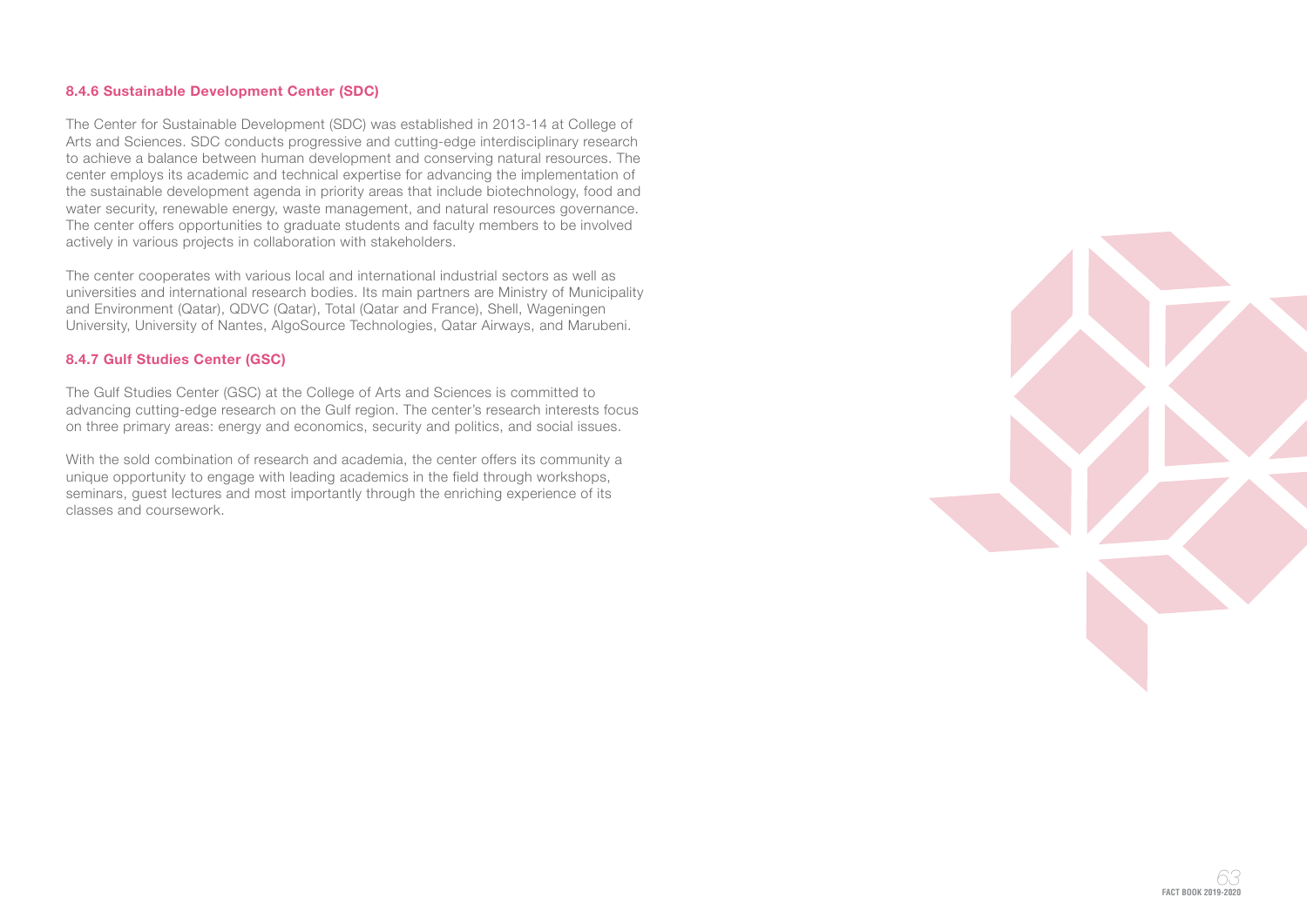|  | <b>Service Service</b> |  |  |  |
|--|------------------------|--|--|--|
|  |                        |  |  |  |
|  |                        |  |  |  |
|  |                        |  |  |  |
|  |                        |  |  |  |
|  |                        |  |  |  |
|  |                        |  |  |  |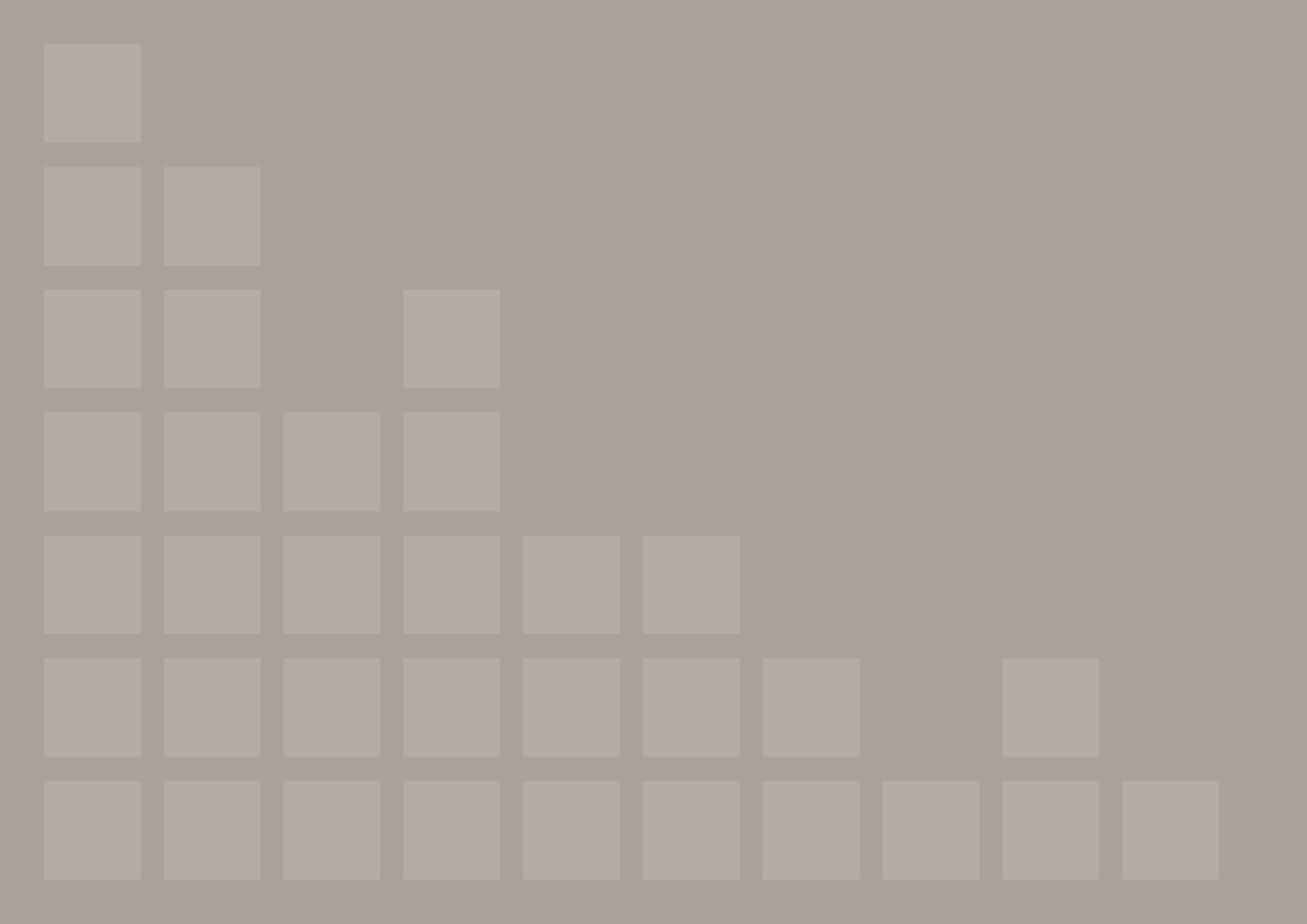# **9. COMMUNITY SERVICE AND OUTREACH**

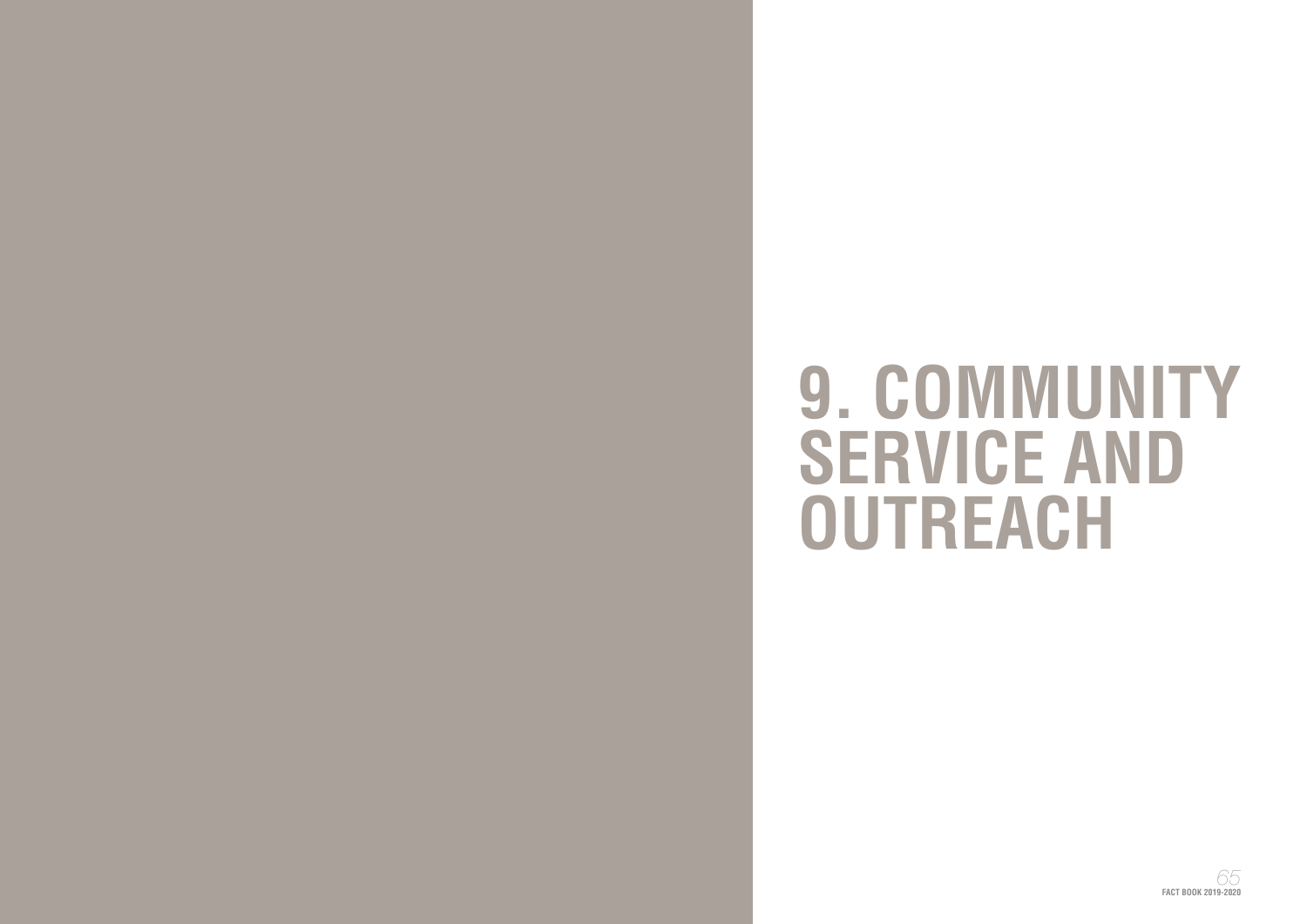# **9. COMMUNITY SERVICE AND OUTREACH**

# **9.1 School Student Projects**

# **9.1.1 Al-Bairaq**

Al-Bairaq is an outreach and innovative program carried out by the Qatar University Young Scientist Center. It offers school students from different stages the opportunity to connect with the research environment and develop a curiosity about scientific research through dynamic hands-on learning experiences. Students in the program gain confidence in their abilities, learn to think critically and creatively, and view their own potential in new ways, seeing fascinating career paths open up. The program fosters students to give them the capacity to play active roles into the country's advancement and progression. The main partners of the program are UNESCO and Qatar National Commission for Education, Culture and Science.

During the academic year 2019-2020, the program organized a number of workshops, as shown below:

|                                | <b>Primary</b> | Preparatory | Secondary | <b>Total</b> |
|--------------------------------|----------------|-------------|-----------|--------------|
| Number of Workshops            | 72             | 34          | 158       | 264          |
| Number of Participant Schools  | 12             | 45          | 25        | 82           |
| Number of Participant Students | 232            | 288         | 116       | 636          |

# **9.1.2 Life is Engineering (LIEP)**

Life is Engineering (LIEP) is an initiative and annual event from QU's College of Engineering. It launched in 2010 and completed a total of eleven cycles in 2020. The project aims at developing Qatari students to lead in the field of engineering and science. Every year, there is a specific engineering task to be achieved by students from high school teams. Overall, the LIEP project provides extensive hands-on experience, and exposure to the environment of engineering design and project management. Life is Engineering this year has initiated a theme of "water thrust powered systems" based on rocket propulsion and aerodynamics technology. LIEP will host two competitions in its eleventh cycle: Maximum Height of a "double stage" Water-Thrust Aerial Launch System and Landing Orientation of a Water-Thrust Aerial Launch System.

### **9.1.3 Empower Generations Consortium for National Capacities in Life Sciences**

The Empower Generations Consortium (EGC) is based at Qatar University and operated jointly by the College of Health Sciences and the Biomedical Research Center. The aim of the Consortium is to expose youth to the exciting possibilities of careers in the life sciences and in healthcare. It offers young men and women a dynamic learning environment to support their aspirations and strengthen their confidence to pursue a career in science. It has been endorsed by the Ministry of Education and Higher Education in Qatar as a lead source for building national capacities in life and health sciences.

The primary target group for this project is Qatari high school students in grades 10, 11 and 12. The project began with 12 students in 2013 until the number of participants reached 150 students in 2019.

The consortium operates three core educational projects:

- Science Education and Human Health Activities (SEHHA) Project for female high schools.
- Qatar Scientists in Biodiversity (QSBD) Project for male high schools.
- Genomics and Precision Medicine (GPM) Project for both genders but separately.

The projects run in parallel annually from September to November. Each project has competency scheme from 1 to 4. The training locations vary according to the project's operational requirements and the sought level of competency. The core three projects facilitate genuine engagement of high school students with faculty and researchers, providing accessible to their role models in various fields of research and health, and provide valuable opportunities for practical applications.

The Consortium won three awards in 2019, in the Reimagine Education Conference and Awards in London-UK; the *"Oscar of Education on the Middle-East"*, the World's Gold for the Discipline of *"Life Sciences"* and the World's Silver for the *"Best University-Employer Partnership"*. The Reimagine Education conference celebrates and rewards the most successful educational and innovative projects that enhance the learning outcomes and employability.

The consortium functions in close collaboration with several national partners, including the Ministry of Education and Higher Education (all the schools in Qatar), Ministry of Public Health (MoPH), Hamad Medical Corporation (HMC), Al-Gannas Qatari Society, Sidra Medicine, Equine Veterinary Medical Center (EVMC), Qatar Biobank, and the sponsors Qatar Genome. International partners include Fractal Up for Artificial Intelligence (AI) and Core Africa Project for Research Excellence.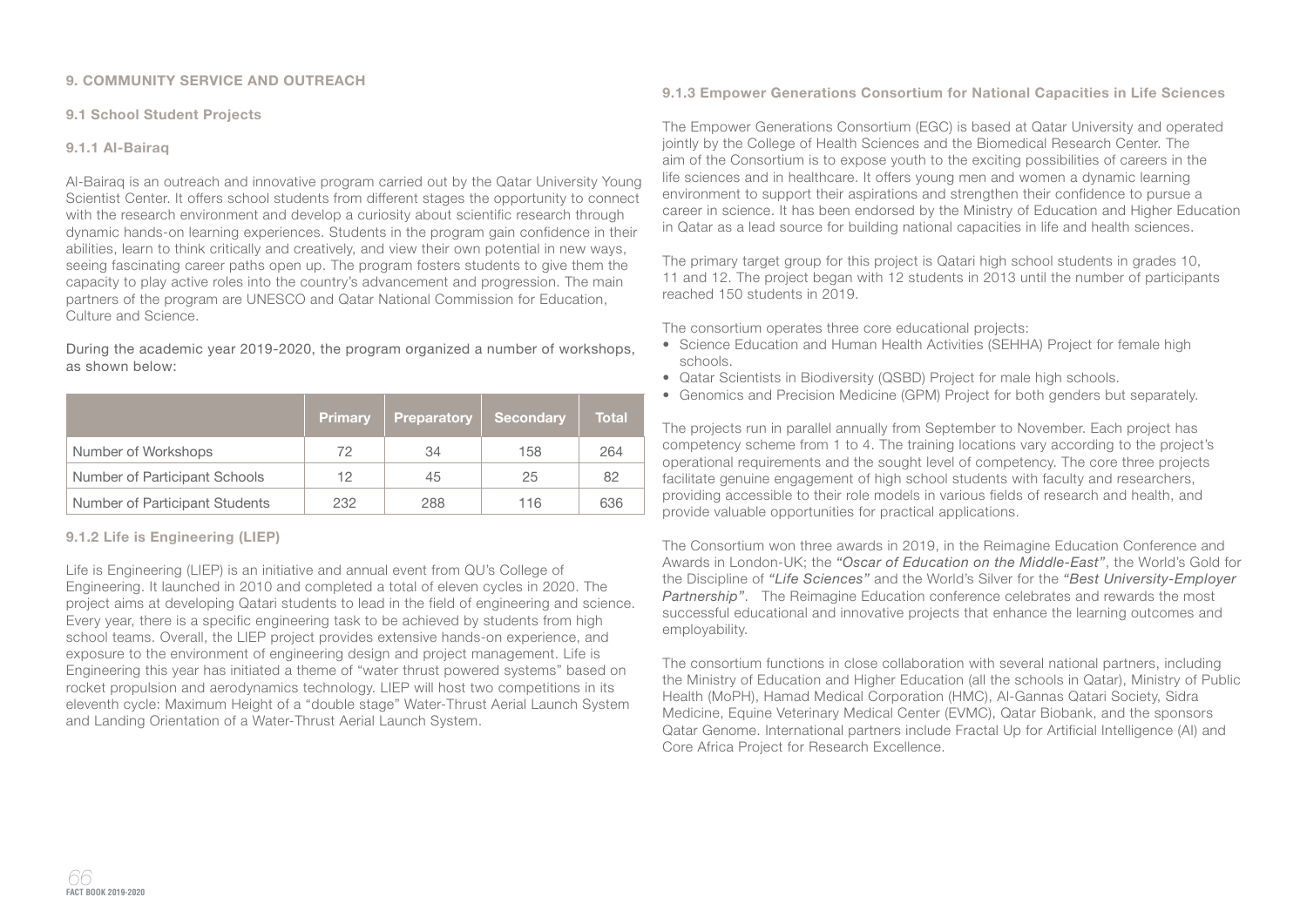# **9.2 Community Service and Continuing Education Center**

The Community Service & Continuing Education Center connects QU and the society by identifying and fulfilling the training needs of the community. It provides specialized training and preparedness programs for professional and international certification, enabling the wider community to benefit from the expertise, experience, and resources available at the University.

Training courses and programs offered during academic year 2019/2020:

| <b>Courses and program</b>       | <b>Number</b> | <b>Number of</b><br><b>Participants</b> |
|----------------------------------|---------------|-----------------------------------------|
| General Programs                 | 53            | 1,635                                   |
| <b>Certification Programs</b>    | 27            | 341                                     |
| <b>Tailored Programs</b>         | 47            | 989                                     |
| Language Courses                 | 28            | 437                                     |
| <b>Test Preparation Programs</b> | 9             | 206                                     |
| <b>Total</b>                     | 164           | 3,608                                   |

| <b>Participants by Nationality</b> | Number of<br><b>Participants</b> | Percentage $(\%)$ |
|------------------------------------|----------------------------------|-------------------|
| Qatari                             | 1.765                            | 49%               |
| Non-Qatari                         | 1.843                            | 51%               |

| <b>Participants by Type</b> | Number of <b>A</b><br><b>Participants</b> | Percentage (%) |  |  |
|-----------------------------|-------------------------------------------|----------------|--|--|
| Individuals                 | 2.336                                     | 65%            |  |  |
| Ministry/Corporate          | 1.272                                     | 35%            |  |  |

| <b>Trainers</b>          | Number of<br><b>Participants</b> | Percentage (%) |  |  |
|--------------------------|----------------------------------|----------------|--|--|
| QU Faculty               | 76                               | 41%            |  |  |
| <b>External Trainers</b> | 109                              | 59%            |  |  |

| <b>Courses and program</b><br>(Distance Learning) | Number of courses | Number of<br><b>Participants</b> |  |  |
|---------------------------------------------------|-------------------|----------------------------------|--|--|
| Free Distance Learning Courses                    |                   | 1.100                            |  |  |
| Distance Learning - Cegos Soft Skills             | 34                | 91                               |  |  |
| Distance Learning - IELTS - TOEFI                 |                   | 222                              |  |  |
| <b>Distance Learning Courses</b>                  | 12                | 275                              |  |  |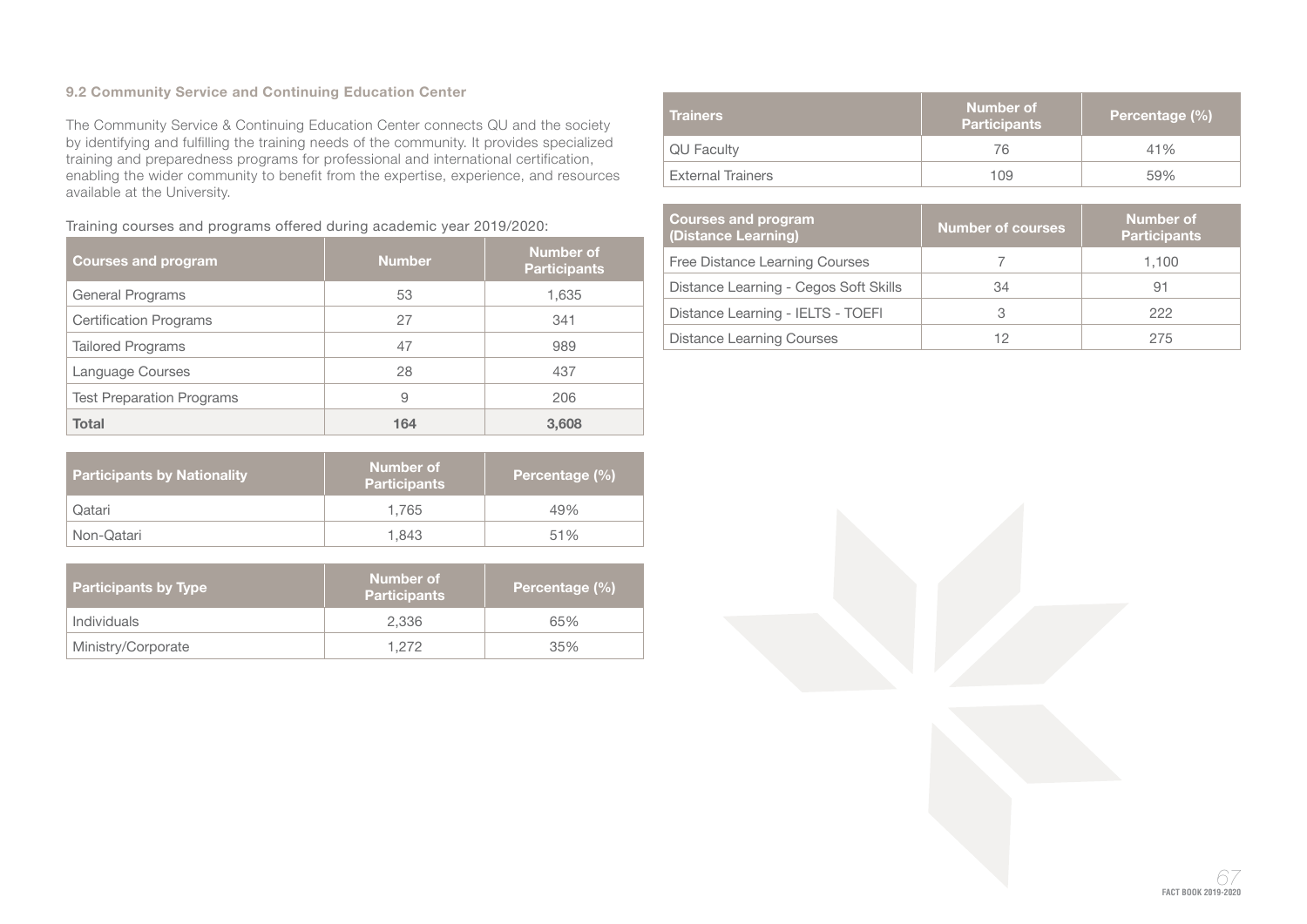# **9.3 Continuing Professional Development of Healthcare Practitioners Program (CPD-HP)**

The Continuing Professional Development of Healthcare Practitioners (CPD-HP) Program ensures the delivery and dissemination of high quality and evidence-based educational programs that meet the existing and emerging educational and professional needs of all healthcare professionals in Qatar to improve the quality of healthcare in Qatar.

During the academic year 2019-2020, the program held 10 workshops, in addition to organizing an international conference "Middle-Eastern Association for Cancer Research (MEACR) Cancer Science from Bench to Clinic" in collaboration with QU Health partnership, Qatar Cancer Society and MEACR.

#### **9.4 National Center for Educational Development (NCED)**

The National Center for Educational Development (NCED) is an initiative of College of Education to continue to provide educators in Qatar with professional development services. During the academic year 2019-2020, the center engaged in five areas of interest: School-Based Learning Program (SBLP), Programs and Projects of Science, Technology, Engineering and Mathematics, Language Projects, Technology Programs and Projects, and Extended Training Programs.

# **1. School-Based Learning Program (SBLP)**

The program was established to provide in-school professional support to selected Qatari public schools with the sole purpose of improving student learning and achievement, through high-quality school-based professional learning activities and research-based best practices. SBLP started with six schools and has since reached 20 schools. During the implementation of the program, 18 public schools successfully completed the program's requirements.

#### **2. Programs and Projects of Science, Technology, Engineering and Mathematics:**

# **Qatar University ExxonMobil Teachers Academy (QUEMTA)**

This is an initiative targeting public school teachers' capabilities in mathematics and science education based on the four disciplines of STEM Education (Science, Technology, Engineering, and Mathematics). In 2019, the academy engaged 55 teachers (Math and Science subjects) from 31 primary schools.

#### **Future Scientists Academy - STEM**

The academy is preparing students from Qatar schools to join careers related to science, technology, engineering and mathematics. STEM also contributes to empowering students by honing their inquiry, logical thinking, problem solving, and 21st century learning skills. These skills are instilled through scientific activities and integrated application to ultimately prepare learners to succeed in university and thereafter in their careers.

#### **IMPULS-QU Lesson Study Project**

The International Math-teacher Professionalization Using Lesson Study (IMPULS) project, a collaboration between NCED and Tokyo Gakugei University, aims to establish a robust organizational improvement model of professional development in Qatar's schools. The ultimate goal of this project is to increase the number of students in Qatar who are motivated to learn at a higher level of mathematics in secondary schools while developing strong skills of reasoning and problem solving.

The project has already passed the sixth year of the overall seven-year period. In the first year, the project focused on nurturing NCED's specialists to become leaders of lesson study. In the following years, the project focused on establishing cohort groups of teachers from the participating schools. The number of these schools is 12 from preparatory and primary stages.

#### **The Exploratory Talk and Inquiry-based Project**

The project is designed to support science and mathematics teachers in Qatar. The project aims to develop inquiry skills among primary and preparatory school teachers in Qatari schools, where teachers are provided with practical experiences related to such skills. This project is a collective effort and collaboration between the National Center for Educational Development (NCED) at QU's College of Education, the University of Waikato in New Zealand, Exeter University in the UK and the University of Tasmania in Australia.

In the academic year 2019-2020, a new primary school participated in the program, bringing the total number of participating schools to ten (five preparatory and five primary), with about 400 students benefiting directly from the teachers trained and the program collectively. In addition, four additional schools from participating schools were prepared to be as learning centers, bringing the total number of learning centers to nine.

# **3. Language Projects:**

# **Reading Together for Qatar Project**

The project mainly intends to support students in early primary grades in Qatari public schools who struggle in reading Arabic language by developing their reading skills to become proficient readers. The project is rigorously designed based on the National Arabic Language Standards and several relevant educational resources. In the academic year 2019-2020, 17 primary and model schools were included in the project. From the year 2013 up to 2020, 455 teachers benefited from the direct training, which in turn impacted 620 students' reading skills positively.

#### **Quality English Writing Project**

The project aims to enhance the Instructional practices of teachers in teaching English writing through the use of the Process-Genre Approach, and improve students' English writing skills in the preparatory public schools. This project is significant due to its implementation for the first time in Qatar's public schools though it has been impressively adopted by researchers and teachers in many contexts. During the academic year 2019- 2020, around 2,400 students took part in this project under the supervision of 36 teachers from different public schools.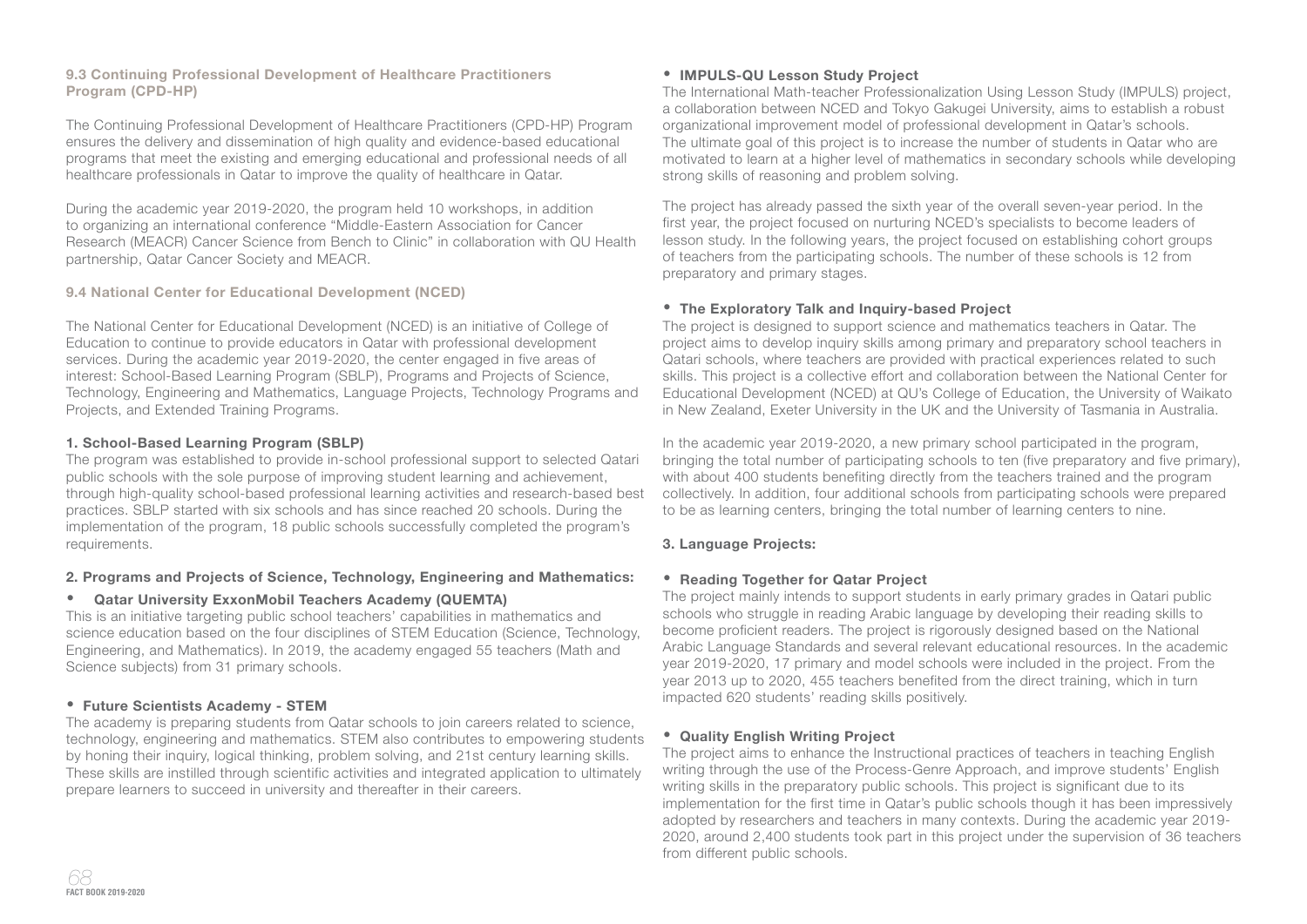### **4. Technology Programs and Projects**

#### **Foundation Assistive Technology Program**

The program is held in partnership with MADA. It consists of several training workshops provided in both English and Arabic for specialists who work with individuals with various disabilities from the Ministry of Education and Higher Education, Hamad Hospital and Shafallah Center. These workshops aim to improve the daily lives of people with learning difficulties, and facilitate a connection with Qatar's educational curriculum, by providing them with the latest modern aids and technology

#### **Project–Based Learning Program**

The Project-Based Learning Program engages student learning through projects with peers from around the world. Its main aim is to provide students with relevant knowledge and develop in them skills of discovery, creativity and cooperation with peers throughout the world using Internet.

#### **5. Extended Training Programs**

This program is designed to provide school teachers with more in-depth conceptual understanding of educational topics, methodology and subject content. Series of workshops were designed to engage participants in need-tailored training over several weeks. In the academic year 2019-2020 15 schools participated in the workshops that were delivered.

#### **9.5 Early Childhood Center (ECC)**

The College of Education established the Early Childhood Center (ECC) in 1981, under the name "Nursery School." In 2007, the center obtained its current name "Early Childhood Center" based on its newly developed vision and mission to be a reference for children, families and the larger community. The center implemented the Creative Curriculum in both Arabic and English, which assures developmentally appropriate practices. The curriculum aligns with Qatar National Curriculum educational standards and the National Association for the Education of Young Children (NAEYC) educational guidelines.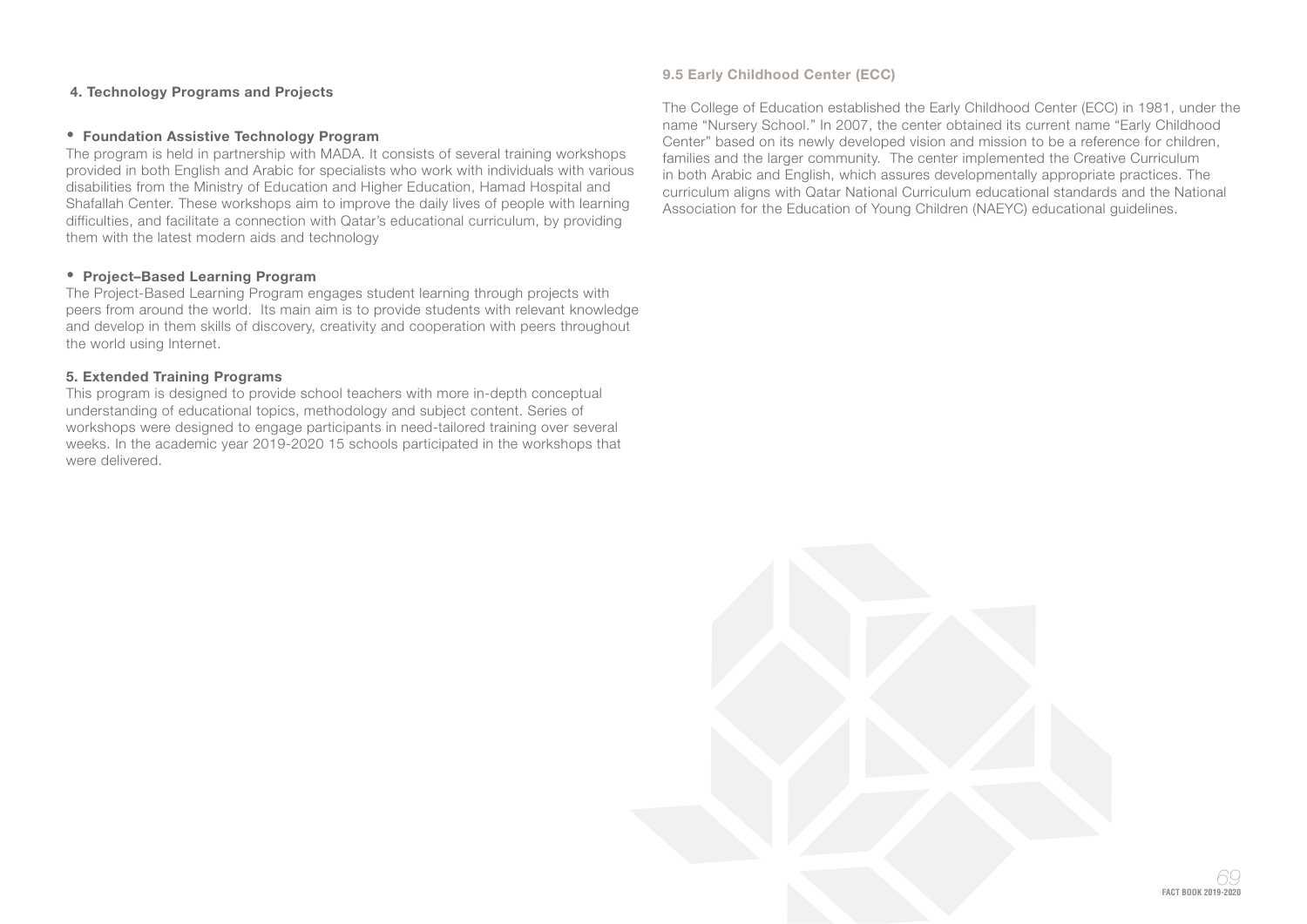# **9.6 Faculty Participation in Community Service Activities**

Among many community service activities, QU faculty lend their expertise as consultants to the public and private sectors, and act as mentors and supervisors for student research papers and projects. They also serve as members in academic and social committees and bring their knowledge and experience to bear on their respective committees' discussions, plans and events.

# **Percentage of Full-time Faculty (Except for TA's) Involved in Community Service Activities\***



\*Includes consulting, community, professional activities which are pro bono or media engagement as obtained from Activity Insight System.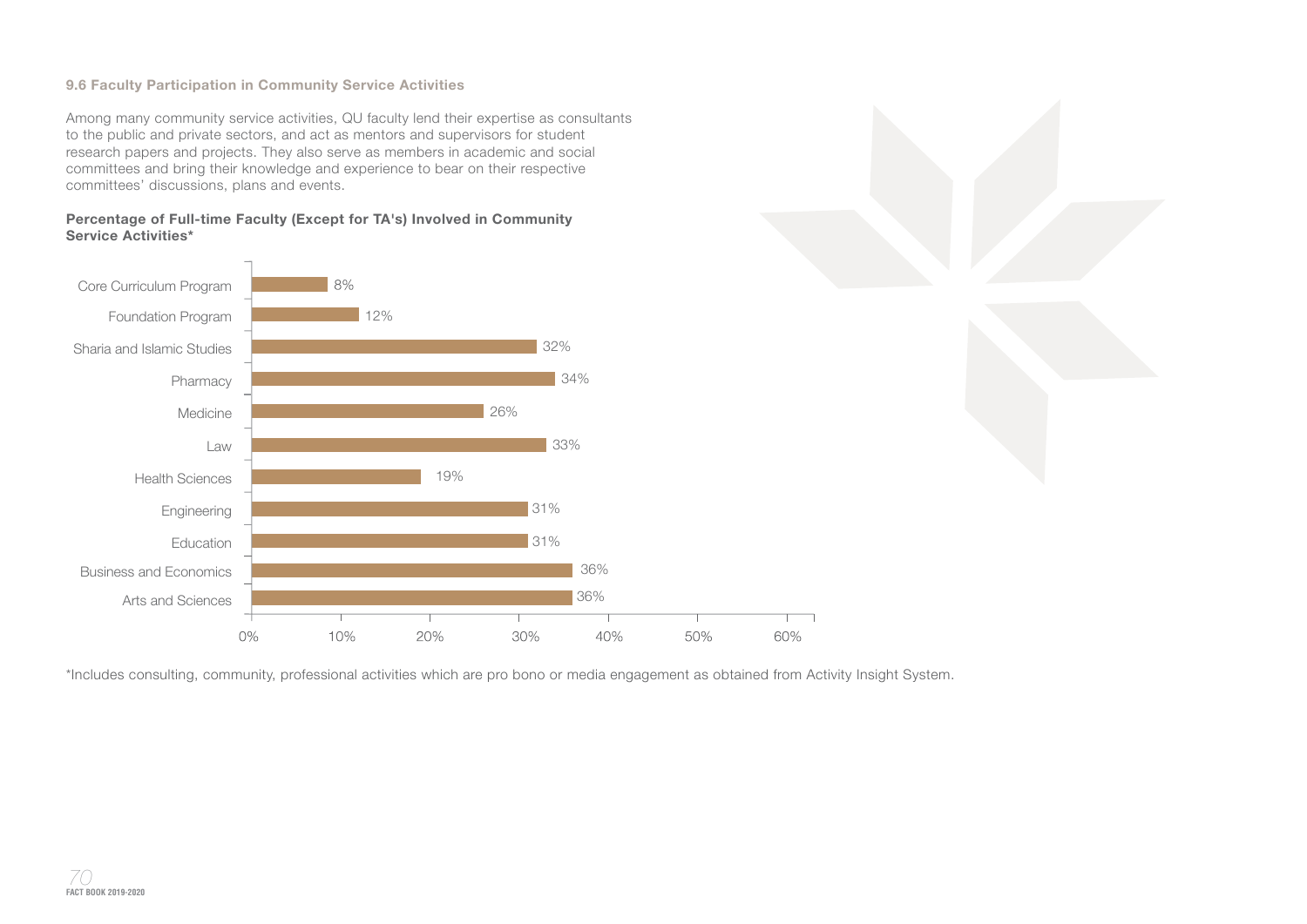# **9.7 Community Service Activities Provided by the Foundation Program**

Foundation Program faculty members place a high value on volunteerism by contributing their services to advance professional development opportunities and to positively impact the community outside of QU. During the acadmeic year 2019-2020, Foundation Program faculty members participated in community outreach projects as follows:

- Serving in judging panels in different events such as the National Scientific Research Competition organized by Qatar Foundation, Ministry of Education and Higher Education, The Qatar Talks, and Toastmasters International.
- Volunteering with the 'Doha Environmental Actions Project' to help with cleaning beaches in Qatar.
- Delivering an online course in Speaking Fluency in English for non-native English speakers living abroad.
- Participation in 'Volunteer for Qatar'
- Participation in organizing math competitions across different universities in Qatar.
- Participation in different sports events and teams such as the Arabian Gulf Cup, the FIFA Club World Cup Qatar 2019, and Qatar International Ice Hockey League.

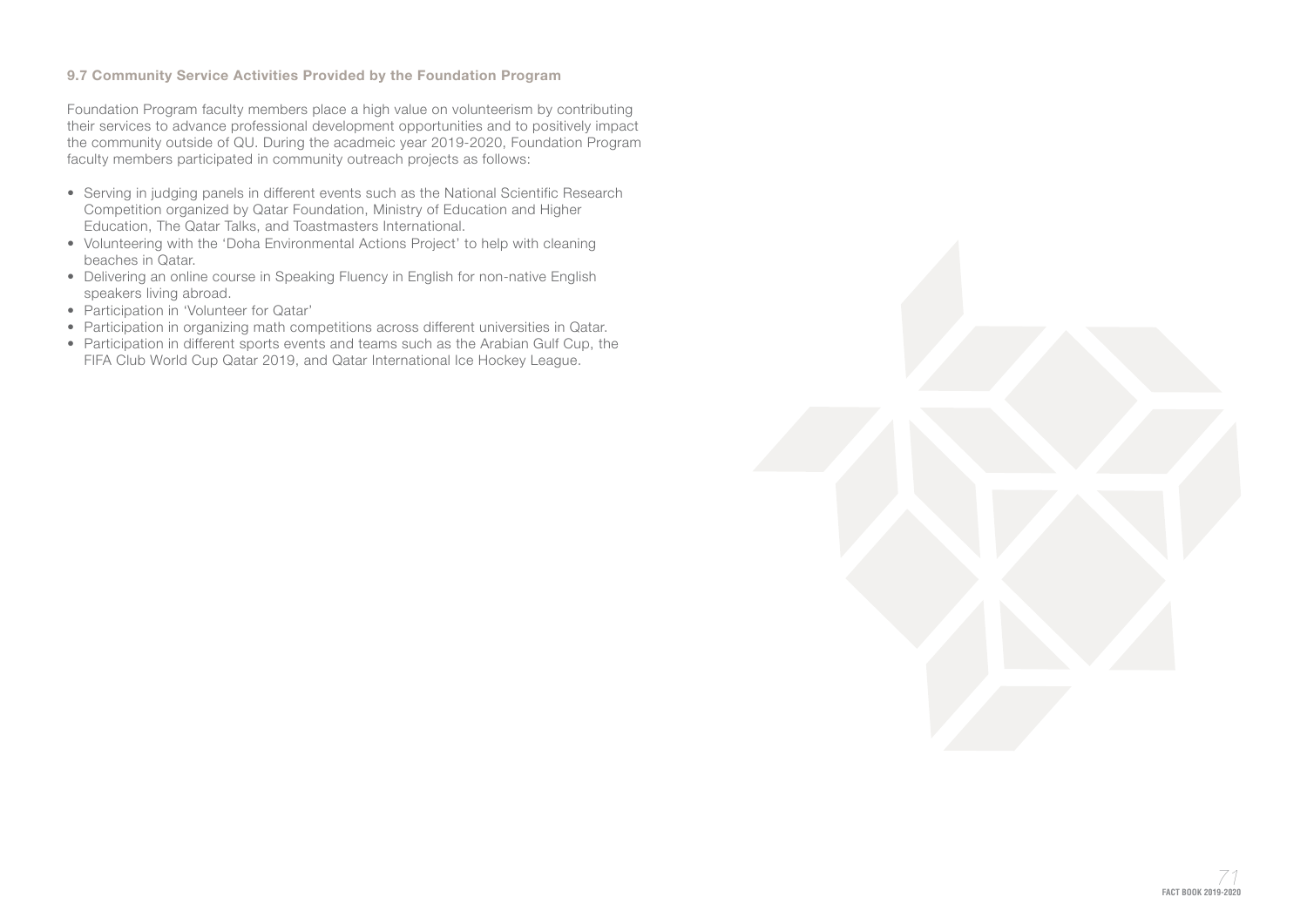| a sa salawan na kata |                                                                                                                                                                                                                                  |  |  |  |  |
|----------------------|----------------------------------------------------------------------------------------------------------------------------------------------------------------------------------------------------------------------------------|--|--|--|--|
|                      |                                                                                                                                                                                                                                  |  |  |  |  |
|                      |                                                                                                                                                                                                                                  |  |  |  |  |
|                      | <u>and the state of the state</u>                                                                                                                                                                                                |  |  |  |  |
|                      | a se provincia de la construcción de la construcción de la construcción de la construcción de la construcción<br>A la construcción de la construcción de la construcción de la construcción de la construcción de la construcció |  |  |  |  |
|                      |                                                                                                                                                                                                                                  |  |  |  |  |
|                      | a sa mga kalawang mga kalawang kalawang kalawang mga kalawang mga kalawang kalawang kalawang kalawang kalawang<br>Mga kalawang mga kalawang mga kalawang kalawang kalawang mga kalawang mga kalawang kalawang kalawang kalawang  |  |  |  |  |
|                      | <u>a sa kacamatan ing Kabupatèn Suma Jawa Suma Barat,  Pangangaran Suma Barat,  Pangangaran Suma Barat,  Pangang</u>                                                                                                             |  |  |  |  |
|                      |                                                                                                                                                                                                                                  |  |  |  |  |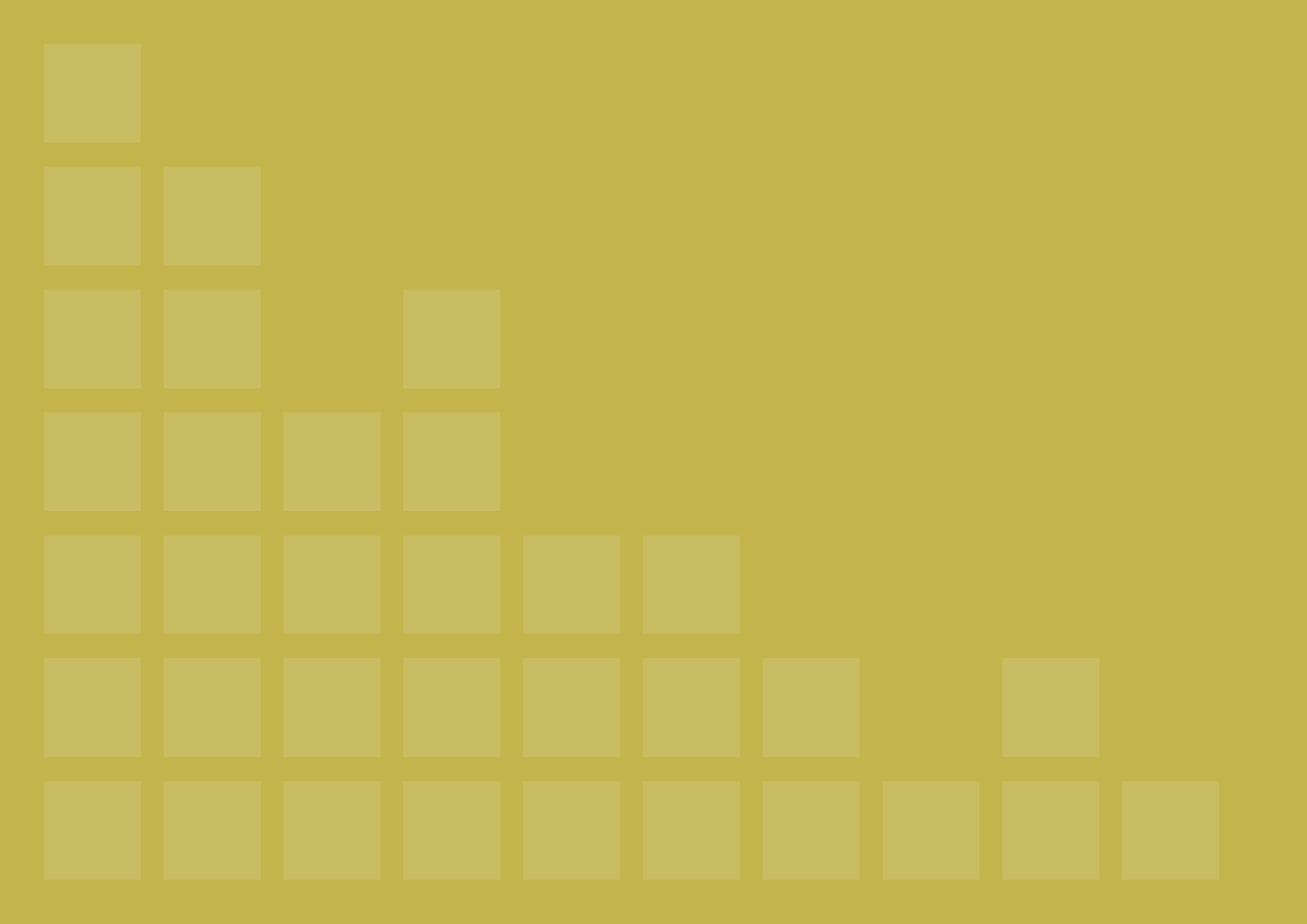# **10. PHYSICAL FACILITIES**

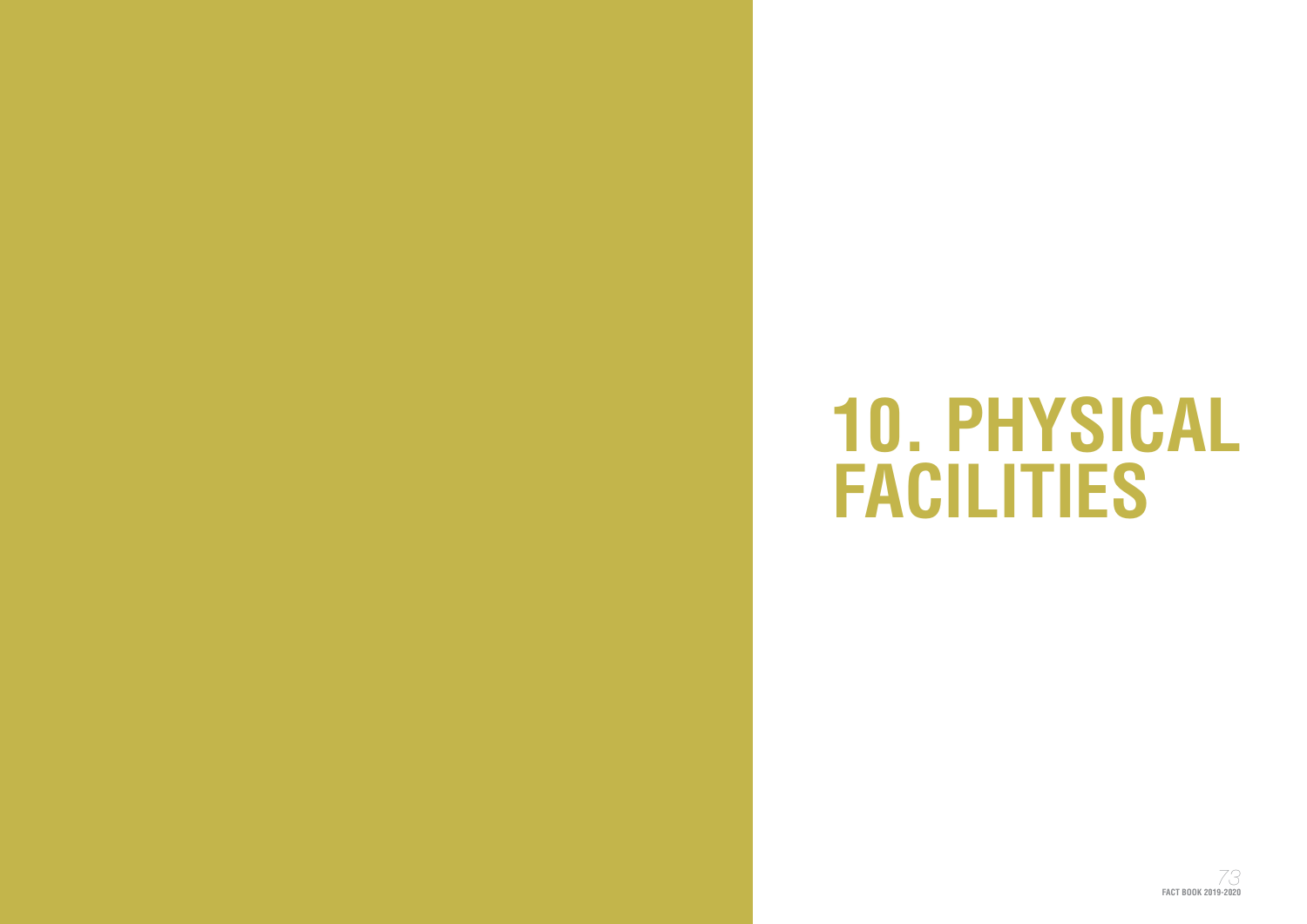# **10. PHYSICAL FACILITIES**

## **10.1 Buildings**

**10.1.1 Men's Campus**

## **A01 Arena Pavilion Complex (Men's Sports Facility)**

Houses offices, football stadium and encircling track. Accommodates 5,000 people.

## **A02 Main Court Pavilion**

Houses offices and other facilities (handball and basketball). Accommodates 900 people.

## **A03 Tennis Court Pavilion**

Houses offices, tennis fields, and security rooms. Accommodates 900 people.

## **A04 Swimming Pool Pavilion**

Houses offices, three swimming pools, gymnasium hall, and security rooms. Accommodates 1,500 people.

#### **A05 Administrative Affairs Building**

Human Resources (HR), Finance and Procurement Departments.

#### **A06 Men's Foundation**

Houses lecture rooms, labs, staff and faculty members' offices, meeting rooms and cafeteria.

## **B01 Higher Administration Building**

Houses the Office of the President, Vice Presidents, the Communications and Public Relations Department, the Conference Hall, the Reception Hall, and meeting rooms.

## **B02 Men's Activity Center**

Houses recreational facilities, nurse station, post office, special needs resource room, offices, and cafeteria.

# **B03 Information Technology (IT) Services**

Houses IT support services, offices and meeting rooms.

## **B04 College of Education**

Houses lecture rooms, labs, faculty members' offices, meeting rooms and cafeteria.

## **B05 Main Men's Building**

Houses lecture rooms, labs, faculty members' offices, meeting rooms and cafeteria.

#### **B06 Engineering Annex**  Houses computer labs and offices.

**B07 Engineering Workshop**  Houses several offices.

#### **B08 Green House**

Houses indoor agricultural experiments under the College of Arts and Sciences.

# **B09 College of Engineering Research Center** Houses Labs and Offices.

**B10 Qatar National Bank** Serves banking needs of QU community.

# **B11 Ibn Khaldoon Hall**

Hosts events at QU.

#### **B12 Mosque**

Houses prayer hall and service rooms.

## **B13 Library Building**

Acommodates reading lounges, study rooms, meeting rooms, auditoriums, display areas, stores, cafeterias and security rooms.

#### **BCR Corridor A to J**

College of Arts and Sciences -- Corridor A to E. College of Engineering -- Corridor F to J. Houses lecture rooms, labs, auditoriums, faculty members' offices and meeting rooms.

#### **10.1.2 Women's Campus**

#### **C01 Women's College of Arts and Sciences**

It houses lecture rooms, labs, faculty members' offices, meeting rooms and cafeteria.

## **C02- C03 Faculty Office Building - 01**

Houses staff and administration offices for the College of Education and Student Affairs.

#### **C04 Main Women's Building**

Houses lecture rooms, labs, faculty member offices, meeting rooms, and cafeteria.

#### **C05 Women's Activity Center**

Houses offices, classrooms, entertainment facilities, Post Office, and special needs resources.

## **C06 Medical Clinic**

Houses doctors' rooms, testing rooms, and pharmacy.

#### **C07 College of Engineering (Women)**

Houses lecture rooms, labs, auditoriums, faculty members' offices, meeting rooms, and security rooms.

## **C08 Facilities and General Services Department**

Used as the main office for facilities and general services department and some labs of College of Engineering.

#### **C09 Central Services Unit 1 (CSU-1)**

Houses service machines such as chillers, main control room.

# **C11 College of Sharia and Islamic Studies**

Houses lecture rooms, labs, offices and food services.

#### **C12 Admission and Registration Building**

Houses administrative offices for course registration and student records.

## **D01 Al-Bidda Auditorium, Early Childhood Center, and Fine Arts**

Houses offices, labs, and lecture rooms.

# **D02 Women's Car Park Arena**

Houses offices and food services. It is considered the main area for female students to access various buildings on the women's campus.

## **D03 Women's Sports Facility**

Houses main playing field, sports halls, sport facilities, lecture rooms, and labs.

## **D04 Women's Food Court**

Houses Food Court, bookstore and administrative offices.

# **D05 Women's Foundation**

Houses lecture rooms, labs, faculty members' offices, meeting rooms, and cafeteria.

#### **D06 Female Classroom Building**

Houses classrooms, computer labs, and offices.

#### **D07- Early Childhood Center**

Used as a kindergarten with playing area for kids. It also houses kids' classes and staff offices.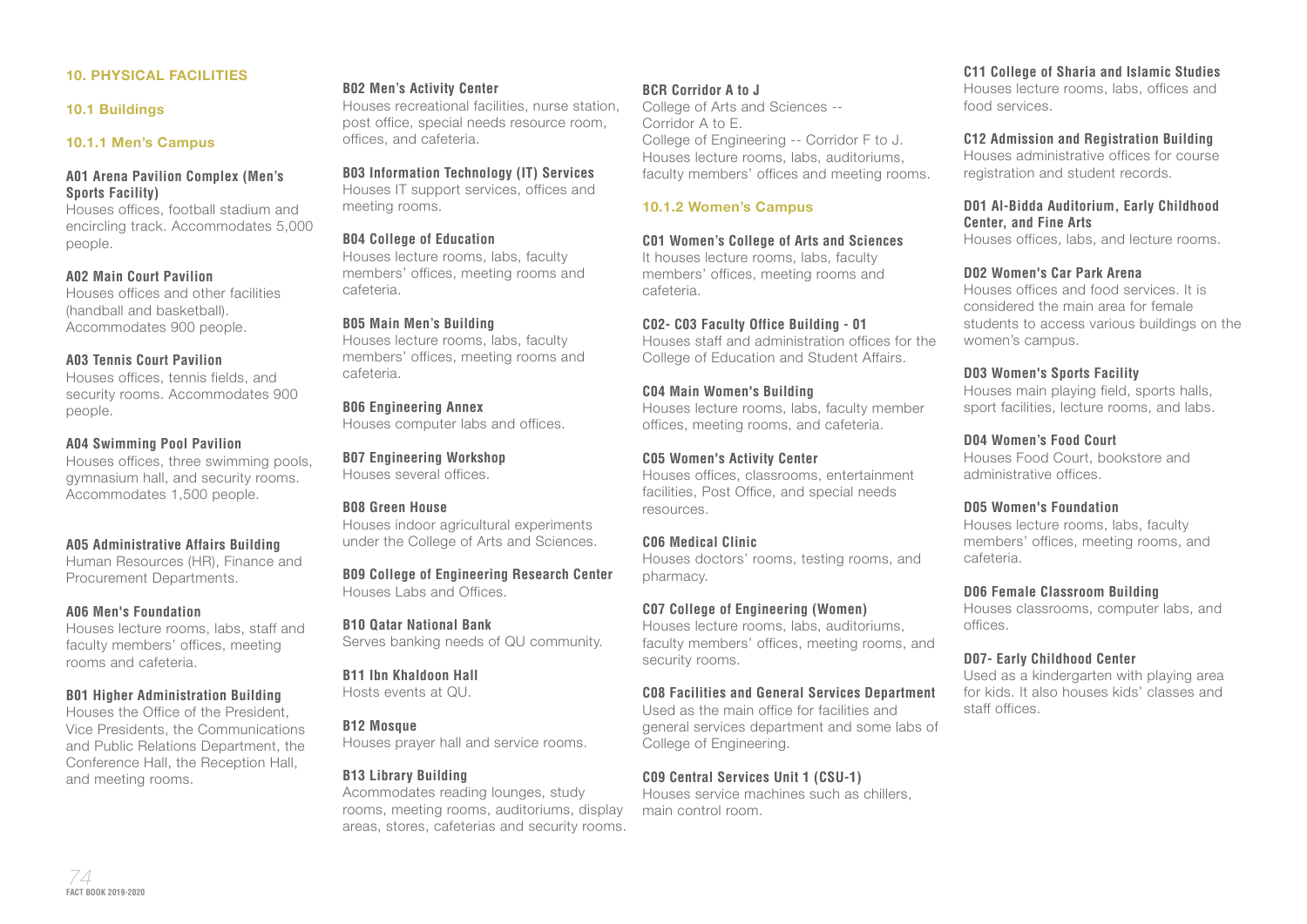## **10.1.3 General Campus Area**

# **H08 College of Business and Economics and College of Law**

Combines the colleges of Business and Economics and Law. Houses lecture halls, seminar rooms, computer labs, meeting rooms, faculty members' offices, stores, and security rooms.

## **H09 Central Services Unit CSU2**

Houses service machines such as chillers, main control room.

## **H10 Research Complex Building**

Used for learning, testing, and administrative functions, and has wing divisions for seven research units and a main administration unit. Houses lecture rooms, an auditorium, labs, meeting rooms, staff offices, storage rooms, and security rooms.

## **H12 College of Medicine**

Houses lecture rooms, labs, student and faculty lounges, meeting rooms, and cafeteria.

# **I01 General Services Section and Bus Depot Portacabins**

Houses administrative offices.

## **I03 Office Building**

Houses administrative offices.

## **I06 Ibn Baitar Building**

Houses teaching labs, classrooms, seminar conferences hall, auditorium, faculty members' offices, administrative staff offices, meeting rooms, stores and cafeteria.

# **10.2 Student Housing**

The new on-campus student housing was opened in summer 2017. The housing consists of two separate buildings, one for men and one for women. The student housing capacity is 896 students (448 for each building).

# **10.3 Car Park Facilities**

The number of car parking facilities at various locations within QU campus reached 8,604 parking bays with an area of 334,200 m2.

# **10.4 Classrooms**

Classrooms are distributed throughout university buildings as follows:

| <b>Classroom Type</b>                             | <b>Number of</b><br><b>Rooms</b> |
|---------------------------------------------------|----------------------------------|
| Auditorium                                        | 8                                |
| Biological. &<br><b>Environmental Science Lab</b> | 13                               |
| Chemistry & Earth Science Lab                     | 15                               |
| Computer Labs                                     | 57                               |
| <b>Engineering Labs</b>                           | 35                               |
| General Research Labs                             | $\mathfrak{D}$                   |
| New Pharmacy Labs                                 | 24                               |
| Health Sciences Labs                              | 11                               |
| Lecture Rooms                                     | 252                              |
| Medicine Research rooms                           | 11                               |
| Old Pharmacy Labs                                 | 3                                |
| <b>Physics Lab</b>                                | 9                                |
| Physiotherapy Lab                                 | $\mathfrak{D}$                   |
| Sport Sciences Lab                                | 1                                |
| <b>Total</b>                                      | 443                              |